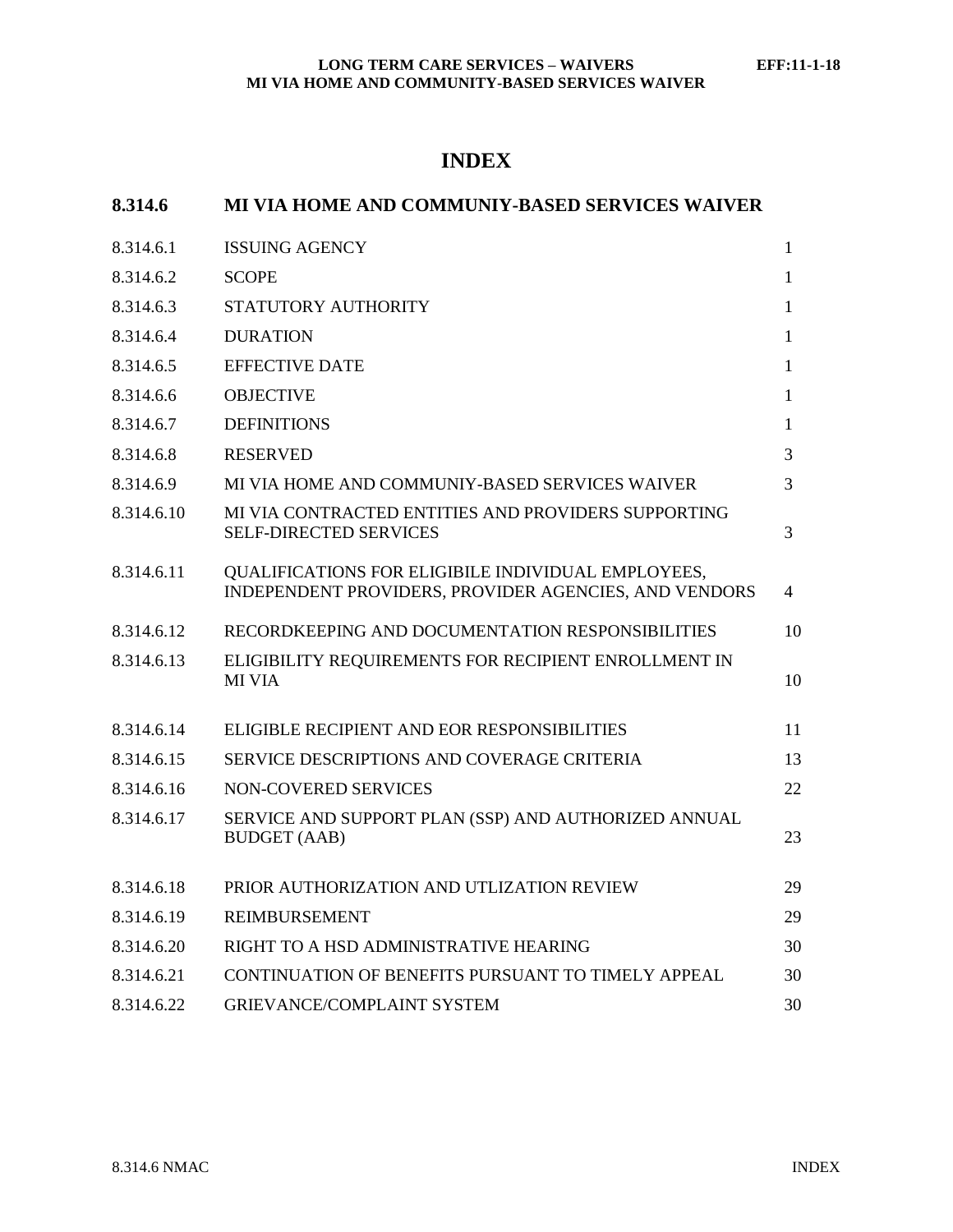#### **TITLE 8 SOCIAL SERVICES CHAPTER 314 LONG TERM CARE SERVICES - WAIVERS PART 6 MI VIA HOME AND COMMUNITY-BASED SERVICES WAIVER**

<span id="page-1-0"></span>**8.314.6.1 ISSUING AGENCY:** New Mexico Human Services Department (HSD). [8.314.6.1 NMAC - Rp, 8.314.6.1 NMAC, 3/1/2016]

<span id="page-1-1"></span>**8.314.6.2 SCOPE:** The rule applies to the general public. [8.314.6.2 NMAC - Rp, 8.314.6.2 NMAC, 3/1/2016]

<span id="page-1-2"></span>**8.314.6.3 STATUTORY AUTHORITY:** The New Mexico medicaid program and other health care programs are administered pursuant to regulations promulgated by the federal department of health and human services under Titles XI, XIX, and XXI of the Social Security Act as amended or by state statute. See Section 27-2- 12 et seq. NMSA 1978.

[8.314.6.3 NMAC - Rp, 8.314.6.3 NMAC, 3/1/2016]

<span id="page-1-3"></span>**8.314.6.4 DURATION:** Permanent.

[8.314.6.4 NMAC - Rp, 8.314.6.4 NMAC, 3/1/2016]

<span id="page-1-4"></span>**8.314.6.5 EFFECTIVE DATE:** March 1, 2016, unless a later date is cited at the end of a section. [8.314.6.5 NMAC - Rp, 8.314.6.5 NMAC, 3/1/2016]

<span id="page-1-5"></span>**8.314.6.6 OBJECTIVE:** The objective of this rule is to provide instructions for the service portion of the New Mexico medical assistance programs (MAP). [8.314.6.6 NMAC - Rp, 8.314.6.6 NMAC, 3/1/2016]

# <span id="page-1-6"></span>**8.314.6.7 DEFINITIONS:**

**A. Authorized annual budget (AAB):** The eligible recipient works with his or her consultant to develop an annual budget request which is submitted to the third-party assessor (TPA) for review and approval. The total annual amount of the mi via services and goods includes the frequency, the amount, and the duration of the services and the cost of goods approved by the TPA. Once approved, this is the AAB.

**B. Authorized representative:** The individual designated to represent and act on the member's behalf. The eligible recipient or authorized representative must provide formal documentation authorizing the named individual or individuals to access the identified case information for a specified purpose and time frame. An authorized representative may be an attorney representing a person or household, a person acting under the authority of a valid power of attorney, a guardian, or any other individual or individuals designated in writing by the eligible recipient. The eligible recipient's authorized representative may be a service provider (depending on what the eligible recipient or court order allows) for the eligible recipient. An authorized representative cannot approve his or her own timesheet. The authorized representative cannot serve as the eligible recipient's consultant.

**C. Category of eligibility (COE):** To qualify for medical assistance program (MAP) services, an applicant must meet financial criteria and belong to one of the groups that the New Mexico medical assistance division (MAD) has defined as eligible. An eligible recipient in the mi via program must belong to one of the MAP categories of eligibility (COE) described in 8.314.6.13 NMAC.

**D. Centers for medicare and medicaid services (CMS):** Federal agency within the United States department of health (DOH) and human services that works in partnership with New Mexico to administer medicaid and MAP services under HSD.

**E. Consultant provider:** An agency or an individual that provides consultant and support guide services to the eligible recipient that assist the eligible recipient (or the eligible recipient's family, personal representative or the authorized representative, as appropriate) in arranging for, directing and managing mi via services and supports, as well as developing, implementing and monitoring the service and support plan (SSP) and AAB.

**F. Eligible recipient:** An applicant meeting the financial and medical level of care (LOC) criteria who is approved to receive MAD services through the mi via program.

**G. Employer of record (EOR):** The employer of record (EOR) is the individual responsible for directing the work of mi via employees, including recruiting, hiring, managing and terminating all employees. The EOR tracks expenditures for employee payroll, goods, and services. EORs authorize the payment of timesheets by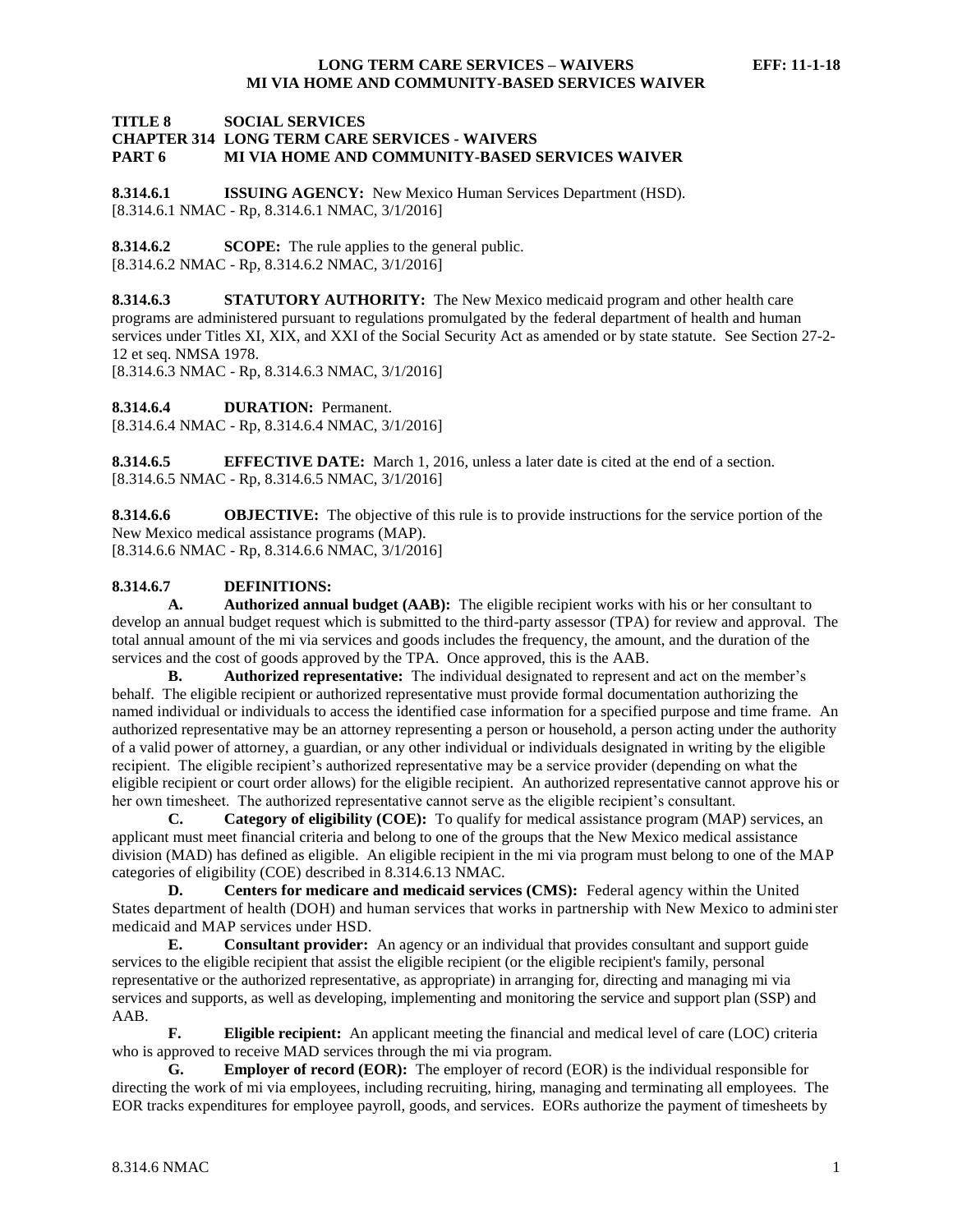the financial management agency (FMA). An eligible recipient is required to have an EOR when he or she utilizes employees for mi via services. An eligible recipient may be his or her own EOR unless the eligible recipient is a minor, or has a plenary or limited guardianship or conservatorship over financial matters in place. An eligible recipient may also designate an individual of his or her choice to serve as the EOR, subject to the EOR meeting the qualifications specified in this rule. A power of attorney (POA) or other legal instrument may not be used to assign the EOR responsibilities, in part or in full, to another individual and may not be used to circumvent the requirements of the EOR as designated in this rule.

**H. Financial management agency (FMA):** Contractor that helps implement the AAB by paying the eligible recipient's service providers and tracking expenses.

**I. Home and community-based services (HCBS) waiver:** A set of MAD services that provides alternatives to long-term care services in institutional settings, such as the mi via waiver program. CMS waives certain statutory requirements of the Social Security Act to allow HSD to provide an array of community-based options through these waiver programs.

**J. Individual budgetary allotment (IBA):** The maximum budget allotment available to an eligible recipient, determined by his or her age established level of care (LOC). Based on this maximum amount, the eligible recipient will develop a plan to meet his or her assessed functional, medical and habilitative needs to enable the eligible recipient to remain in his or her community.

**K. Intermediate care facilities for individuals with intellectual disabilities (ICF/IID):** Facilities that are licensed and certified by the New Mexico DOH to provide room and board, continuous active treatment and other services for eligible recipients with a primary diagnosis of intellectually disabled.

**L. Legally responsible individual (LRI):** A person who has a duty under state law to care for another person. This category typically includes: the parent (biological, legal, or adoptive) of a minor child, or a guardian who must provide care to an eligible recipient under 18 years of age or the spouse of an eligible recipient.

**M. Level of care (LOC):** The level of care an eligible recipient must meet to be eligible for the mi via program.

**N. Mi via:** Mi via is the name of the Section 1915 (c) MAD self-directed HCBS waiver program through which an eligible recipient has the option to access services to allow him or her to remain in the community.

**O. Personal representative:** The eligible recipient may select an individual to act as his or her personal representative for the purpose of offering support and assisting the eligible recipient understand his or her mi via services. The eligible recipient does not need a legal relationship with his or her personal representative. The personal representative will not have the authority to direct the member's mi via waiver services or make decisions on behalf of the eligible recipient. Directing services remains the sole responsibility of the eligible recipient or his or her authorized representative. The personal representative cannot serve as the eligible recipient's consultant and cannot approve his or her specific timesheet.

**P. Reconsideration:** An eligible recipient who disagrees with a clinical or medical utilization review decision or action may submit a written request to the third-party assessor for reconsideration of its decision. The eligible recipient or his or her authorized representative may submit the request for a reconsideration through the consultant or the consultant agency or may submit the request directly to MAD.

**Q. Self-direction:** The process applied to the service delivery system wherein the eligible recipient identifies, accesses and manages the services (among the MAD approved mi via waiver services and goods) that meet his or her assessed therapeutic, rehabilitative, habilitative, health or safety needs to support the eligible recipient to remain in his or her community.

**R.** Service and support plan (SSP): A plan that includes mi via services that meet the eligible recipient's needs that include: the projected amount, the frequency and the duration of the services; the type of provider who will furnish each service; other services the eligible recipient will access; and the eligible recipient's available supports that will compliment mi via services in meeting his or her needs.

**S. Support guide:** A function of the consultant provider that directly assists the eligible recipient in implementing the SSP to ensure access to mi via services and supports and to enhance success with self-direction. Support guide services provide assistance to the eligible recipient with employer or vendor functions or with other aspects of implementing his or her SSP.

**T. Third-party assessor (TPA):** The MAD contractor who determines and re-determines LOC and medical eligibility for mi via services. The TPA also reviews the eligible recipient's SSP and approves an AAB for the eligible recipient. The TPA performs utilization management duties of all mi via services.

**U. Waiver:** A program in which the CMS has waived certain statutory requirements of the Social Security Act to allow states to provide an array of HCBS options through MAD as an alternative to providing longterm care services in an institutional setting.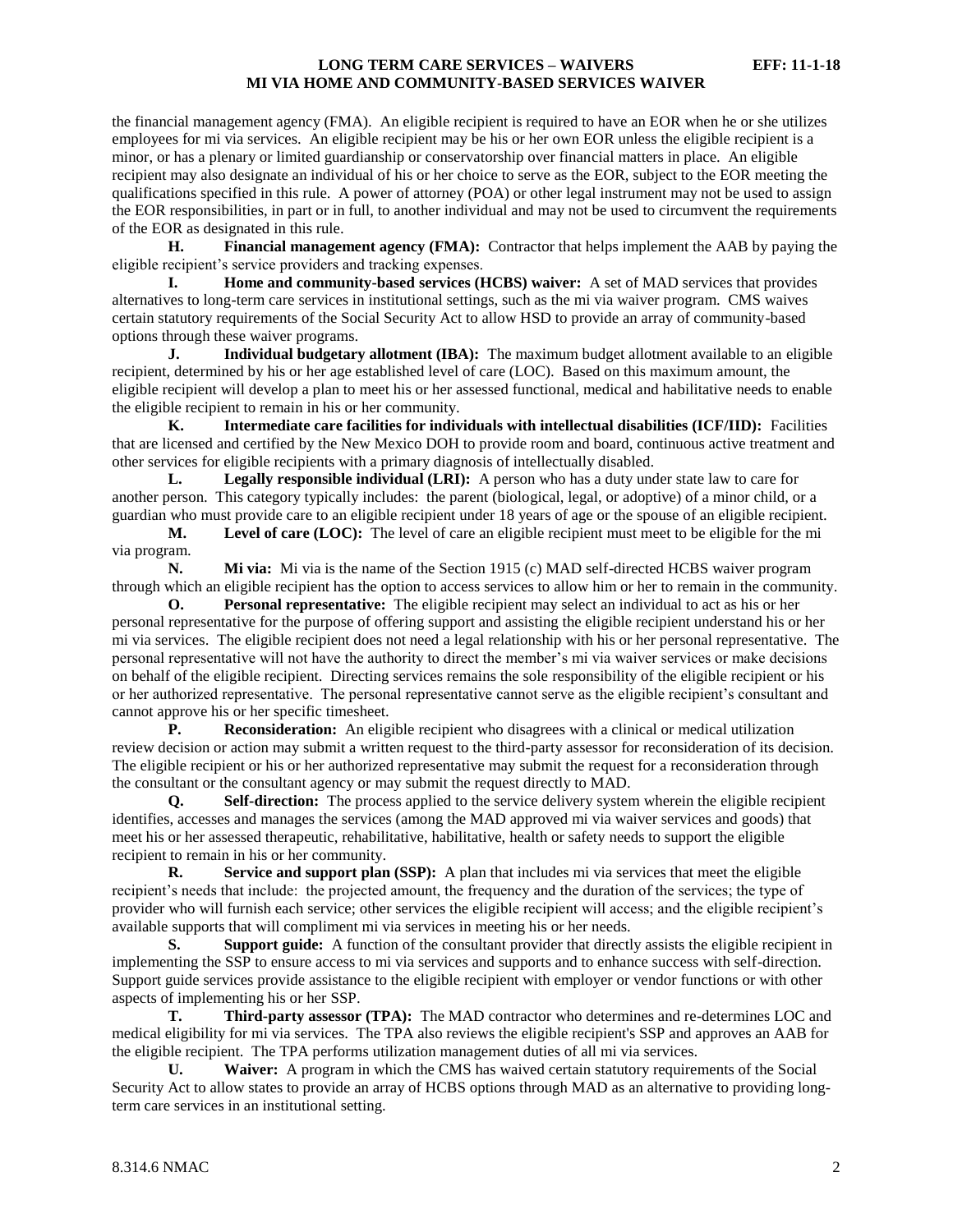[8.314.6.7 NMAC - Rp, 8.314.6.7 NMAC, 3/1/2016; A, 11/1/2018]

<span id="page-3-0"></span>**8.314.6.8 [RESERVED]**

[8.314.6.8 NMAC - Rp, 8.314.6.8 NMAC, 3/1/2016; A, 11/1/2018]

#### <span id="page-3-1"></span>**8.314.6.9 MI VIA HOME AND COMMUNITY-BASED SERVICES WAIVER:**

**A.** New Mexico's medicaid self-directed waiver program known as mi via is intended to provide a community-based alternative to institutional care that allows an eligible recipient to have control over services and supports. Mi via provides self-directed home and community-based services to eligible recipients who are living with developmental disabilities (DD), or medically fragile (MF) conditions. (See 42 CFR 441.300.)

**B.** The mi via program is for an eligible recipient who meets the LOC otherwise provided in an ICF/IID.

program.

**(1)** DOH, at the direction of MAD, is responsible for the daily administration of the mi via

**(2)** Enrollment in mi via is limited to the number of federally authorized unduplicated eligible recipients and funding appropriated by the New Mexico legislature for this purpose. [8.314.6.9 NMAC - Rp, 8.314.6.9 NMAC, 3/1/2016]

<span id="page-3-2"></span>**8.314.6.10 MI VIA CONTRACTED ENTITIES AND PROVIDERS SUPPORTING SELF-DIRECTED SERVICES:** Services are to be provided in the least restrictive manner. HSD does not allow for the use of any restraints, restrictive interventions, or seclusions to an eligible mi via recipient. The following resources and services have been established to assist eligible recipients to self-direct services. These include the following:

**A. Consultant services:** Consultant services are direct services intended to educate, guide and assist the eligible recipient to make informed planning decisions about services and supports, to develop a SSP that is based on the eligible recipient's assessed disability-related needs and to assist the eligible recipient with quality assurance related to the SSP and AAB.

**B. Third-party assessor:** The TPA or MAD's designee is responsible for determining medical eligibility through a LOC assessment, assigning the applicable IBA, approving the SSP and authorizing an eligible recipient's annual budget in accordance with 8.314.6 NMAC and the mi via service standards. The TPA:

**(1)** determines medical eligibility using the LOC criteria in 8.314.6.13 NMAC; determinations are done initially for an eligible recipient who is newly enrolled in the mi via program and thereafter at least annually for currently enrolled mi via eligible recipients; the LOC assessment is done in person with the eligible recipient in his or her home, a location agreed upon by the eligible recipient and TPA and approved by HSD, or in an inpatient setting; the TPA may re-evaluate the LOC more often than annually if there is an indication that the eligible recipient's medical condition or LOC has changed;

**(2)** applies the information from the LOC documentation and the following assessments: long-term care assessment abstract (ICF/IID), the comprehensive individual assessment (CIA), or other MAD approved assessment tools, as appropriate for the COE, to assign the IBA for the eligible recipient that is medically eligible; and

**(3)** reviews and approves the SSP and the annual budget request resulting in an AAB, at least annually or more often if there is a change in the eligible recipient's circumstances, in accordance with 8.314.6 NMAC and mi via service standards.

**C. Financial management agent (FMA):** The FMA acts as the intermediary between the eligible recipient and the MAD payment system and assists the eligible recipient or the EOR with employer-related responsibilities. The FMA pays employees and vendors based upon an approved SSP and AAB. The FMA assures there is eligible recipient and program compliance with state and federal employment requirements, monitors, and makes available to the eligible recipient the reports related to utilization of services and budget expenditures. Based on the eligible recipient's approved individual SSP and AAB, the FMA must:

**(1)** verify that the recipient is eligible for MAD services prior to making payment for

**(2)** receive and verify that all required employee and vendor documentation and qualifications are in compliance with 8.314.6 NMAC and mi via service standards;

**(3)** establish an accounting for each eligible recipient's AAB;

**(4)** process and pay invoices for goods, services, and supports approved in the SSP and the AAB and supported by required documentation;

**(5)** process all payroll functions on behalf of the eligible recipient and EORs including:

services;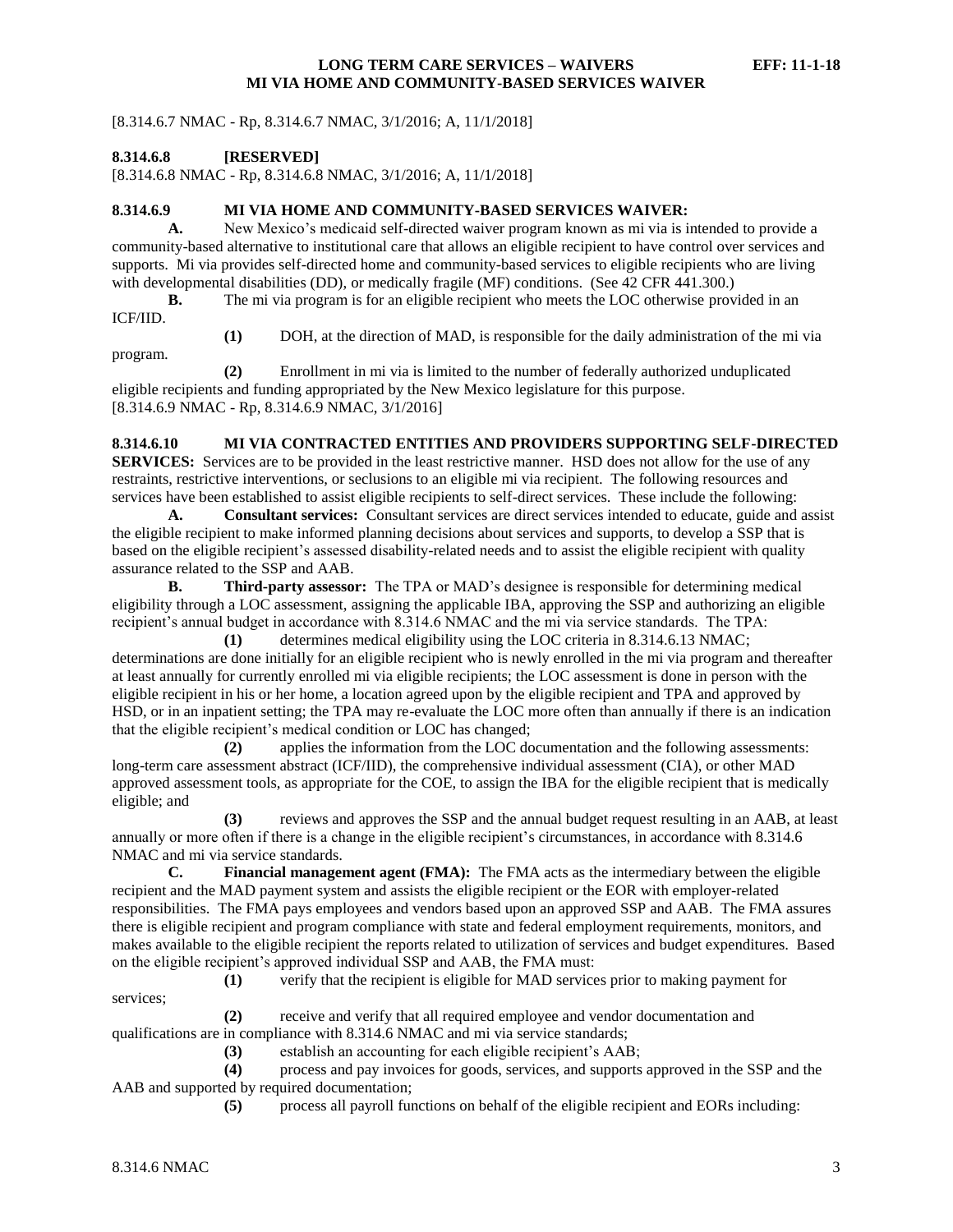**(a)** collect and process timesheets of employees;

**(b)** process payroll, withholding, filing, and payment of applicable federal, state and local employment-related taxes and insurance; and

**(c)** track and report disbursements and balances of the eligible recipient's AAB and provide a monthly report of expenditures and budget status to the eligible recipient and his or her consultant, and quarterly and annual documentation of expenditures to MAD;

**(6)** receive and verify employee and vendor agreements, including collecting required provider qualifications;

**(7)** monitor hours billed for services provided by the LRI and the total amounts billed for all goods and services during the month;

**(8)** answer inquiries from the eligible recipient and solve problems related to the FMA's responsibilities; and

**(9)** report to the consultant provider, MAD and DOH any concerns related to the health and safety of an eligible recipient or if the eligible recipient is not following the approved SSP and AAB. [8.314.6.10 NMAC - Rp, 8.314.6.10 NMAC, 3/1/2016; A, 11/1/2018]

#### <span id="page-4-0"></span>**8.314.6.11 QUALIFICATIONS FOR ELIGIBLE INDIVIDUAL EMPLOYEES, INDEPENDENT PROVIDERS, PROVIDER AGENCIES, AND VENDORS:**

**A. Requirements for individual employees, independent providers, provider agencies and vendors:** In order to be approved as an individual employee, an independent provider, including non-licensed homemaker or direct support worker, a provider agency, (excluding consultant providers which are covered in a different subsection) or a vendor, including those that provide professional services, each individual or entity must meet the general and service specific qualifications set forth in this rule initially and continually meet licensure requirements as applicable, and submit an employee or vendor enrollment packet, specific to the provider or vendor type, for approval to the FMA. The provider agency is responsible to ensure that all agency employees meet the required qualifications. In order to be an authorized provider for the mi via program and receive payment for delivered services, the provider must complete and sign an employee or vendor provider agreement and all required tax documents. Individual employees may not provide more than 40 hours of services in a consecutive seven-day work week. The provider must have credentials verified by the eligible recipient or the EOR and the FMA.

**(1)** Prior to rendering services to an eligible mi via recipient as an independent contractor for homemaker or direct support worker, respite, community direct support, employment supports, and in-home living support provider, an individual seeking to provide these services must complete and submit a nature of services questionnaire to the FMA. The FMA will determine, based on the nature of services questionnaire if the relationship is that of an employee or an independent contractor.

**(2)** An authorized consultant provider must have a MAD approved provider participation agreement (PPA) and the appropriate approved DOH developmental disabilities division (DDSD) agreement.

# **B. General qualifications:**

**(1)** Individual employees, independent providers, including non-licensed homemaker/direct support workers who are employed by a mi via eligible recipient to provide direct services shall:

**(a)** be at least 18 years of age;

tasks;

- **(c)** be able to communicate successfully with the eligible recipient;
- **(d)** prior to the initial hire and every three years after initial hire pass a nationwide

caregiver criminal history screening pursuant to Section 29-17-2 et seq. NMSA 1978 and 7.1.9 NMAC and an abuse registry screen pursuant to Section 27-7a-1 et seq. NMSA 1978 and 8.11.6 NMAC; additionally employees must pass the employee abuse registry (EAR) pursuant to 7.1.12 NMAC, certified nurse aide registry pursuant to 16- 12.20 NMAC, office of inspector exclusion list pursuant to section 1128B(f) of the Social Security Act; and the national sex offender registry pursuant to 6201 as federal authority for active programs.

**(e)** complete training on critical incident, abuse, neglect, and exploitation reporting;

**(b)** be qualified to perform the service and demonstrate capacity to perform required

**(f)** complete training specific to the eligible recipient's needs; an assessment of training needs is determined by the eligible recipient or his or her authorized representative; the eligible recipient is also responsible for providing and arranging for employee training and supervising employee performance; training expenses for paid employees cannot be paid for with the eligible recipient's AAB; and

**(g)** meet any other service specific qualifications, as specified in this rule and its service standards.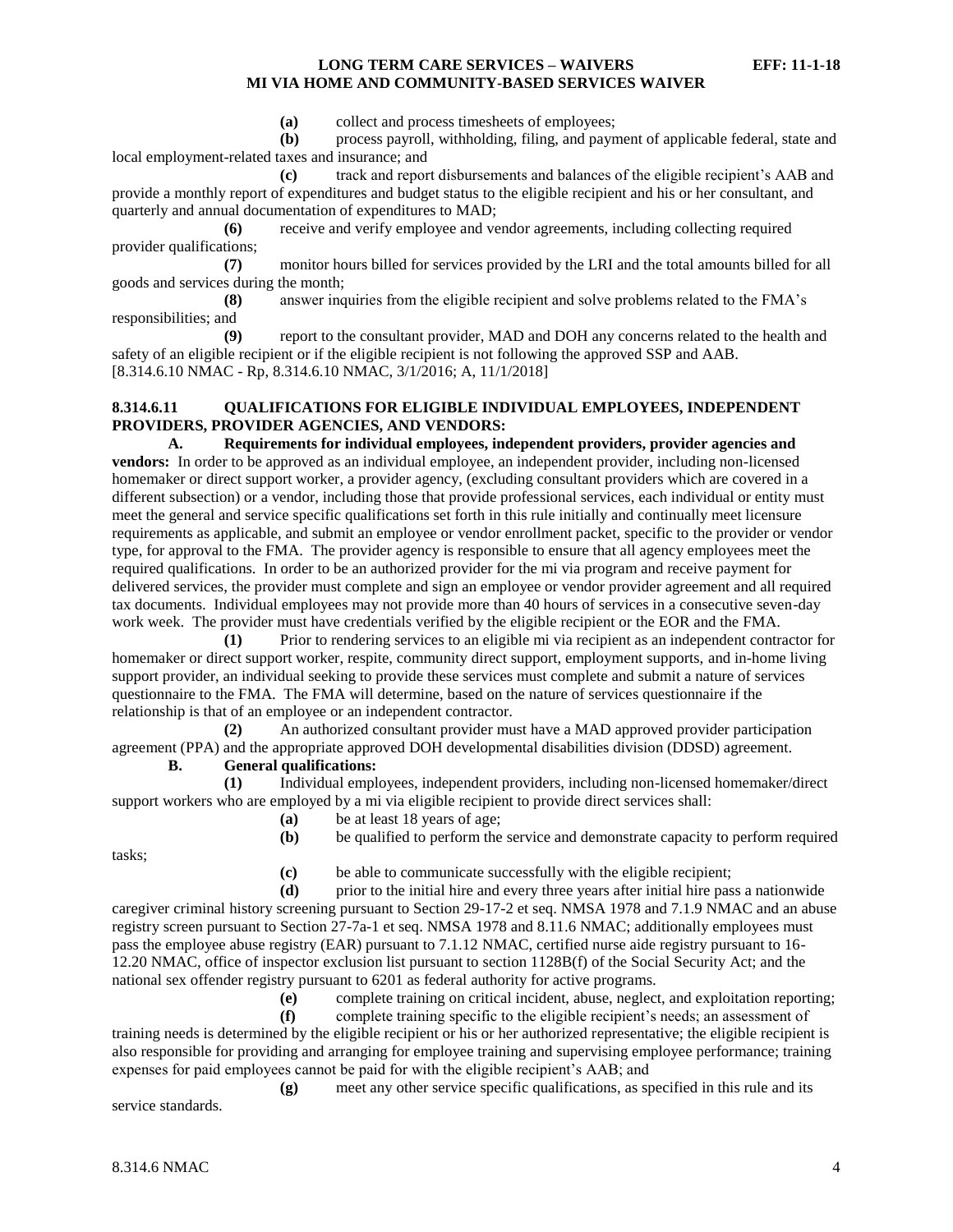qualifications:

**(2)** Vendors, including those providing professional services shall meet the following

- **(a)** shall be qualified to provide the service;
- **(b)** shall possess a valid business license, if applicable;

**(c)** meet financial solvency, maintain and adhere to training requirements, record

management, quality assurance policy and procedures, if applicable;

**(d)** be in good standing with and comply with his or her New Mexico practice board or other certification or licensing required to render mi via services in New Mexico; and

- **(e)** must not have a DOH current adverse action against them.
- **(f)** assure that employees of the vendor:
	- **(i)** are at least 18 years of age;

**(ii)** are qualified to perform the service and demonstrate capacity to perform required tasks;

- **(iii)** are able to communicate successfully with the eligible recipient;
- **(iv)** pass a nationwide caregiver criminal history screening pursuant to

Section 29-17-2 et seq. NMSA 1978 and 7.1.9 NMAC and an abuse registry screen pursuant to Section 27-7a-1 et seq. NMSA 1978 and 8.11.6 NMAC;

reporting;

service standards.

**(v)** complete training on critical incident, abuse, neglect, and exploitation

**(vi)** complete training specific to the eligible recipient's needs; an assessment of training needs is determined by the eligible recipient or his or her authorized representative; the eligible recipient is also responsible for providing and arranging for employee training and supervising employee performance; training expenses for paid employees cannot be paid for with the eligible recipient's AAB; and

**(g)** meet any other service specific qualifications, as specified in this rule and its

**(3)** Qualified and approved relatives, authorized representatives or personal representatives may be hired as employees and paid for the provision of mi via services (except consultant and support guides, customized community group supports services, transportation services for a minor, and individual directed goods and services). The services must be identified in the eligible recipient's approved SSP and AAB, and the EOR is responsible for verifying that services have been rendered by completing, signing, and submitting documentation, including the timesheet, to the FMA. These services must be provided within the limits of the approved SSP and AAB and may not be paid in excess of 40 hours in a consecutive seven-day work week. LRIs, authorized representatives, personal representatives or relatives may not be both a paid employee for the eligible recipient and serve as the eligible recipient's EOR. An authorized or personal representative who is also an employee may not approve his or her own timesheet.

**(4)** A LRI may be hired and paid for provision of mi via services (except transportation services when requested for a minor, a consultant and support guide, and customized community group supports services, and related goods) under extraordinary circumstances (i) in order to assure the health and welfare of the eligible recipient and (ii) to avoid institutionalization when approved by DOH. MAD must be able to receive federal financial participation (FFP) for the services.

**(a)** Extraordinary circumstances include the inability of the LRI to find other qualified, suitable caregivers when the LRI would otherwise be absent from the home and, thus, the caregiver must stay at home to ensure the eligible recipient's health and safety.

**(b)** LRIs may not be paid for any services that they would ordinarily perform in the household for individuals of the same age who do not have a disability or chronic illness.

**(c)** Services provided by LRIs must:

**(i)** meet the definition of a service or support and be specified in the eligible recipient's approved SSP and AAB;

**(ii)** be provided by a parent or spouse who meets the provider qualifications and training standards specified in the mi via rule for that service; and

**(iii)** be paid at a rate that does not exceed that which would otherwise be paid to a provider of a similar service,and be approved by the TPA.

**(d)** A LRI who is a service provider must comply with the following:

**(i)** a parent, parents in combination, legal guardian of a minor, or a spouse of the eligible recipient, may not provide more than 40 hours of services in a consecutive seven-day work week; for parents or legal guardians of the eligible recipient, 40 hours is the total amount of service regardless of the number of eligible recipients under the age of 21 who receive services through the mi via program;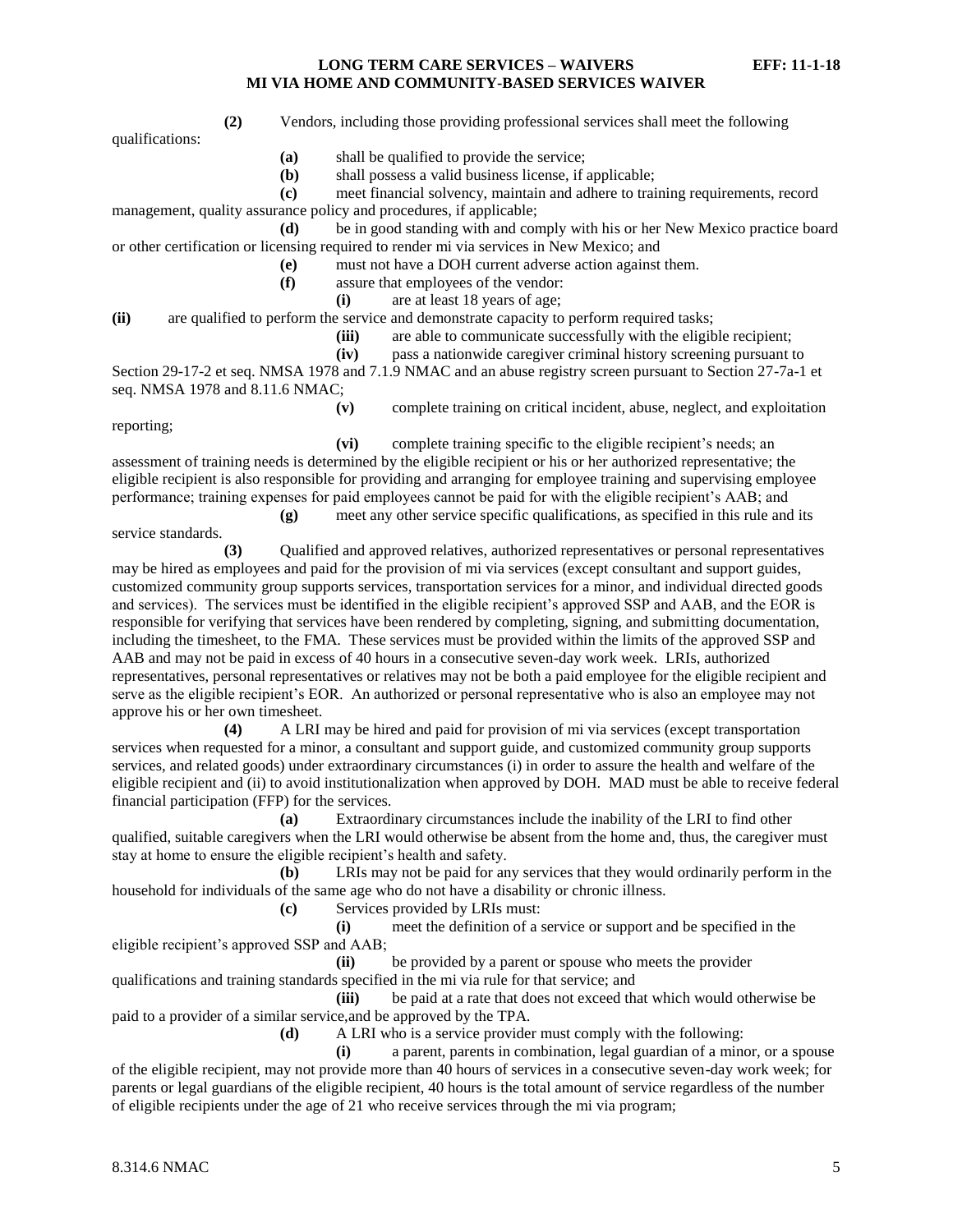**(ii)** planned work schedules must be identified in the approved SSP and AAB, and variations to the schedule must be reported to the eligible recipient's consultant and noted and supplied to the FMA when billing; and

**(iii)** timesheets and other required documentation must be maintained and submitted to the FMA for hours paid.

**(e)** An eligible recipient must be offered a choice of providers. There must be written approval from DOH when a provider is chosen who is:

**(i)** a parent or legal guardian of an eligible recipient who is a minor; or **(ii)** the eligible recipient's spouse.

**(f)** This written approval must be documented in the SSP.

**(g)** The FMA monitors, on a monthly basis, hours billed for services provided by the LRI and the total amounts billed for all goods and services during the month.

**(5)** Once enrolled, providers, vendors and contractors receive a packet of information from the eligible recipient or FMA, including billing instructions, and other pertinent materials. Mi via eligible recipients or EOR's or authorized representatives are responsible for ensuring that providers, vendors and contractors have received these materials and for updating them as new materials are received from MAD and DOH. MAD makes available on its website, and in hard copy format, information necessary to participate in medical assistance programs administered by HSD or its authorized agents, including program rules, billing instructions, utilization review instructions, and other pertinent materials. DOH makes available on its website information, instructions and guidance on its administrative requirements for the mi via program. When enrolled, an eligible recipient or his or her authorized representative, or the provider, vendor or contractor receives instruction on how to access these documents. It is the responsibility of the eligible recipient or authorized representative, or the provider, vendor, or contractor to access these instructions or ask for paper copies to be provided, to understand the information provided and to comply with the requirements. The eligible recipient or authorized representative, or the provider, vendor, or contractor must contact HSD or its authorized agents to request hard copies of any program rules manuals, billing and utilization review instructions, and other pertinent materials and to obtain answers to questions on or not covered by these materials.

**(a)** No employee of any type may be paid in excess of 40 hours within the established consecutive seven day work week for any one eligible recipient or EOR.

**(b)** No provider agency is permitted to perform both LOC assessments and provide any services for the eligible recipients.

**(c)** Providers may market their services, but are prohibited from soliciting eligible recipients under any circumstances such as offering an eligible recipient or his or her authorized representative gratuities in the form of entertainment, gifts, financial compensation to alter that eligible recipient's selection of provider agencies, service agreements, medication, supplies, goods or services.

**(d)** Those signing a payment request form for vendor services rendered to an eligible recipient may not serve as an employee, contractor or subcontractor of that vendor for that eligible recipient. An eligible recipient who does not have an authorized representative providing oversight of the eligible recipient's financial matters may sign off on the payment request form.

**(6)** The EOR is the individual responsible for directing the work of the eligible recipient's employees. An eligible recipient is required to have an EOR when utilizing employees. The EOR may be the eligible recipient or a designated qualified individual. A recipient through the use of the mi via EOR questionnaire will determine if an individual meets the requirements to serve as an EOR. The recipient's consultant will provide him or her with the questionnaire. The questionnaire shall be completed by the recipient with assistance from the consultant upon request. The consultant shall maintain a copy of the completed questionnaire in the recipient's file. When utilizing both vendors and employees, an EOR is required for oversight of employees and to sign payment request forms for vendors. The EOR must be documented with the FMA, whether the EOR is the eligible recipient or a designated qualified individual. A POA or other legal instrument may not be used to assign the EOR responsibilities, in part or in full, to another individual and may not be used to circumvent the requirements of the EOR as designated in 8.314.6 NMAC.

**(a)** An eligible recipient that has a plenary or limited guardianship or conservatorship over the eligible recipient's financial matters may not be his or her own EOR nor sign payment vendor request forms for vendors.

**(b)** A person under the age of 18 years may not be an EOR.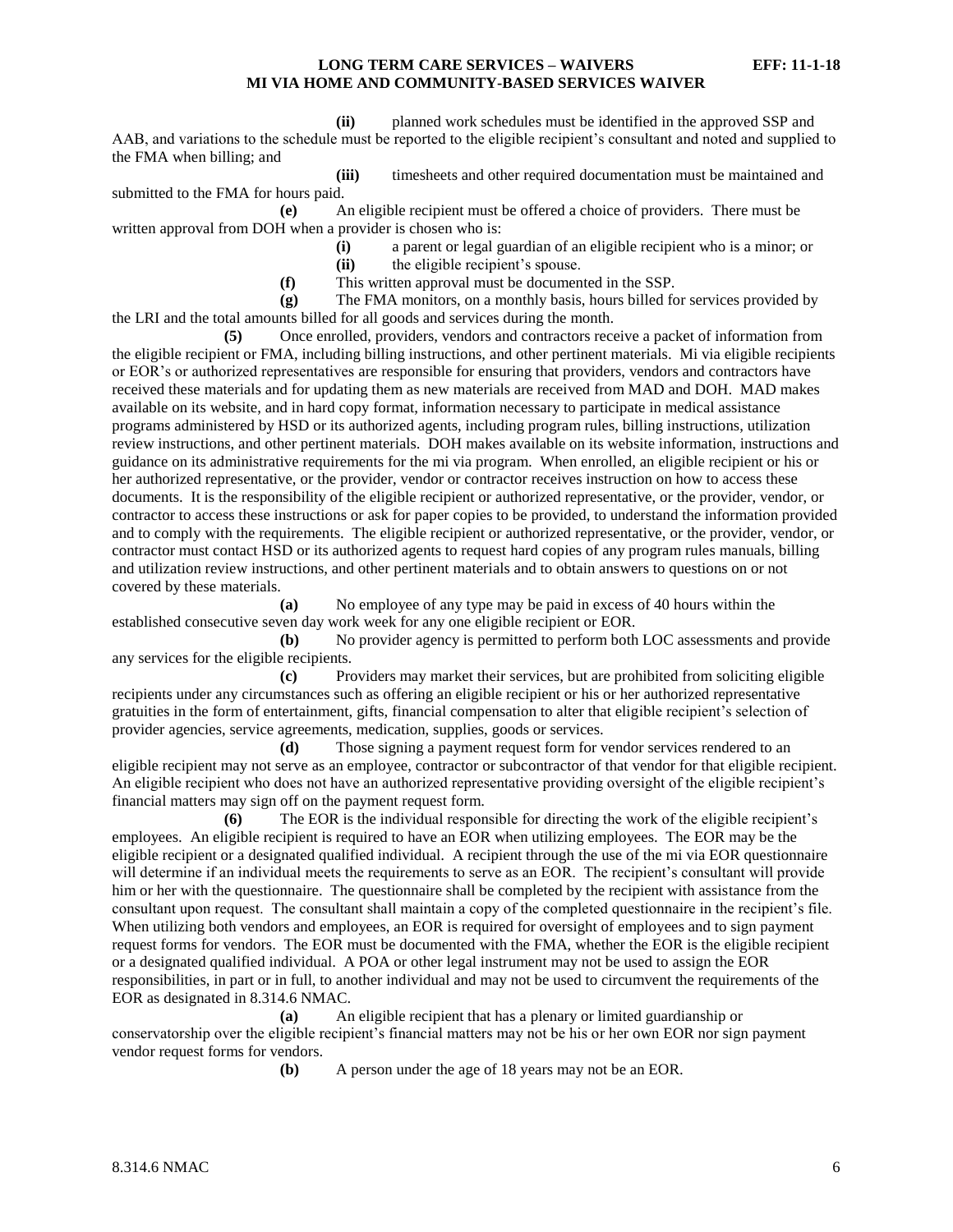**(c)** An EOR who lives outside New Mexico shall reside within 100 miles of the New Mexico state border. Any out of state EOR residing beyond this radius who has been approved prior to the effective date of this rule may continue to serve as the EOR.

**(d)** The eligible recipient's provider may not also be his or her EOR nor sign payment vendor request forms for vendors.

**(e)** An EOR whose performance compromises the health, safety or welfare of the eligible recipient, may have his or her status as an EOR terminated.

**(f)** An EOR may not be paid for any other services utilized by the eligible recipient for whom he or she is the EOR, whether as an employee of the eligible recipient, a vendor, or an employee or contactor, or subcontractor of an agency. An EOR makes important determinations about what is in the best interest of the eligible recipient, and should not have any conflict of interest. An EOR assists in the management of the eligible recipient's budget and should have no personal benefit connected to the services requested or approved on the budget.

**(g)** An EOR is not required if an eligible recipient is utilizing only vendors for services; however, an EOR can be identified by an eligible recipient to assist with the use of vendors. In some instances an EOR for vendor services may be required by MAD. A recipient utilizing vendors only who selects not to have an EOR will submit documentation to the FMA identifying an authorized signer who will be responsible for signing payment request forms. The authorized signer for vendor services rendered to an eligible recipient may not serve as an employee, contractor or subcontractor of that vendor for that eligible recipient. An eligible recipient who does not have a plenary or limited guardianship or conservatorship providing oversight of the eligible recipient's financial matters may be his or her own authorized signer for the payment request form. A POA may not be used to assign the responsibilities of the authorized signer, in part or in full, to another individual and may not be used to circumvent the requirements of the authorized signer as designated in this rule.

**(h)** An EOR, or authorized signer, is required to complete and provide documents to the FMA according to the timelines and rules established by the state. Documents include, but are not limited to: vendor and employee enrollment agreements, vendor information forms, criminal background check forms, timesheets, payment request forms, invoices, and other documents needed by the FMA to enroll and process payment to employees and vendors. The mi via program requires that employee timesheets be submitted online unless the recipient has an approved exception from HSD.

**C. Service specific qualifications for consultant services providers:** In addition to general requirements, a consultant provider shall ensure that all individuals hired or contracted to provide consultant services meet the criteria specified in this section and comply with all applicable NMAC MAD rules and mi via service standards.

**(1)** Consultant providers shall:

**(a)** possess a minimum of a bachelor's degree in social work, psychology, human services, counseling, nursing, special education or a closely related field, and have one year of supervised experience working with people living with disabilities; or

**(b)** have a minimum of six years of direct experience related to the delivery of social services to people living with disabilities; and

- **(c)** be employed by an enrolled mi via consultant provider agency; and
- **(d)** complete all required mi via program orientation and training courses; and
- **(e)** be at least 21 years of age.

**(2)** Consultant providers may also use non-professional staff to carry out support guide functions. Support guides provide more intensive supports, as detailed in the service section of these rules. Support guides help the eligible recipient more effectively self-direct services when there is an identified need for this type of assistance. Consultant providers shall ensure that non-professional support staff:

- **(a)** are supervised by a qualified consultant as specified in this rule;
- **(b)** have experience working with people living with disabilities;

**(c)** demonstrate the capacity to meet the eligible recipient's assessed needs related to the implementation of the SSP;

**(d)** possess knowledge of local resources, community events, formal and informal community organizations and networks;

**(e)** are able to accommodate a varied, flexible and on-call type of work schedule in order to meet the needs of the eligible recipient; and

- **(f)** complete training on self-direction and incident reporting; and
- **(g)** be at least 18 years of age.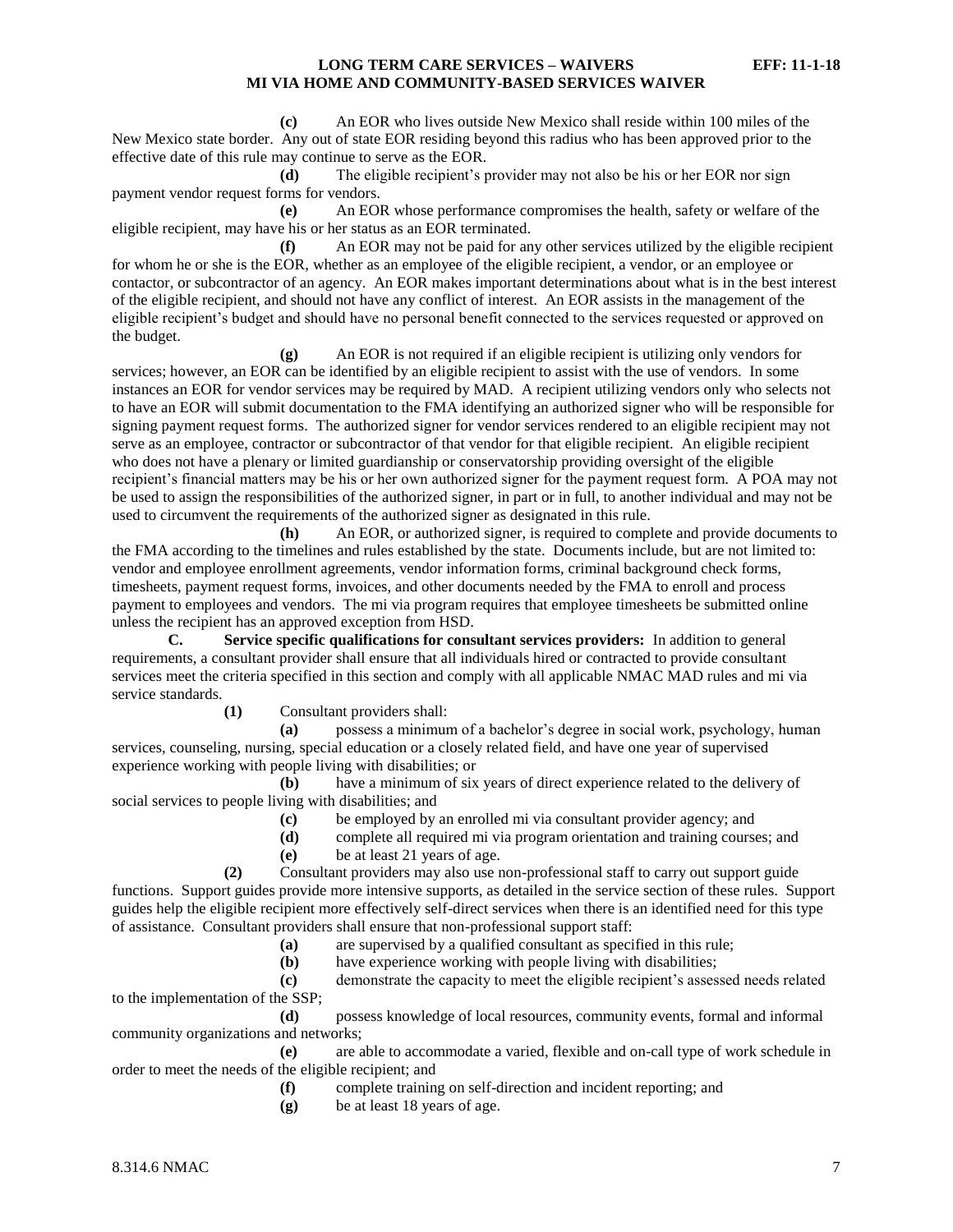**D. Service specific qualifications for personal plan facilitation providers:** In addition to general MAD requirements, a personal plan facilitator agency must hold a current business license, and meet financial solvency, training, records management, and quality assurance rules and requirements. Personal plan facilitators must possess the following qualifications in addition to the general qualifications:

- **(1)** have at least one year of experience working with persons with disabilities; and
- **(2)** be trained and mentored in the planning tool(s) used; and

**(3)** have at least one year experience in providing the personal plan facilitation service.

**E. Service specific qualification for living supports providers:** In addition to general MAD requirements, the following types of providers must meet additional qualifications specific to the type of services provided.

**(1) Qualifications of homemaker direct support service providers:** Provider agencies must be homemaker agencies certified by the MAD or its designee or a home health agency holding a New Mexico home health agency license. A homemaker and home health agency must hold a current business license when applicable, and meet financial solvency, training, records management, and quality assurance rules and requirements.

**(2) Qualifications of home health aide service providers:** Home health or homemaker agencies must hold a New Mexico current home health agency, rural health clinic, or federally qualified health center license. Home health aides must have successfully completed a home health aide training program, as described in 42 CFR 484.36(a)(1) and (2) or have successfully completed a home health aide training program pursuant to 7.28.2.30 NMAC. Home health aides must also be supervised by a registered nurse (RN) licensed in New Mexico. Such supervision must occur at least once every 60 calendar days in the eligible recipient's home, and shall be in accordance with the New Mexico Nurse Practice Act and be specific to the eligible recipient's SSP.

**(3) Qualifications of in-home living supports providers:** Provider agencies must hold a current business license, and meet financial solvency, training, records management, and quality assurance rules and requirements. In-home living agency staff and its direct staff rendering the service must have one year of experience working with people with disabilities. In-home living support agencies must assure appropriate staff for a 24 hour response capability to address scheduled or unpredictable needs related to health, safety, or security in order to meet the needs of the recipient. In-home living support agencies are not fiscal intermediaries and cannot bill nor be paid for work that the recipient or EOR are responsible for as required by Paragraph (6) of Subsection B of 8.314.6.11 NMAC and the mi via service standards.

**F. Service specific qualifications for community membership support providers:** In addition to general MAD requirements, the following types of providers must meet additional qualifications specific to the type of services provided. An agency providing community membership services must hold a current business license, and meet financial solvency, training, records management, and quality assurance rules and requirements.

# **(1) Qualifications of supported employment providers:**

- **(a)** A job developer, whether an agency or individual provider, must:
	- **(i)** be at least 21 years of age;
	- **(ii)** pass criminal background check and abuse registry screen;
	- **(iii)** have experience developing and using job and task analyses;
	- **(iv)** have experience working with the division of vocational rehabilitation

(DVR), a traditional DD waiver employment provider, an independent living center or other organization that provides employment supports or services for people with disabilities and be trained on the purposes, functions and general practices of entities such as the department of workforce solutions navigators, one-stop career centers, business leadership network, chamber of commerce, job accommodation network, small business development centers, local businesses, retired executives, DDSD resources, and have substantial knowledge of the Americans with Disabilities Act (ADA); and

- **(v)** complete training on critical incident, abuse, neglect, and exploitation. **(b)** Job coaches whether an agency or individual provider, must:
	- **(i)** be at least 18 years of age;
	- **(ii)** have a high school diploma or GED;
	- **(iii)** pass criminal background check and abuse registry screen;
	- **(iv)** be qualified to perform the service;
	- **(v)** have experience with providing employment supports and training

methods;

**(vi)** be knowledgeable about business and employment resources;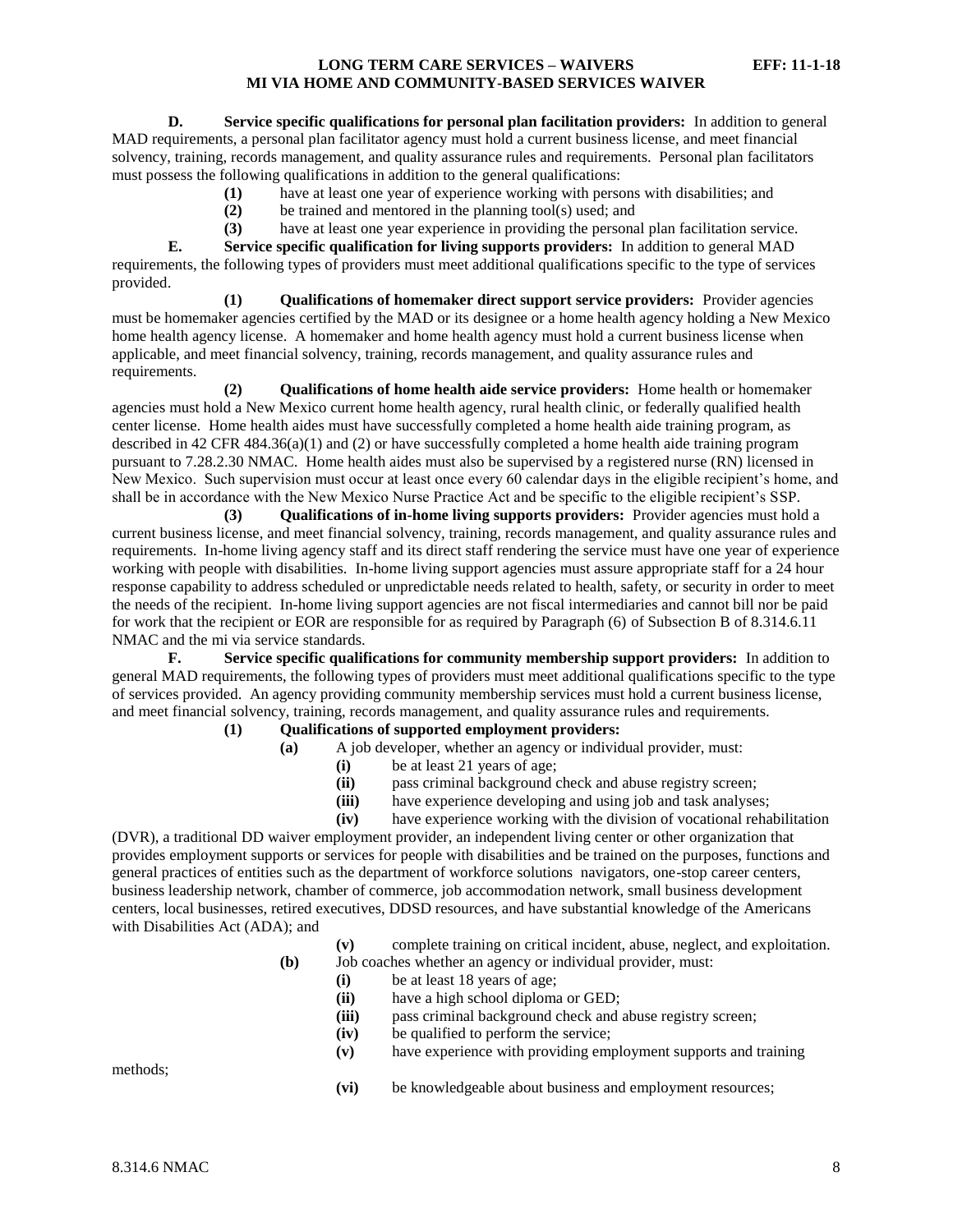**(vii)** have the ability to successfully communicate with the employer and

with the eligible recipient and his or her coworkers to develop and encourage natural supports on the job; and **(viii)** complete training on critical incident, abuse, neglect, and exploitation.

**(2) Qualifications of customized community group supports providers:** Agencies

providing community group support services must hold a current business license, and meet financial solvency, training, records management, and quality assurance rules and requirements. Providers, whether an agency staff or an individual provider must meet the following qualifications:

- **(i)** must be at least 18 years of age;
- **(ii)** pass criminal background check and abuse registry screen;
- **(iii)** demonstrate capacity to perform required tasks;
- **(iv)** complete training on critical incident, abuse, neglect, and exploitation

reporting; and

**(v)** have the ability to successfully communicate with the eligible recipient.

**G. Service specific qualifications for providers of health and wellness supports:** In addition to the general MAD qualifications, the following types of providers must meet additional qualifications specific to the type of services provided.

**(1) Qualifications of extended state plan skilled therapy providers for adults:** Physical and occupational therapists, speech/language pathologists, physical therapy assistants and occupational therapy assistants must possess a therapy license in their respective field from the New Mexico regulation and licensing department (RLD). Speech clinical fellows must possess a clinical fellow license from the New Mexico RLD.

**(2) Qualifications of behavior support consultation providers:** Behavior support consultation provider agencies shall have a current business license issued by the state, county or city government, if required. Behavior support consultation provider agencies shall comply with all applicable federal, state, and rules and procedures regarding behavior consultation. Providers of behavior support consultation services must possess qualifications in at least one of the following areas:

- **(a)** a licensed psychiatrist by his or her New Mexico practice board;
- **(b)** a regulation and licensing department (RLD) licensed clinical psychologist;
- **(c)** a RLD licensed psychologist associate, (masters or Ph.D. level);
- **(d)** a RLD licensed independent social worker (LISW);
- **(e)** a RLD licensed master social worker (LMSW);
- **(f)** a RLD licensed professional clinical counselor (LPCC);

**(g)** a licensed clinical nurse specialist (CNS) or a certified nurse practitioner (CNP) who is certified in psychiatric nursing by a national nursing organization who can furnish services to adults or children as his or her certification permits;

**(h)** a RLD licensed marriage and family therapist (LMFT); or

**(i)** a RLD licensed practicing art therapist (LPAT) by RLD.

**(3) Qualifications of nutritional counseling providers:** Nutritional counseling providers must maintain a current registration as dietitians by the commission on dietetic registration of the American dietetic association and licensed by the RLD, (Nutrition and Dietetics Practice Act Section 61-7A-7 et seq. NMSA 1978).

**(4) Qualifications of private duty nursing providers for adults:** Direct nursing services are provided by individuals who are currently licensed as registered or practical nurses by the New Mexico state board of nursing, (Sections 61-3-14 and 61-3-18 NMSA 1978).

**(5) Qualifications of specialized therapy providers:** For each type of specialized therapy providers, the provider must hold the appropriate New Mexico licensure or certification for the services he or she renders to an eligible recipient:

**(a)** a RLD license in acupuncture and oriental medicine;

**(b)** a license or certification with the appropriate specialized training and clinical experience and supervision whose scope of practice includes biofeedback;

**(c)** a RLD license in chiropractic medicine;

**(d)** a license or certification for which he or she has appropriate specialized training and clinical experience and whose scope of practice includes cognitive rehabilitation therapy;

**(e)** a RLD license in a physical therapy, or occupational therapy, or speech therapy and whose scope of practice includes hippotherapy with the appropriate specialized training and experience;

**(f)** a RLD license in massage therapy;

**(g)** a RLD license in naprapathic medicine;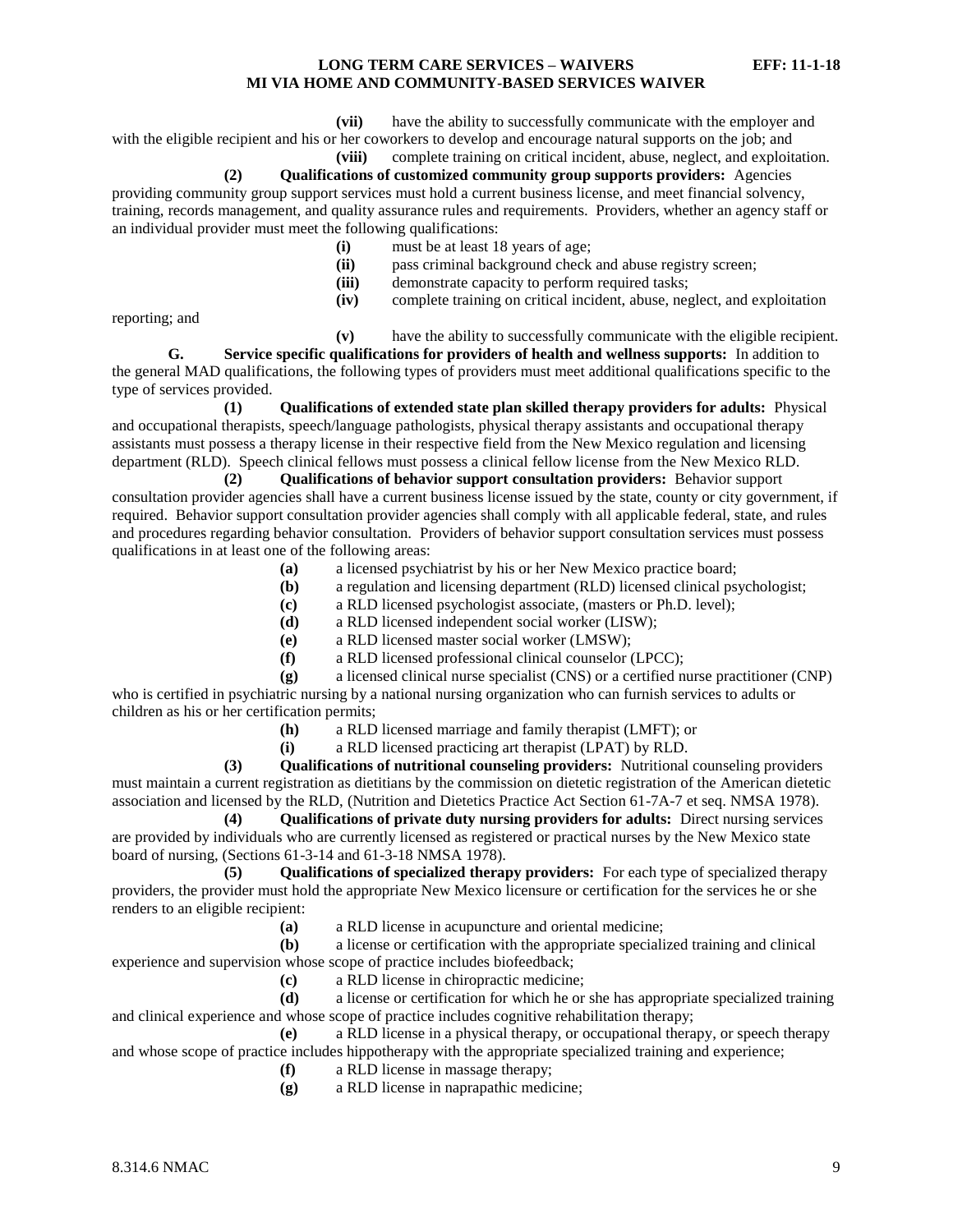**(h)** a master's or a higher level behavioral health degree with specialized play therapy training, clinical experience and supervision and whose RLD license's scope of practice includes play therapy; and

**(i)** a native American healer who is recognized as a traditional healer within his or

her community.

**H. Service specific qualifications for other supports providers:** In addition to the general MAD qualifications, the following types of providers must meet additional qualifications specific to the type of services provided.

**(1) Qualifications of transportation providers:**

**(a)** Individual transportation providers must: **(i)** possess a valid New Mexico driver's license with the appropriate

classification;

**(ii)** complete training on critical incident, abuse, neglect and exploitation

reporting procedures; and

**(iii)** have a current insurance policy and vehicle registration.

**(b)** Transportation vendors must hold a current business license and tax identification number. Each agency will ensure any vehicle used to transport an eligible recipient is equipped with an up-to-date first aid kit. Each agency will ensure transportation drivers meet the following qualifications: **(i)** holds a valid New Mexico driver's license of the appropriate

classification to transport an eligible recipient; **(ii)** holds a current vehicle insurance policy meeting New Mexico's

insurance mandates in place for the vehicle used to transport an eligible recipient; and **(iii)** holds a New Mexico vehicle registration for the vehicle used to

transport an eligible recipient.

**(2)** Q**ualifications of emergency response providers:** Emergency response providers must comply with all laws, rules and regulations of the state of New Mexico.

**(3) Qualifications of respite providers:** Respite services may be provided by eligible individual respite providers; RN or practical nurses (LPN); or respite provider agencies. Individual RN or LPN providers must be licensed by the New Mexico board of nursing as an RN or LPN. Respite provider agencies must hold a current business license, and meet financial solvency, training, records management and quality assurance rules and requirements.

**(4) Qualifications of individual directed goods and services vendors:** Individual directed goods and services vendors must hold a current business license and tax identification for New Mexico and the federal government. Vendors for individual directed goods and services are retail stores, community health centers, or medical supply stores.

**(5) Qualifications of environmental modifications providers:** Environmental modification providers must possess an appropriate plumbing, electrician, contractor or other appropriate New Mexico licensure.

[8.314.6.11 NMAC - Rp, 8.314.6.11 NMAC, 3/1/2016; A, 11/1/2018]

<span id="page-10-0"></span>**8.314.6.12 RECORDKEEPING AND DOCUMENTATION RESPONSIBILITIES:** Service providers and vendors who furnish goods and services to mi via eligible recipients are reimbursed by the FMA and must comply with all applicable NMAC MAD rules and service standards. The FMA, consultants and service providers must maintain records, which are sufficient to fully disclose the extent and nature of the goods and services provided to the eligible recipients, as detailed in applicable NMAC MAD provider rules and comply with random and targeted audits conducted by MAD and DOH or their audit agents. MAD or its designee will seek recoupment of funds from service providers when audits show inappropriate billing for services. Mi via vendors who furnish goods and services to mi via eligible recipients and bill the FMA must comply with all MAD PPA requirements and NMAC MAD rules and requirements, including but not limited to 8.310.2 NMAC and 8.321.2 NMAC and 8.302.1 NMAC.

[8.314.6.12 NMAC - Rp, 8.314.6.12 NMAC, 3/1/2016]

# <span id="page-10-1"></span>**8.314.6.13 ELIGIBILITY REQUIREMENTS FOR RECIPIENT ENROLLMENT IN MI VIA:**

Enrollment in the mi via program is contingent upon the applicant meeting the eligibility requirements as described in this rule, the availability of funding as appropriated by the New Mexico legislature, and the number of federally authorized unduplicated eligible recipients. When sufficient funding as well as waiver positions are available, DOH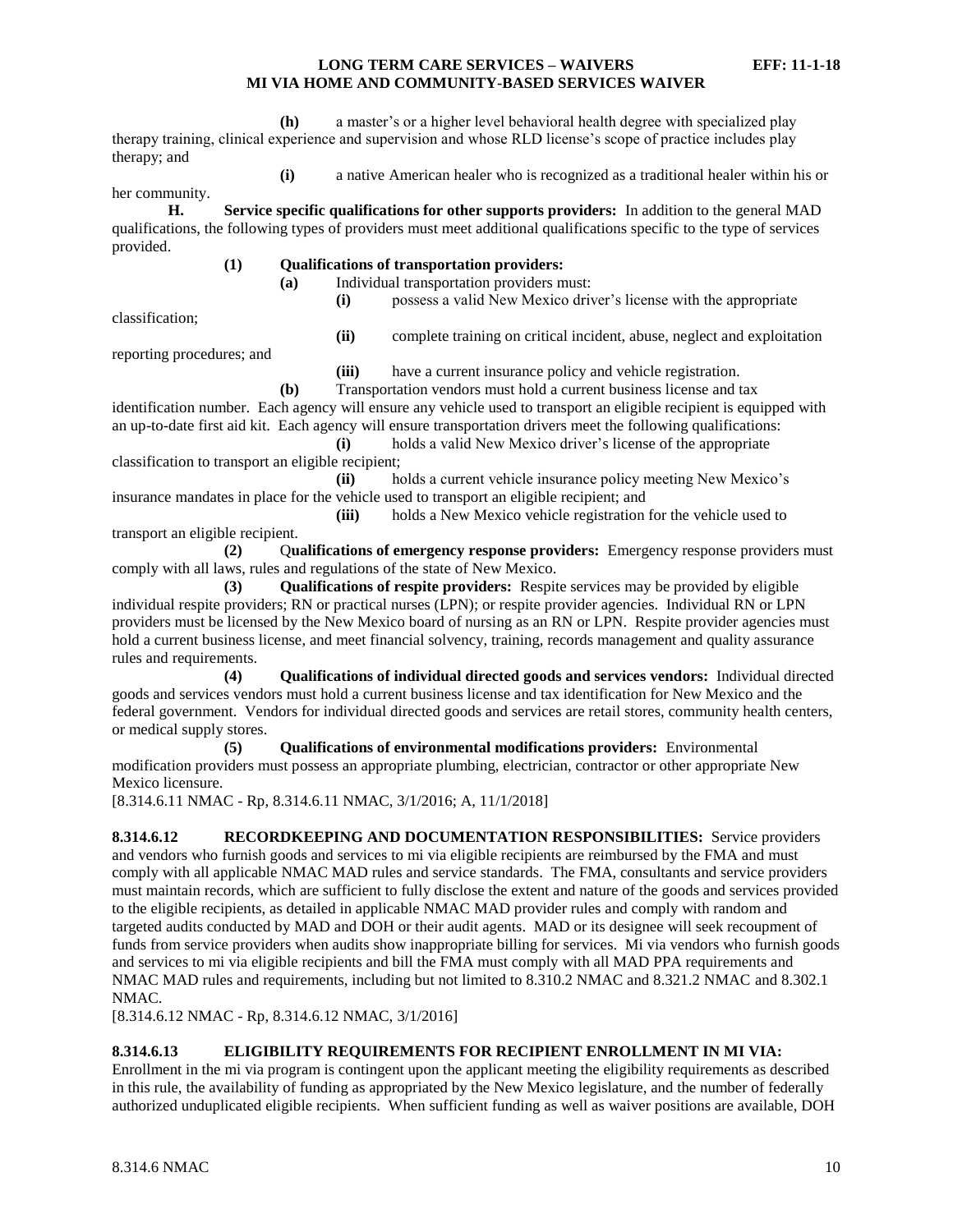will offer the opportunity to eligible recipients to select mi via. Once an allocation has been offered to the applicant, he or she must meet certain medical and financial criteria in order to qualify for mi via enrollment located in 8.290.400 NMAC. The eligible recipient must meet the LOC required for admittance to an ICF-IID. After initial eligibility has been established for a recipient, on-going eligibility must be determined on an annual basis. [8.314.6.13 NMAC - Rp, 8.314.6.13 NMAC, 3/1/2016]

<span id="page-11-0"></span>**8.314.6.14 ELIGIBLE RECIPIENT AND EOR RESPONSIBILITIES:** Mi via eligible recipients have certain responsibilities to participate in the program. Failure to comply with these responsibilities or other program rules and service standards can result in termination from the program. The eligible recipient and EOR, or authorized signer if the recipient has vendors only, have the following responsibilities:

**A.** To maintain eligibility the recipient must complete required documentation demonstrating medical and financial eligibility both upon application and annually at recertification, meet in person with the TPA for a comprehensive LOC assessment in the eligible recipient's home, or in a location approved by the state and seek assistance with the application and the recertification process as needed from a mi via consultant.

**B.** To participate in the mi via program, the eligible recipient must:

**(1)** comply with applicable NMAC rules to include this rule, mi via service standards and requirements that govern the program;

**(2)** collaborate with the consultant to determine support needs related to the activities of selfdirection;

**(3)** collaborate with the consultant to develop an SSP using the IBA in accordance with applicable NMAC rules to include this rule and service standards;

**(4)** use mi via program funds appropriately by only requesting and purchasing goods and services covered by the mi via program in accordance with program rules which are identified in the eligible recipient's approved SSP;

**(5)** comply with the approved SSP and not exceed the AAB;

**(a)** if the eligible recipient does not adequately allocate the resources contained in the AAB resulting in a premature depletion of the AAB amount during an SSP year due to mismanagement or failure to properly track expenditures, the failure to properly allocate does not substantiate a claim for a budget increase (i.e., if all of the AAB is expended within the first three months of the SSP year, it is not justification for an increase in the budget for the SSP year);

**(b)** revisions to the AAB may occur within the SSP year, and the eligible recipient is responsible for assuring that all expenditures are in compliance with the most current AAB in effect;

**(i)** the SSP must be amended first to reflect a change in the eligible recipient's needs or circumstances before any revisions to the AAB can be requested;

**(ii)** other than for critical health and safety reasons, budget revisions may not be submitted to the TPA for review within the last 60 calendar days of the budget year;

**(c)** no mi via program funds can be used to purchase goods or services prior to TPA approval of the SSP and annual budget request;

**(d)** any funds not utilized within the SSP and AAB year cannot be carried over into the following year;

**(6)** access consultant services based upon identified need(s) in order to carry out the approved SSP;

**(7)** collaborate with the consultant to appropriately document service delivery and maintain those documents for evidence of services received;

**(8)** report concerns or problems with any part of the mi via program to the consultant or if the concern or problem is with the consultant, to DOH;

**(9)** work with the TPA agent by attending scheduled meetings, in the eligible recipient's home if necessary and providing documentation as requested;

**(10)** respond to requests for additional documentation and information from the consultant provider, FMA, and the TPA within the required deadlines;

**(11)** report to the local HSD income support division (ISD) office within 10 calendar days any change in circumstances, including a change in address, which might affect eligibility for the program; changes in address or other contact information must also be reported to the consultant provider and the FMA within 10 calendar days;

**(12)** report to the TPA and consultant provider if hospitalized for more than three consecutive nights so that an appropriate LOC can be obtained;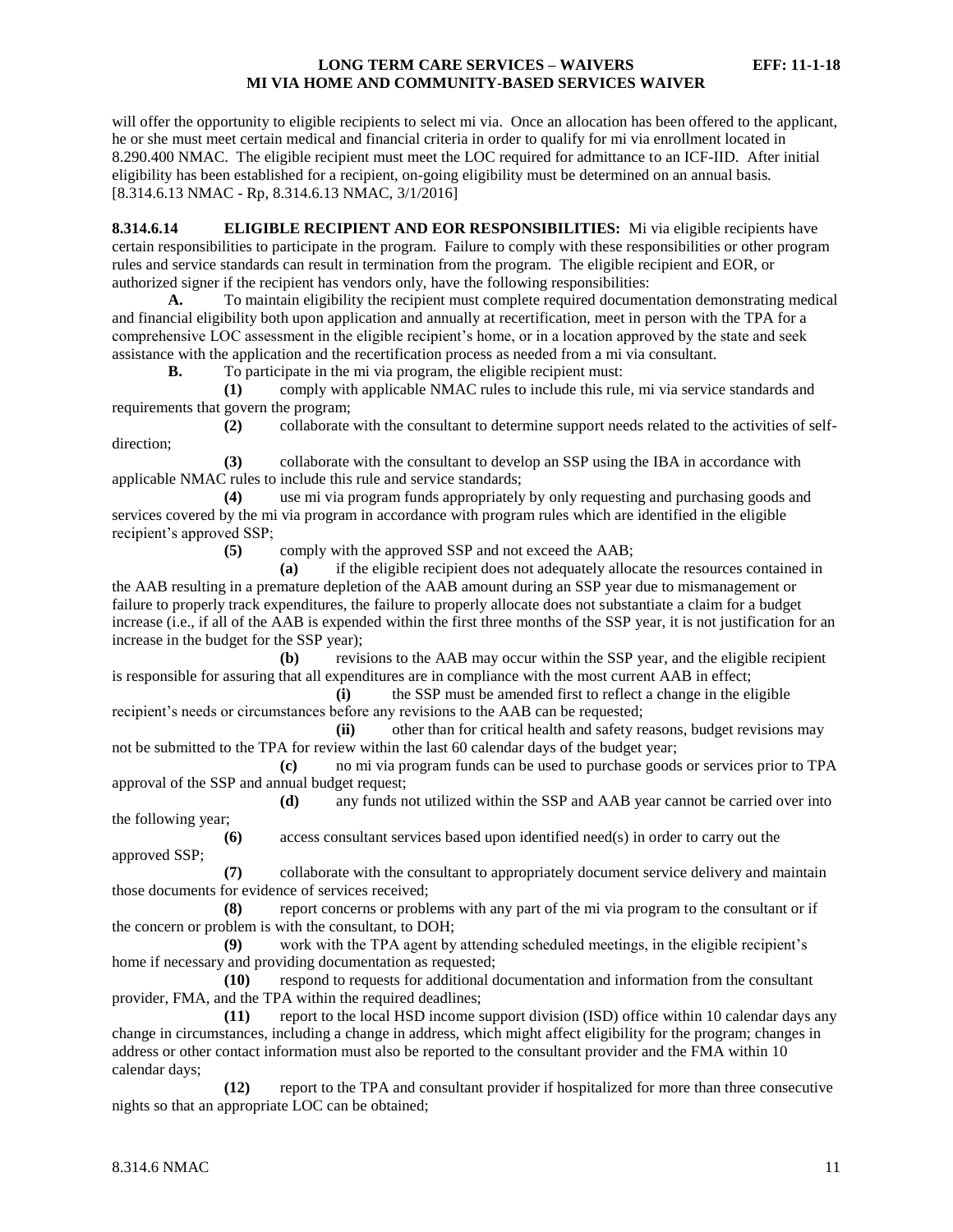**(13)** keep track of all budget expenditures and assure that all expenditures are within the AAB;

**(14)** have monthly contact and meet face-to-face quarterly with the consultant; and

**(15)** have an EOR if utilizing employees for services; the eligible recipient may be his or her own EOR unless the eligible recipient is a minor, or he or she has a plenary or limited guardianship or conservatorship over financial matters; an eligible recipient may also designate an individual of his or her choice to serve as the EOR, subject to the EOR meeting the qualifications specified in this rule. If the recipient is using vendors only and selects not to have an EOR then the recipient will identify an authorized signer for payment request forms; the eligible recipient may be his or her own authorized signer unless the eligible recipient is a minor, or he or she has a plenary or limited guardianship or conservatorship over financial matters. A POA or other legal instrument may not be used to assign the EOR, or authorized signer, responsibilities, in part or in full, to another individual and may not be used to circumvent the requirements of the EOR, or authorized signer, as designated in this rule.

**C.** Additional responsibilities of the eligible recipient or EOR, or authorized signer, are detailed below:

**(1)** Submit all required documents to the FMA according to the timelines and rules established by the state to meet employer-related responsibilities. This includes, but is not limited to, documents for payment to employees and vendors and payment of taxes and other financial obligations within required timelines. The EOR is responsible for submitting mi via employee timesheets online unless the recipient has an approved exception from HSD.

- **(2)** Report any incidents of abuse, neglect or exploitation to the appropriate state agency.
- **(3)** Arrange for the delivery of services, supports and goods.
- **(4)** Hire, manage, and terminate employees.

**(5)** Maintain records and documentation for at least six years from first date of service and

ongoing.

**D. Voluntary termination:** An eligible recipient has a choice of receiving services through the nonself-directed waiver or through the mi via HCBS waiver. If the eligible recipient wishes to change to the non-selfdirected HCBS waiver, a waiver change must occur in accordance with the mi via NMAC rule and mi via service standards. Transitions can only occur at the first of a month.

**E. Involuntary termination:** A mi via eligible recipient may be terminated involuntarily by MAD and DOH and offered services through a non-self-directed waiver or the medicaid state plan under the following circumstances.

**(1)** The eligible recipient refuses to comply with this rule and mi via service standards after receiving focused technical assistance on multiple occasions, support from the program staff, consultant, or FMA, which is supported by documentation of the efforts to assist the eligible recipient.

**(2)** The eligible recipient is in immediate risk to his or her health or safety by continued selfdirection of services, e.g., the eligible recipient is in imminent risk of death or serious bodily injury related to participation in the mi via program. Examples include but are not limited to the following.

**(a)** The eligible recipient refuses to include and maintain services in his or her SSP and AAB that would address health and safety issues identified in his or her medical assessment or challenges the assessment after repeated and focused technical assistance and support from program staff, consultant, or FMA.

**(b)** The eligible recipient is experiencing significant health or safety needs, and, after a referral to the state contractor for level of risk determination and assistance, refuses to incorporate the contractor's recommendations into his or her SSP and AAB.

**(c)** The eligible recipient exhibits behaviors which endanger himself or herself or

others.

**(3)** The eligible recipient misuses mi via funds following repeated and focused technical assistance and support from the consultant or FMA, which is supported by documentation.

**(4)** The eligible recipient commits medicaid fraud.

**(5)** When DOH is notified the eligible recipient continues to utilize either an employee or a vendor, or both who have consistently been substantiated against for abuse, neglect, exploitation while providing mi via services after notification of this on multiple occasions by DOH.

**(6)** The eligible recipient who is involuntarily terminated from the mi via program will be offered a non self-directed waiver alternative. If transfer to another waiver is authorized and accepted by the eligible recipient, he or she will continue to receive the services and supports from mi via until the day before the new waiver services start. This will ensure that no break in service occurs. The mi via consultant and the case manager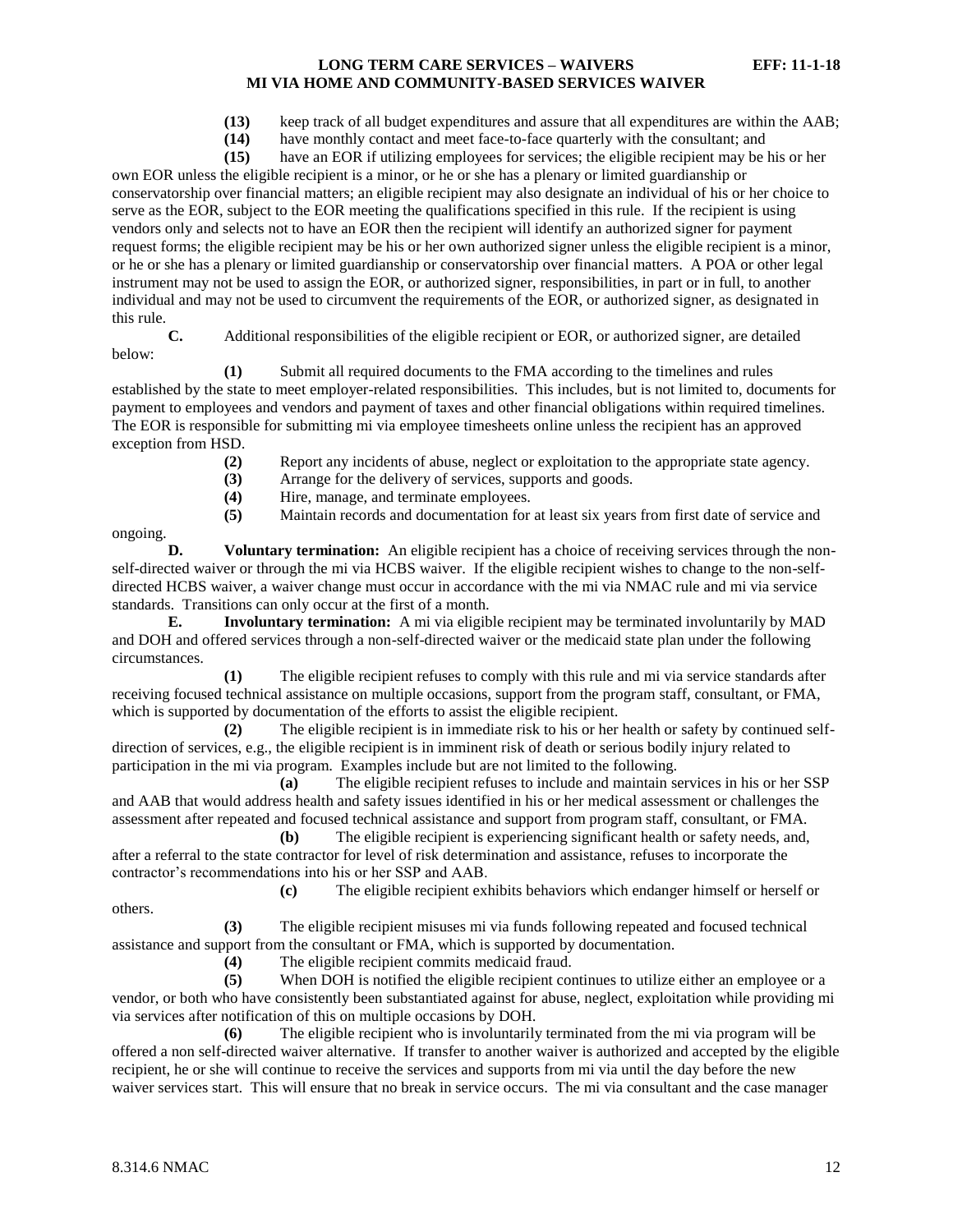in the new waiver will work closely together with the eligible recipient to ensure that the eligible recipient's health and safety is maintained.

[8.314.6.14 NMAC - Rp, 8.314.6.14 NMAC, 3/1/2016; A, 11/1/2018]

<span id="page-13-0"></span>**8.314.6.15 SERVICE DESCRIPTIONS AND COVERAGE CRITERIA:** The services covered by the mi via program are intended to provide a community-based alternative to institutional care for an eligible recipient that allows greater choice, direction and control over services and supports in a self-directed environment. Mi via services must specifically address a therapeutic, rehabilitative, habilitative, health or safety need that results from the eligible recipient's qualifying condition. The mi via program is the payor of last resort. The coverage of mi via services must be in accordance with 8.314.6 NMAC and mi via service standards. Waiver recipients in all living arrangements are assessed individually and service plan development is individualized. The TPA will assess the service plans of recipients living in the same residence to determine whether or not there are services that are common to more than one recipient living in the same household in order to determine whether one or more employees may be needed to ensure that individual different cognitive, clinical, and habilitative needs are met. Mi via services must be provided in integrated settings and facilitate full access to the community; ensure the recipient receives services in the community to the same degree of access as those individuals not receiving HCBS services; maximize independence in making life choices; be chosen by the recipient in consultation with the guardian as applicable; ensure the right to privacy, dignity, respect, and freedom from coercion and restraint; optimize recipient initiative, autonomy and independence in making life choices; provide an opportunity to seek competitive employment; and facilitate choice of service and who provides them.

**A. General requirements regarding mi via covered services.** To be considered a covered service under the mi via program, the following criteria must be met. Services, supports and goods must:

**(1)** directly address the eligible recipient's qualifying condition or disability;

**(2)** meet the eligible recipient's clinical, functional, medical or habilitative needs;

**(3)** be designed and delivered to advance the desired outcomes in the eligible recipient's service and support plan; and

**(4)** support the eligible recipient to remain in the community and reduce the risk of institutionalization.

**B. Consultant pre-eligibility and enrollment services:** Consultant pre-eligibility and enrollment services are intended to provide information, support, guidance, and assistance to an individual during the medicaid financial and medical eligibility process. The level of support provided is based upon the unique needs of the individual. When an opportunity to be considered for mi via program services is offered to an individual, he or she must complete a primary freedom of choice form. The purpose of this form is for the individual to select a consultant provider. The chosen consultant provider offers pre-eligibility and enrollment services as well as ongoing consultant services. Once the individual is determined to be eligible for mi via services, the consultant service provider will continue to render consultant services to the newly enrolled eligible recipient as set forth in the consultant service standards.

**C. Consultant services:** Consultant services are required for all mi via eligible recipients to educate, guide, and assist the eligible recipients to make informed planning decisions about services and supports. The consultant helps the eligible recipient develop the SSP based on his or her assessed needs. The consultant assists the eligible recipient with implementation and quality assurance related to the SSP and AAB. Consultant services help the eligible recipient identify supports, services and goods that meet his or her needs, meet the mi via requirements and are covered mi via services. Consultant services provide support to eligible recipients to maximize their ability to self-direct their mi via services.

**(1) Contact requirements:** Consultant providers shall make contact with the eligible recipient in person or by telephone at least monthly for a routine follow-up. Consultant providers shall meet face-toface with the eligible recipient at least quarterly; one visit must be conducted in the eligible recipient's home at least annually. During monthly contact the consultant:

|                        | (a) | reviews the eligible recipient's access to services and whether they were         |
|------------------------|-----|-----------------------------------------------------------------------------------|
| furnished per the SSP; |     |                                                                                   |
|                        | (b) | reviews the eligible recipient's exercise of free choice of provider;             |
|                        | (c) | reviews whether services are meeting the eligible recipient's needs;              |
|                        | (d) | reviews whether the eligible recipient is receiving access to non-waiver services |
| per the SSP;           |     |                                                                                   |
|                        | (e) | reviews activities conducted by the support guide, if utilized;                   |
|                        | (f) | documents changes in status;                                                      |
|                        |     |                                                                                   |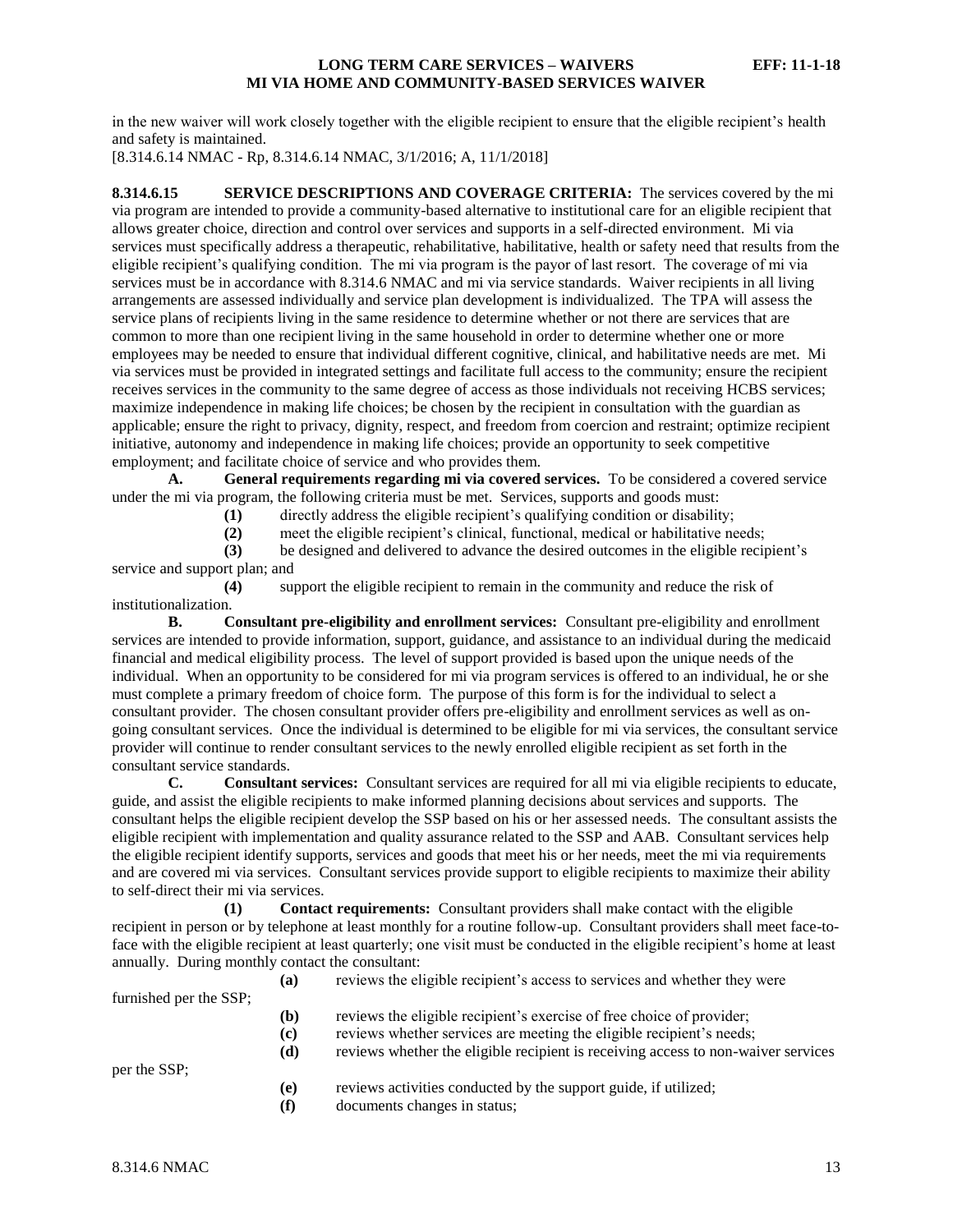**(g)** monitors the use and effectiveness of the emergency back-up plan;

**(h)** documents and provides follow up, if necessary, if challenging events occur that prevent the implementation of the SSP;

**(i)** assesses for suspected abuse, neglect, or exploitation and report accordingly; if not reported, takes remedial action to ensure correct reporting;

**(j)** documents progress of any time sensitive activities outlined in the SSP;

- **(k)** determines if health and safety issues are being addressed appropriately; and
- **(l)** discusses budget utilization concerns.

**(2)** Quarterly visits will be conducted for the following purposes:

- **(a)** review and document progress on implementation of the SSP;
- **(b)** document usage and effectiveness of the emergency backup plan;
- **(c)** review SSP and budget spending patterns (over and under-utilization);

**(d)** assess quality of services, supports and functionality of goods in accordance

with the quality assurance section of the SSP and any applicable sections of the mi via rules and service standards;

**(e)** document the eligible recipient's access to related goods identified in the SSP;

**(f)** review any incidents or events that have impacted the eligible recipient's health, welfare or ability to fully access and utilize support as identified in the SSP; and

**(g)** other concerns or challenges, including but not limited to complaints, eligibility issues, and health and safety issues, raised by the eligible recipient, authorized representative or personal representative.

**(3) Change of consultants:** Consultants are responsible for assisting eligible recipients to transition to another consultant provider when requested. Transition from one consultant provider to another can only occur at the first of the month.

**(4) Critical incident management responsibilities and reporting requirements:** The consultant provider shall report incidents of abuse, neglect, exploitation, suspicious injury, environmental hazards, and eligible recipient death as directed by the appropriate state agency(ies). The consultant provider shall provide training to eligible recipients EOR, authorized representatives or other designated individuals regarding recognizing and reporting critical incidents. Critical incidents include abuse, neglect, exploitation, suspicious injury, environmental hazards and eligible recipient deaths. The consultant provider shall maintain a critical incident management system to identify, report, and address critical incidents. The consultant provider is responsible for follow-up and assisting the eligible recipient to help ensure health and safety when a critical incident has occurred. Critical incident reporting requirements for mi via eligible recipients who have been designated with an ICF/IID LOC, critical incidents should be directed in the following manner.

**(a)** DOH triages, and investigates all reports of alleged abuse, neglect, exploitation, suspicious injury, environmental hazards, and eligible recipient deaths for mi via services and eligible recipients to include expected and unexpected deaths. The reporting of these critical incidents is mandated for all those providing mi via services pursuant to 7.1.14 NMAC. Any critical incidents must be reported to the children, youth and families department (CYFD) child protective services (CPS) or the DOH division of health improvement (DHI) incident management bureau (IMB) for eligible recipients under 18 years. For eligible recipient's 18 years and older, IMB is contacted to report any critical incidents. The reporter must then fax DHI the abuse, neglect and exploitation or report of death form within 24 hours of a verbal report. If the reporter has internet access, the report form shall be submitted via DHI's website. Anyone may report an incident; however, the person with the most direct knowledge of the incident is the individual who is required to report the incident.

**(b)** With respect to mi via services provided by any employee, contractor, vendor or other community-based waiver service agency having a provider agreement with DOH, any suspected abuse, neglect, exploitation, suspicious injury, environmental hazard, eligible recipient death must be reported to the CYFD/CPS or DOH/DHI/IMB for the eligible recipient under 18 years or to IMB for eligible recipients age 18 years or older. See Sections 27-7-14 through 27-7-31 NMSA 1978 (Adult Protective Services Act) and in Sections 32A-4-1 through 32A-4-34 NMSA 1978 (Child Abuse and Neglect Act).

**(5) Conflict of interest:** An eligible recipient's consultant may not serve as the eligible recipient's EOR, authorized representative or personal representative for whom he or she is the consultant. A consultant may not be paid for any other services utilized by the eligible recipient for whom he or she is the consultant, whether as an employee of the eligible recipient, a vendor, an employee or subcontractor of an agency. A consultant may not provide any other paid mi via services to an eligible recipient unless the recipient is receiving consultant services from another agency. The consultant agency may not provide any other direct services for an eligible recipient that has an approved SSP, an approved budget, and is actively receiving services in the mi via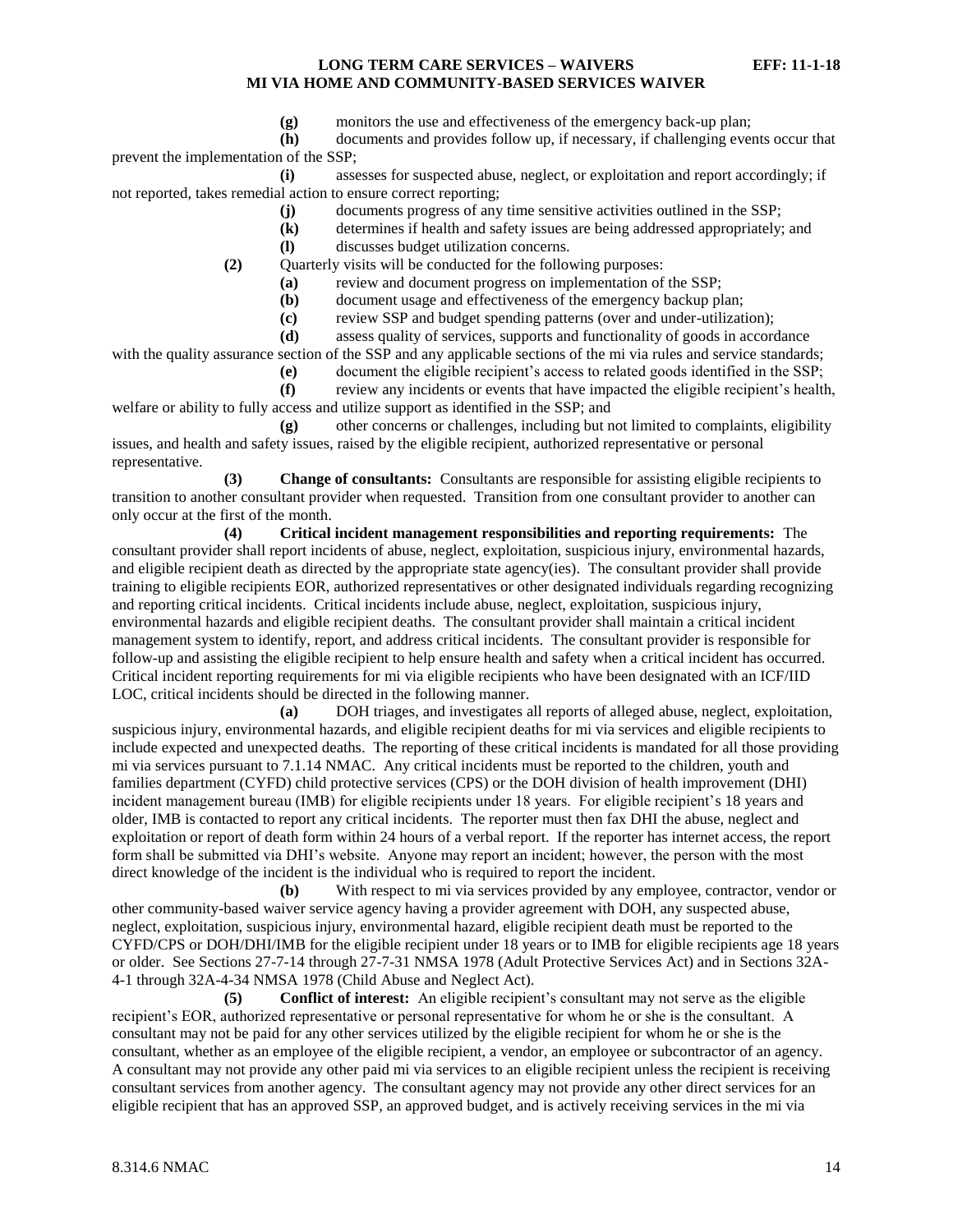program. The consultant agency may not employ as a consultant any immediate family member or guardian for an eligible recipient of the mi via program that is served by the consultant agency. A consultant agency may not provide guardianship services to an eligible recipient receiving consultant services from that same agency. The consultant agency may not provide any direct support services through any other type of 1915 (c) Home and Community Based Waiver Program. A consultant agency shall not engage in any activities in their capacity as a provider of services to an eligible recipient that may be a conflict of interest. As such a consultant agency shall not hold a business or financial interest in an affiliated agency that is paid to provide direct care for any individuals receiving mi via services. An affiliated agency is defined as a direct service agency providing mi via services that has a marital, domestic partner, blood, business interest or holds financial interest in providing direct care for individuals receiving mi via services. Affiliated agencies must not hold a business or financial interest in any entity that is paid to provide direct care for any individuals receiving HCBS services. Any direct service agency or consultant agency that has been referred to the DOH internal review committee (IRC) or is on a moratorium will not be approved to provide mi via services.

**D. Personal plan facilitation:** Personal plan facilitation supports planning activities that may be used by the eligible recipient to develop his or her SSP as well as identify other sources of support outside the SSP process. This service is available to an eligible recipient one time per budget year.

**(1)** In the scope of personal planning facilitation, the personal plan facilitator will:

**(a)** meet with the eligible recipient and his or her family (or authorized representative, or personal representative as appropriate) prior to the personal planning session to discuss the process, to determine who the eligible recipient wishes to invite, and determine the most convenient date, time and location; this meeting preparation shall include an explanation of the techniques the facilitator is proposing to use or options if the facilitator is trained in multiple techniques; the preparation shall also include a discussion of the role the eligible recipient prefers to play at the planning session, which may include co-facilitation of all or part of the session;

- **(b)** arrange for participation of invitees and location;
- **(c)** conduct the personal planning session;

**(d)** document the results of the personal planning session and provide a copy to the eligible recipient, his or her authorized representative, or personal representative, the consultant and any other parties the eligible recipient would like to receive a copy.

- **(2)** Elements of this report shall include:
	- **(a)** recommended services to be included in the SSP;
	- **(b)** services from sources other than MAD to aid the eligible recipient;
	- **(c)** long-term goals the eligible recipient wishes to pursue;
- **(d)** potential resources, especially natural supports within the eligible recipient's

community that can help the eligible recipient to pursue his or her desired outcomes(s)/goal(s); and

**(e)** a list of any follow-up actions to take, including timelines.

**(3)** Provide session attendees, including the eligible recipient, with an opportunity to provide feedback regarding the effectiveness of the session.

**E. Living supports:** Living supports are provided in the individual's own home or in the community and may not be provided in residential facilities or agency owned homes.

**(1) Homemaker direct support services:** Homemaker direct support services are provided on an episodic or continuing basis to assist an eligible recipient 21 years and older with activities of daily living, performance of general household tasks, and enable the eligible recipient to accomplish tasks he or she would normally do for himself or herself if he or she did not have a disability. Homemaker direct support services are provided in the eligible recipient's own home and in the community, depending on the eligible recipient's needs. The eligible recipient identifies the homemaker direct support worker's training needs, and, if the eligible recipient is unable to do the training for him or herself, the eligible recipient arranges for the needed training. Services are not intended to replace supports available from a primary caregiver. Personal care services are covered under the medicaid state plan as enhanced early and periodic screening, diagnostic and treatment (EPSDT) benefits for mi via eligible recipients under 21 years of age and are not to be included in an eligible recipient's AAB.

**(2) Home health aide services:** Home health aide services provide total care or assist an eligible recipient 21 years and older in all activities of daily living. Home health aide services assist the eligible recipient in a manner that will promote an improved quality of life and a safe environment for the eligible recipient. Home health aide services can be provided in the eligible recipient's own home and outside the eligible recipient's home. Home health aide services under the waiver differ in nature, scope, supervisory arrangements, or provider type from home health aide services in the state plan. Home health aide services under the waiver provide total care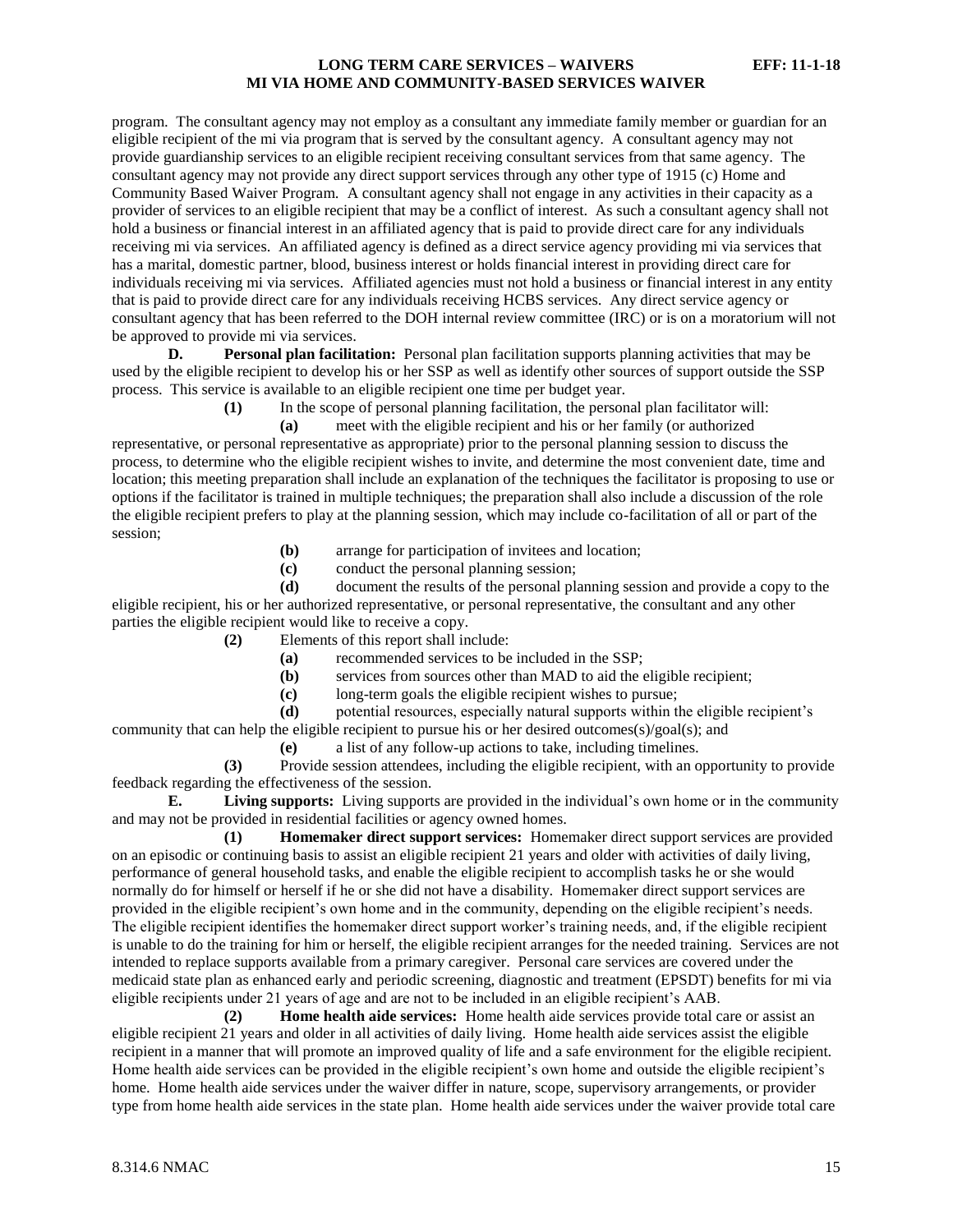or assistance to a recipient in all activities of daily living in a manner that will promote an improved quality of life and a safe environment to support the recipient's independence and health needs in the home and in the community. Home health aide services can be provided on a long-term basis for the recipient's habilitative supports whereas, state plan home health aide services address acute conditions; the purpose of which is curative and restorative, with the goal of assisting the recipient to return to an optimum level of functioning and to facilitate timely discharge of the recipient to self-care or to care by his or her family. Home health aide services are not duplicative of homemaker services. Home health aides may provide basic non-invasive nursing assistant skills within the scope of their practice. Homemakers do not have this ability to perform such tasks. Home health aides are supervised by a RN. Supervision must occur at least once every 60 calendar days in the eligible recipient's home and be in accordance with the New Mexico Nurse Practice Act, Section 61-3-4 et seq. NMSA 1978.

**(3) In-home living supports:** In-home living supports are related to the eligible recipient's qualifying condition or disability and enable him or her to live in his or her apartment or house. Services must be provided in the home or apartment owned or leased by the eligible recipient or in the eligible recipient's home, not to include homes or apartments owned by agency providers. Service coordination and nursing services are not included in this service.

**(a)** These services and supports are provided in the eligible recipient's own home and are individually designed to instruct or enhance home living skills as well as address health and safety.

**(b)** In-home living supports include assistance with activities of daily living and assistance with the acquisition, restoration, or retention of independent living skills. This service is provided on a regular basis at least four or more hours per day one or more days per week and may be up to 24 hours per day as specified in the eligible recipient's SLRISP.

**(c)** Eligible recipients receiving in-home living supports may not use homemaker and direct support home health aide services or respite because they duplicate in-home living supports.

#### **F. Community membership supports:**

**(1) Community direct support:** Community direct support providers deliver support to the eligible recipient to identify, develop and maintain community connections and access social and educational options. This service does not include formal educational (including home schooling and tutoring related activities), or vocational services related to traditional academic subjects or vocational training.

**(a)** The community direct support provider may be a skilled independent contractor or a hired employee depending on the level of support needed by the eligible recipient to access the community.

**(b)** The community direct support provider may instruct and model social behavior necessary for the eligible recipient to interact with community members or in groups, provide assistance in ancillary tasks related to community membership, provide attendant care and help the eligible recipient schedule, organize and meet expectations related to chosen community activities.

**(c)** Community direct support services include:

**(i)** provide assistance to the eligible recipient outside of his or her

residence;

within local communities;

**(ii)** promote the development of social relationships and build connections

**(iii)** support the eligible recipient in having frequent opportunities to expand roles in the community to increase and enhance natural supports, networks, friendships and build a sense of belonging; and

**(iv)** assist in the development of skills and behaviors that strengthen the eligible recipient's connection with his or her community.

**(d)** The skills to assist someone in a community setting may be different than those for assisting an eligible recipient at home. The provider will:

**(i)** demonstrate knowledge of the local community and resources within that community that are identified by the eligible recipient on the SSP; and

**(ii)** be aware of the eligible recipient's barriers to communicating and maintaining health and safety while in the community setting.

**(2) Employment supports:** The objective of employment supports services is to provide assistance that will result in community employment jobs for an eligible recipient which increases economic independence, self-reliance, social connections and the ability to grow within his or her career. Employment supports services are geared to place and support an eligible recipient with disabilities in competitive, integrated employment settings with non-disabled co-workers within the general workforce; or assist the eligible recipient in business ownership. Employment supports include job development and job coaching supports after available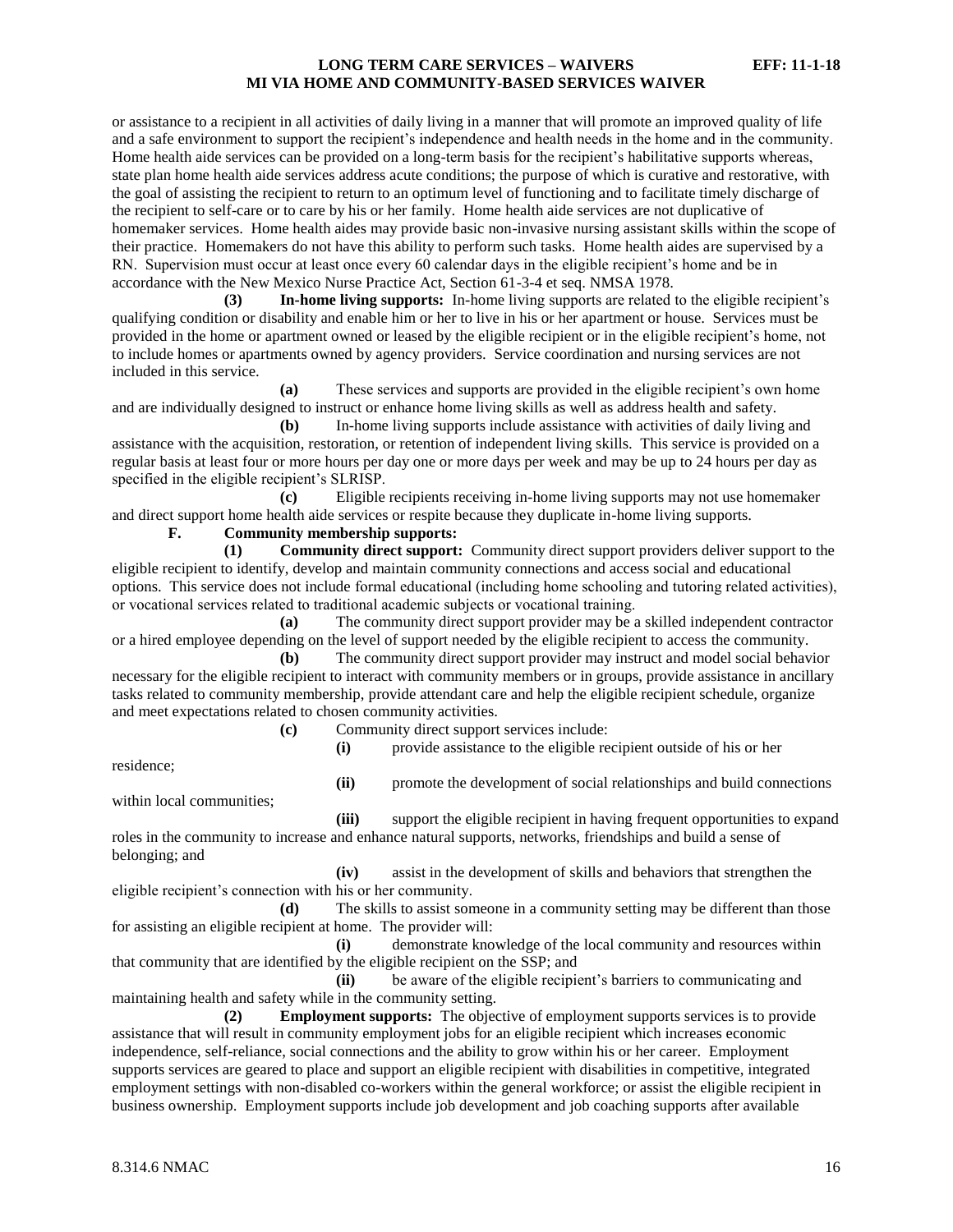vocational rehabilitation supports have been exhausted, including programs funded under Section 110 of the Rehabilitation Act of 1973 or the Individuals with Disabilities Education Act (IDEA) to an eligible recipient. Employment Services are to be individualized to meet the needs of the recipient and not the needs of a group. **(a)** Job development is a service provided to an eligible recipient by a skilled individual. The service has several components: **(i)** conducting situational and or vocational assessments; **(ii)** developing and identifying community based job opportunities that are in line with the eligible recipient's skills and interests; **(iii)** supporting the eligible recipient in gainful skills or knowledge to advocate for his or herself in the workplace; **(iv)** promoting career exploration for the eligible recipient based on interests within various careers through job sampling, job trials or other assessments as needed; **(v)** arranging for or providing benefits counseling; **(vi)** facilitating job accommodations and use of assistive technology such as communication devices for the eligible recipient's use; **(vii)** providing job site analysis (matching workplace needs with those of the eligible recipient); and **(viii)** assisting the eligible recipient in gaining or increasing job seeking skills (interview skills, resume writing, work ethics, etc.). **(b)** The job coach provides the following services: **(i)** training the eligible recipient to perform specific work tasks on the job; **(ii)** vocational skill development to the eligible recipient; **(iii)** employer consultation specific to the eligible recipient; **(iv)** eligible recipient co-worker training; **(v)** job site analysis for an eligible recipient; **(vi)** education of the eligible recipient and co-workers on rights and responsibilities; **(vii)** assistance with or utilization of community resources to develop a business plan if the eligible recipient elects to start his or her own business; **(viii)** conduct market analysis and establish the infrastructure to support a business specific for the eligible recipient; and **(ix)** increasing the eligible recipient's capacity to engage in meaningful and productive interpersonal interactions co-workers, supervisors and customers. **(c)** Employment supports will be provided by staff at current or potential work sites. When employment services are provided at a work site where persons without disabilities are employed, payment is made only for the adaptations; supervision and training required by the eligible recipient receiving mi via services as a result of his or her disabilities but does not include payment for the supervisory activities rendered as a normal part of the business setting. Federal financial participation (FFP) is not claimed for incentive payments, subsidies, or unrelated vocational training expenses such as the following: **(i)** incentive payments made to an employer to encourage or subsidize the employer's participation in a supported employment program; **(ii)** payments that are passed through to users of supported employment programs; or **(iii)** payments for training that is not directly related to the eligible recipient's supported employment program; and

**(iv)** FFP cannot be claimed to defray expenses associated with an eligible recipient's start-up or operation of his or her business.

**(3) Customized community group supports:** Customized community group supports can include participation in congregate community day programs and community centers that offer functional meaningful activities that assist with acquisition, retention, or improvement in self-help, socialization and adaptive skills for an eligible recipient. Customized community group supports may include adult day habilitation programs, and other day support models. Customized community group supports are provided in integrated community settings such as day programs and community centers which can take place in non-institutional and non-residential settings. These services are available at least four or more hours per day one or more days per week. Service hours and days are specified in the eligible recipient's SSP.

**G. Health and wellness:**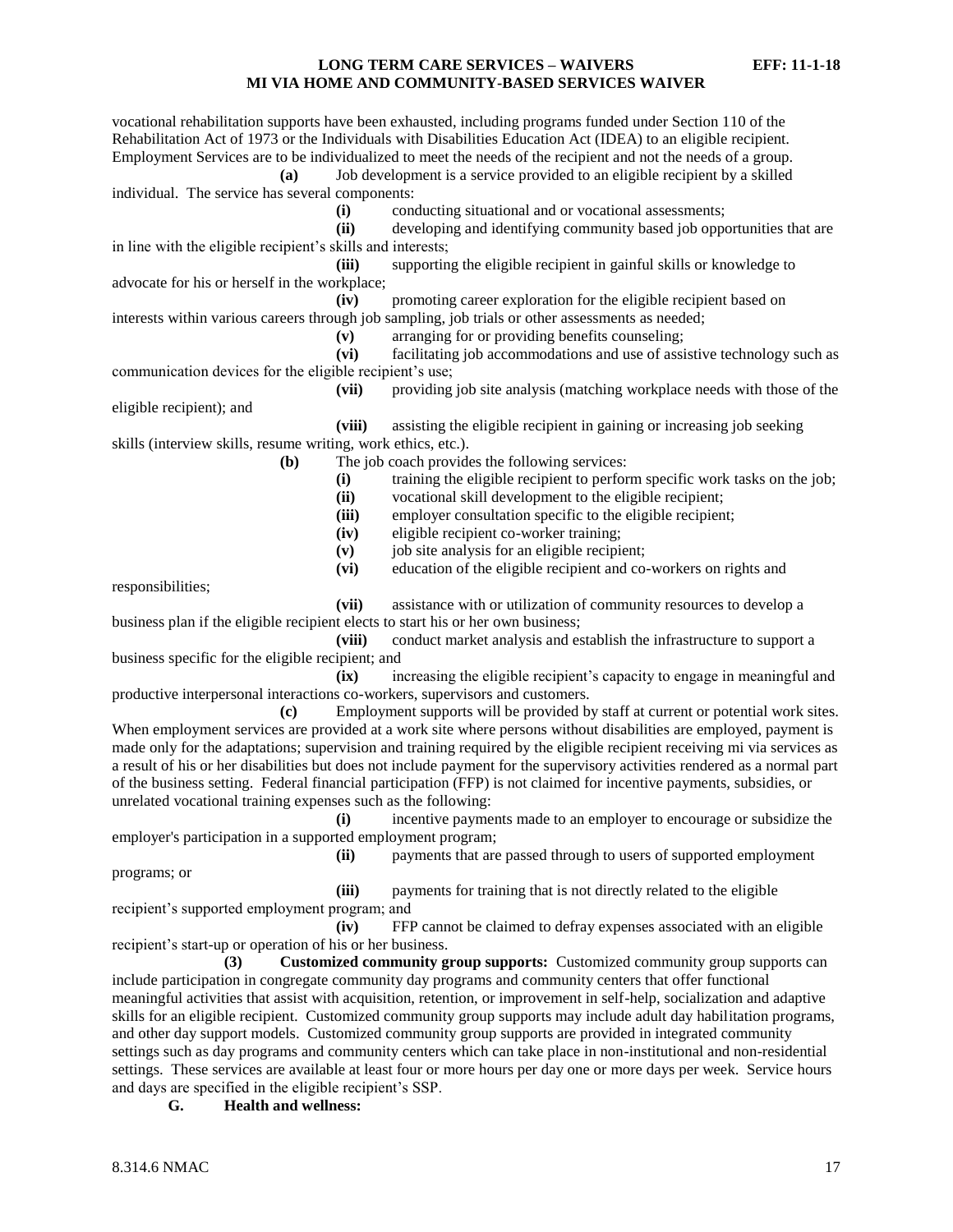**(1) Extended skilled therapy for eligible recipients 21 years and older:** Extended skilled therapy for adults may include physical therapy, occupational therapy or speech language therapy when skilled therapy services under the medicaid state plan are exhausted or are not a covered benefit. Eligible recipients 21 years and older in the mi via program access therapy services under the state medicaid plan for acute and temporary conditions that are expected to improve significantly in a reasonable and generally predictable period of time. Therapy services provided to eligible recipients 21 years and older in the mi via program focus on improving functional independence, health maintenance, community integration, socialization, and exercise, or enhance support and normalization of family relationships.

**(a) Physical therapy:** Diagnosis and management of movement dysfunction and the enhancement of physical and functional abilities. Physical therapy addresses the restoration, maintenance and promotion of optimal physical function, wellness and quality of life related to movement and health. Physical therapy activities do the following:

| disability; | (i)<br>(ii)   | increase, maintain or reduce the loss of functional skills;<br>treat a specific condition clinically related to the eligible recipient's |
|-------------|---------------|------------------------------------------------------------------------------------------------------------------------------------------|
|             | (iii)<br>(iv) | support the eligible recipient's health and safety needs; or<br>identify, implement, and train on therapeutic strategies to support the  |

eligible recipient and his or her family or support staff consistent with the eligible recipient's SSP desired outcomes and goals.

**(b) Occupational therapy:** Diagnosis, assessment, and management of functional limitations intended to assist the eligible recipient to regain, maintain, develop, and build skills that are important for independence, functioning, and health. Occupational therapy services typically include:

|                                      | (i)            | customized treatment programs to improve the eligible recipient's                                                                              |
|--------------------------------------|----------------|------------------------------------------------------------------------------------------------------------------------------------------------|
| ability to perform daily activities; | (ii)           | comprehensive home and job site evaluations with adaptation                                                                                    |
| recommendations;                     |                |                                                                                                                                                |
|                                      | (iii)          | skills assessments and treatment:                                                                                                              |
|                                      | (iv)           | assistive technology recommendations and usage training;                                                                                       |
|                                      | (v)            | guidance to family members and caregivers;                                                                                                     |
|                                      | (vi)           | increasing or maintaining functional skills or reducing the loss of                                                                            |
| functional skills;                   |                |                                                                                                                                                |
|                                      | (vii)          | treating specific conditions clinically related to the eligible recipient's                                                                    |
| developmental disability;            |                |                                                                                                                                                |
|                                      | (viii)<br>(ix) | support for the eligible recipient's health and safety needs; and<br>identifying, implementing, and training therapeutic strategies to support |

the eligible recipient and his or her family or support staff consistent with the eligible recipient's SSP desired outcomes and goals.

**(c) Speech and language pathology:** Diagnosis, counseling and instruction related to the development and disorders of communication including speech fluency, voice, verbal and written language, auditory comprehension, cognition, swallowing dysfunction, oral pharyngeal or laryngeal, and sensor motor competencies. Speech language pathology is also used when an eligible recipient requires the use of an augmentative communication device. Based upon therapy goals, services may be delivered in an integrated natural setting, clinical setting or in a group. Services are intended to:

**(i)** improve or maintain the eligible recipient's capacity for successful communication or to lessen the effects of the loss of communication skills; or

**(ii)** improve or maintain the eligible recipient's ability to eat foods, drink liquids, and manage oral secretions with minimal risk of aspiration or other potential injuries or illness related to swallowing disorders;

communication devices;

**(iii)** provide consultation on usage and training for augmentative

**(iv)** identify, implement and train therapeutic strategies to support the eligible recipient and his or her family or support staff consistent with the eligible recipient's SSP desired outcomes and goals.

**(d) Behavior support consultation:** Behavior support consultation services consist of functional support assessments, positive behavior support plan that is part of the eligible recipient's treatment plan development, and training and support coordination for the eligible recipient's related to behaviors that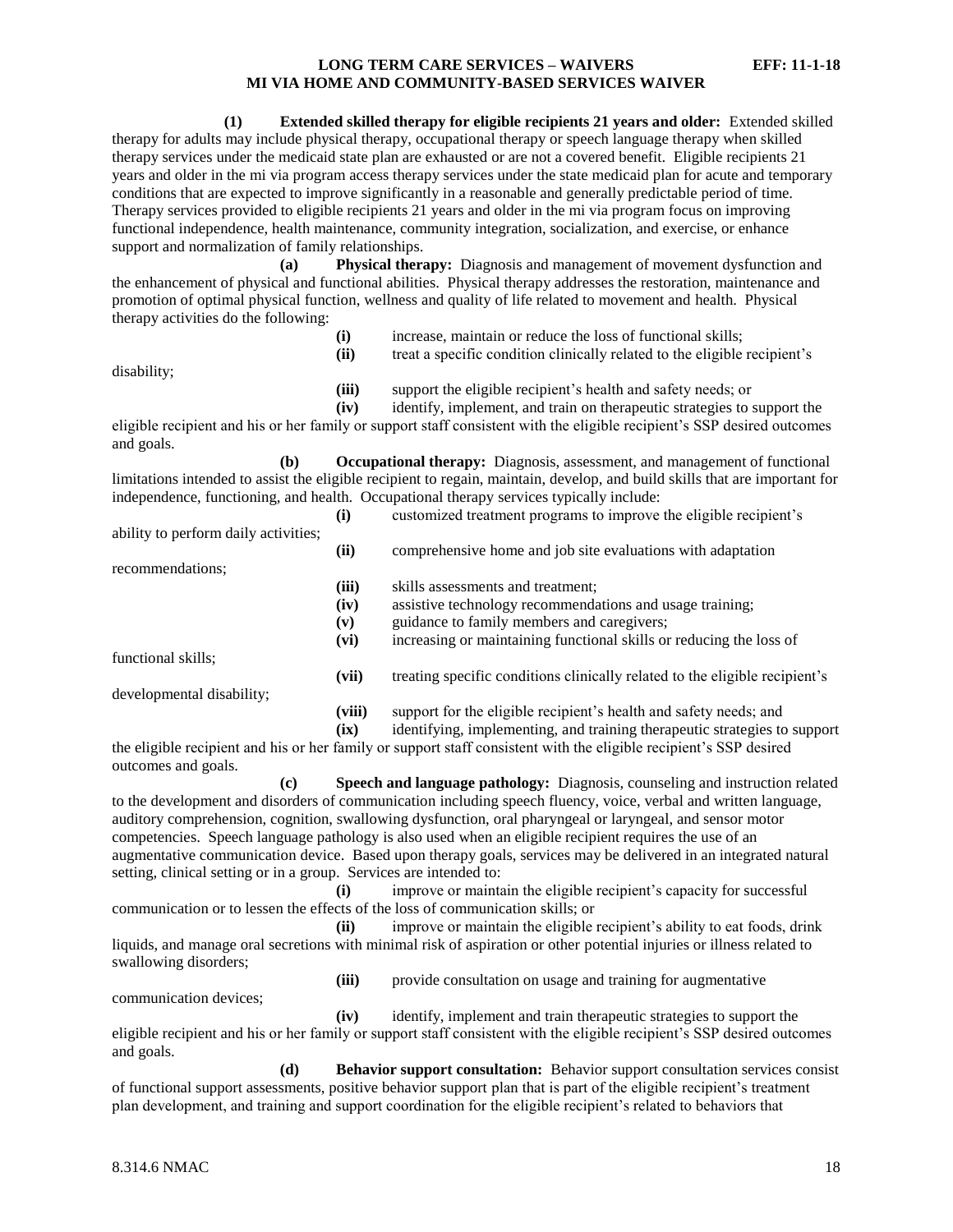compromise the eligible recipient's quality of life. Based on the eligible recipient's SSP, services are delivered in an integrated, natural setting, or in a clinical setting. Behavior support consultation:

**(i)** informs and guides the eligible recipient's service and support employees or vendors toward understanding the contributing factors to the eligible recipient's behavior;

**(ii)** identifies support strategies to ameliorate contributing factors with the intention of enhancing functional capacities, adding to the provider's competency to predict, prevent and respond to interfering behavior and potentially reducing interfering behavior(s);

and support plans;

**(iii)** supports effective implementation based on a functional assessment

**(iv)** collaborates with medical and ancillary therapies to promote coherent and coordinated services addressing behavioral issues, and to limit the need for psychotherapeutic medications; and **(v)** monitors and adapts support strategies based on the response of the

eligible recipient and his or her service and support providers in order for services to be provided in the least restrictive manner; HSD does not allow the use of any restraints, restrictive interventions, or seclusion to an eligible recipient.

**(e) Nutritional counseling:** Nutritional counseling services include assessment of the eligible recipient's nutritional needs, development or revision of the eligible recipient's nutritional plan, counseling and nutritional intervention and observation and technical assistance related to implementation of the nutritional plan.

**(f) Private duty nursing for adults:** Private duty nursing for eligible recipients 21 years or older includes activities, procedures, and treatment for the eligible recipient's physical condition, physical illness or chronic disability. Services include medication management, administration and teaching, aspiration precautions, feeding tube management, gastrostomy and jejunostomy care, skin care, weight management, urinary catheter management, bowel and bladder care, wound care, health education, health screening, infection control, environmental management for safety, nutrition management, oxygen management, seizure management and precautions, anxiety reduction, staff supervision, behavior and self-care assistance.

**(2) Specialized therapies:** Specialized therapies are non-experimental therapies or techniques that have been proven effective for certain conditions. Experimental or investigational procedures, technologies or therapies and those services covered as a medicaid state plan benefit are excluded. Services in this category include the following therapies:

**(a) Acupuncture:** Acupuncture is a distinct system of primary health care with the goal of prevention, cure, or correction of any disease, illness, injury, pain or other physical or behavioral health condition by controlling and regulating the flow and balance of energy, form and function to restore and maintain physical health and increased mental clarity. Acupuncture may provide effective pain control, decreased symptoms of stress, improved circulation and a stronger immune system, as well as other benefits. See 16.2.1 NMAC.

**(b) Biofeedback:** Biofeedback uses visual, auditory or other monitors to provide eligible recipients with physiological information of which they are normally unaware. This technique enables an eligible recipient to learn how to change physiological, psychological and behavioral responses for the purposes of improving emotional, behavioral, and cognitive health performance. The use of biofeedback may assist in strengthening or gaining conscious control over the above processes in order to self-regulate. Biofeedback therapy is also useful for muscle re-education of specific muscle groups or for treating pathological muscle abnormalities of spasticity, incapacitating muscle spasm, or weakness.

**(c) Chiropractic:** Chiropractic care is designed to locate and remove interference with the transmissions or expression of nerve forces in the human body by the correction of misalignments or subluxations of the vertebral column and pelvis, for the purpose of restoring and maintaining health for treatment of human disease primarily by, but not limited to, adjustment and manipulation of the human structure. Chiropractic therapy may positively affect neurological function, improve certain reflexes and sensations, increase range of motion, and lead to improved general health. See 16.4.1 NMAC.

**(d) Cognitive rehabilitation therapy:** Cognitive rehabilitation therapy services are designed to improve cognitive functioning by reinforcing, strengthening, or reestablishing previously learned patterns of behavior, or establishing new patterns of cognitive activity or compensatory mechanisms for impaired neurological systems. Treatments may be focused on improving a particular cognitive domain such as attention, memory, language, or executive functions. Alternatively, treatments may be skill-based, aimed at improving performance of activities of daily living. The overall goal is to restore function in a cognitive domain or set of domains or to teach compensatory strategies to overcome an eligible recipient's specific cognitive problems.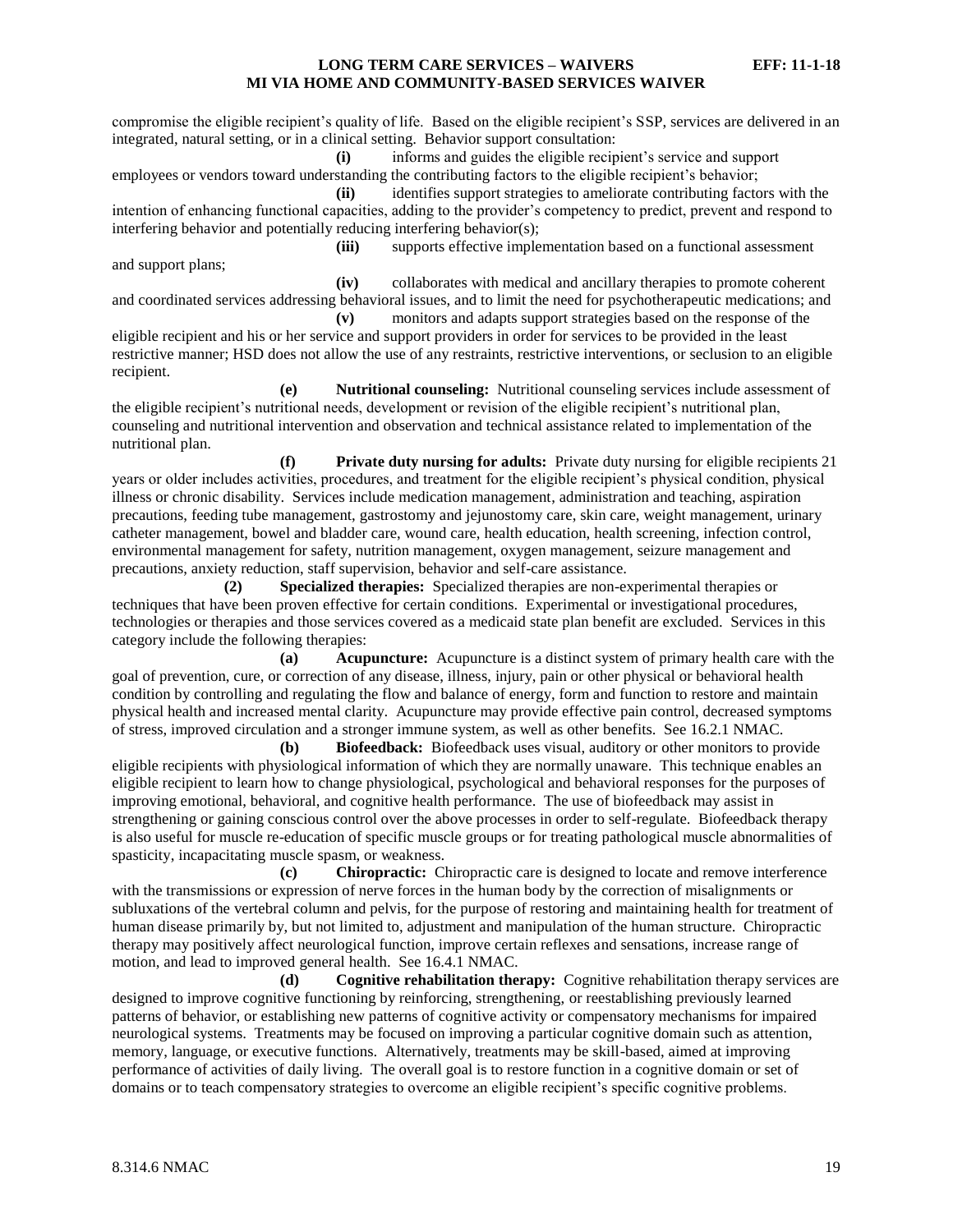**(e) Hippotherapy:** Hippotherapy is a physical, occupational, and speech-language therapy treatment strategy that utilizes equine movement as part of an integrated intervention program to achieve functional outcomes. Hippotherapy applies multidimensional movement of a horse for an eligible recipient with movement dysfunction and may increase mobility and range of motion, decrease contractures and aid in normalizing muscle tone. Hippotherapy requires that the eligible recipient use cognitive functioning, especially for sequencing and memory. An eligible recipient with attention deficits and behavior problems are redirecting attention and behaviors by focusing on the activity. Hippotherapy involves therapeutic exercise, neuromuscular education, kinetic activities, therapeutic activities, sensory integration activities, and individual speech therapy. The activities may also help improve respiratory function and assist with improved breathing and speech production. Hippotherapy must be performed by a RLD licensed physical therapist, occupational therapist, or speech therapist.

**(f) Massage therapy:** Massage therapy is the assessment and treatment of soft tissues and their dysfunctions for therapeutic purposes primarily for comfort and relief of pain. It includes gliding, kneading, percussion, compression, vibration, friction, nerve strokes, stretching the tissue and exercising the range of motion, and may include the use of oils, salt glows, hot or cold packs or hydrotherapy. Massage increases the circulation, helps loosen contracted, shortened muscles and can stimulate weak muscles to improve posture and movement, improves range of motion and reduces spasticity. Massage therapy may increase, or help sustain, an eligible recipient's ability to be more independent in the performance of activities of daily living; thereby, decreasing dependency upon others to perform or assist with basic daily activities. See 16.7.1 NMAC.

**(g) Naprapathy:** Naprapathy focuses on the evaluation and treatment of neuromusculoskeletal conditions, and is a system for restoring functionality and reducing pain in muscles and joints. The therapy uses manipulation and mobilization of the spine and other joints, and muscle treatments such as stretching and massage. Based on the concept that constricted connective tissue (ligaments, muscles, and tendons) interfere with nerve, blood, and lymph flow, naprapathy uses manipulation of connective tissue to open these channels of body function. See 16.6.1 NMAC.

**(h) Native American healers:** Native American healing therapies encompass a wide variety of culturally-appropriate therapies that support eligible recipients in their communities by addressing their physical, emotional and spiritual health. Treatments may include prayer, dance, ceremony, song, plant medicines, foods, participation in sweat lodges, and the use of meaningful symbols of healing, such as the medicine wheel or other sacred objects.

**Play therapy:** Play therapy is a variety of play and creative arts techniques utilized to alleviate chronic, mild and moderate psychological and emotional conditions for an eligible recipient that are causing behavioral problems or are preventing the eligible recipient from realizing his or her potential. The play therapist works integratively using a wide range of play and creative arts techniques, mostly responding to the eligible recipient's direction.

# **H. Other supports:**

**(1) Transportation:** Payment for transportation is limited to the costs of transportation needed to access waiver services, activities, and resources identified in the recipient's SSP. Transportation services are offered to enable eligible recipients to gain access to services, activities, and resources, as specified by the SSP. Transportation services under the waiver are offered in accordance with the eligible recipient's SSP. Transportation services provided under the waiver are non-medical in nature whereas transportation services provided under the medicaid state plan are to transport eligible recipients to medically necessary physical and behavioral health services. Non-medical transportation services enable recipients to gain access to waiver and non-medical community services, events, activities and resources as specified in the recipient's SSP related to community resources and services, work, volunteer sites, homes of local family or friends, civic organizations or social clubs, public meetings or other civic activities, and spiritual activities or events. Payment for mi via transportation services is made to the eligible recipient's individual transportation employee or to a public or private transportation service vendor. Payment cannot be made to the eligible recipient. Whenever possible, family, neighbors, friends, or community agencies that can provide this service without charge shall be identified in the SSP and utilized. Transportation services for minors cannot be provided by a LRI as these are services a LRI would ordinarily provide for household members of the same age who do not have a disability of chronic illness.

**(2) Emergency response services:** Emergency response services provide an electronic device that enables the eligible recipient to secure help in an emergency at home and avoid institutionalization. The eligible recipient may also wear a portable help button to allow for mobility. The system is connected to the eligible recipient's phone and programmed to signal a response center when a help button is activated. The response center is staffed by trained professionals. Emergency response services include:

**(a)** testing and maintaining equipment;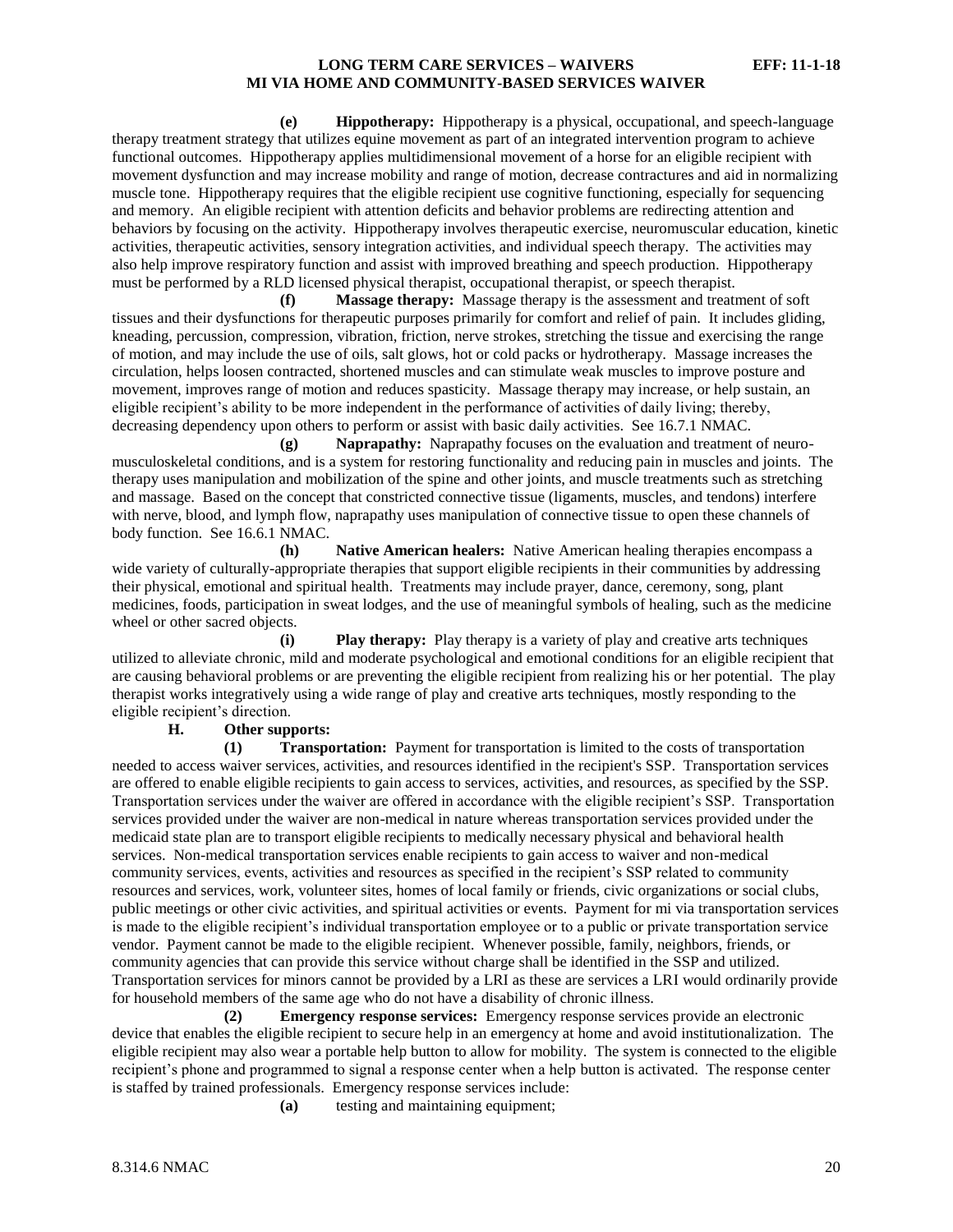|                                | (b) | training eligible recipients, caregivers and first responders on use of the                                                                                            |
|--------------------------------|-----|------------------------------------------------------------------------------------------------------------------------------------------------------------------------|
| equipment;                     |     |                                                                                                                                                                        |
|                                | (c) | 24-hour monitoring for alarms;                                                                                                                                         |
|                                | (d) | checking systems monthly or more frequently, if warranted by electrical                                                                                                |
| outages, severe weather, etc.; |     |                                                                                                                                                                        |
|                                | (e) | reporting emergencies and changes in the eligible recipient's condition that may                                                                                       |
| affect service delivery; and   |     |                                                                                                                                                                        |
|                                | (f) | ongoing emergency response service is covered, but initial set up and                                                                                                  |
| installation is not.           |     |                                                                                                                                                                        |
| (2)                            |     | $\mathbf{n}$ , and the $\mathbf{n}$ saturates and $\mathbf{n}$ and $\mathbf{n}$ are the set of the same set of $\mathbf{n}$ and $\mathbf{n}$ are the same $\mathbf{n}$ |

**(3) Respite:** Respite is a flexible family support service, the primary purpose of which is to provide intermittent support to the recipient and give the unpaid primary caregiver relief from his or her duties on a short-term basis. Respite is provided on a short-term basis to allow the recipient's primary unpaid caregiver a limited leave of absence in order to reduce stress, accommodate a caregiver illness, or meet a sudden family crisis or emergency. Services must only be provided on an intermittent or short-term basis because of the absence or need for relief of those persons normally providing care to the recipient. If there is a paid primary caregiver residing with the eligible recipient providing living supports or community membership supports, or both, respite services cannot be utilized. Respite services include assisting the eligible recipient with routine activities of daily living (e.g., bathing, toileting, preparing or assisting with meal preparation and eating), enhancing self-help skills, and providing opportunities for leisure, play and other recreational activities; assisting the eligible recipient to enhance self-help skills, leisure time skills and community and social awareness; providing opportunities for community and neighborhood integration and involvement; and providing opportunities for the eligible recipient to make his or her own choices with regard to daily activities. Respite services are furnished on a short-term basis and can be provided in the eligible recipient's home, the provider's home, in a community setting of the family's choice (e.g., community center, swimming pool and park) or at a center in which other individuals are provided care. FFP is not claimed for the cost of room and board as part of respite services. Respite cannot be used for purposes of day-care nor can it be provided to school age children during school (including home school) hours.

**(4) Individual directed goods and services:** Individual directed goods and services are equipment, supplies or services, not otherwise provided through mi via, the medicaid state plan, or medicare. Individual directed goods and services must directly relate to the member's qualifying condition or disability. Individual directed goods and services must explicitly address a clinical, functional, medical, or habilitative need and:

**(a)** Individual directed goods and services must address a need identified in the eligible recipient's SSP and meet the following requirements:

**(i)** supports the eligible recipient to remain in the community and reduces the risk for institutionalization; and

**(ii)** promote personal safety and health; and afford the eligible recipient an accommodation for greater independence; and

**(iii)** decrease the need for other medicaid services; and

**(iv)** accommodate the eligible recipient in managing his or her household or facilitate activities of daily living.

**(b)** Individual directed goods and services must be documented in the SSP, comply with Subsection D of 8.314.6.17 NMAC, and be approved by the TPA. The cost and type of related good is subject to approval by the TPA. Eligible recipients are not guaranteed the exact type and model of individual directed good or service that is requested. If the eligible recipient requests a good or service, the consultant TPA and MAD can work with the eligible recipient to find other, including less costly, alternatives.

**(c)** The individual directed goods and services must not be available through another source and the eligible recipient must not have the personal funds needed to purchase the goods or services. **(d)** These items are purchased from the eligible recipient's AAB and advance

outcomes in the eligible recipient's SSP.

**(e)** Experimental or prohibited treatments and goods are excluded.

**(f)** Services and goods that are recreational or diversional in nature are excluded. Recreational and diversional in nature is defined as inherently and characteristically related to activities done for enjoyment.

**(g)** Goods and services purchased under this coverage may not circumvent other restrictions on the claiming of federal financial participation (FFP) for waiver services.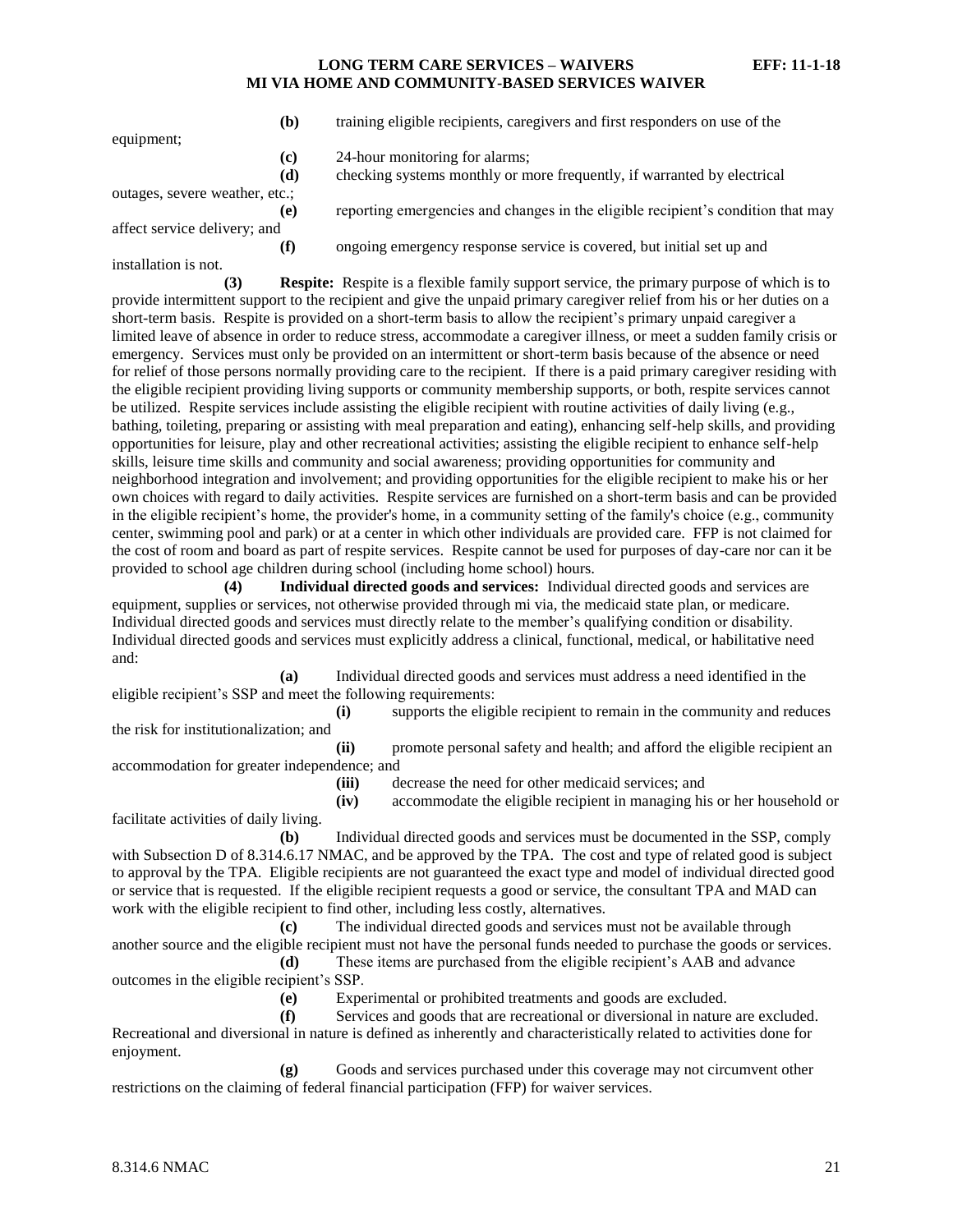**(5) Environmental modifications:** Environmental modification services include the purchase and installation of equipment or making physical adaptations to the eligible recipient's residence that are necessary to ensure the health, safety, and welfare of the eligible recipient or enhance the eligible recipient level of independence.

- **(a)** Singular or in combination of adaptations include:
	- **(i)** the installation of ramps;
	- **(ii)** widening of doorways and hallways;

**(iii)** installation of specialized electric and plumbing systems to accommodate medical equipment and supplies;

**(iv)** installation of lifts or elevators; modifications of a bathroom facility, such as roll-in showers, sink, bathtub, and toilet modifications, water faucet controls, floor urinals, bidet adaptations

and plumbing; **(v)** turnaround space adaptations; **(vi)** specialized accessibility and safety adaptations or additions; **(vii)** trapeze and mobility tracks for home ceilings; automatic door openers and doorbells; **(viii)** voice-activated, light-activated, motion-activated, and other such electronic devices; **(ix)** fire safety adaptations; **(x)** air filtering devices; heating and cooling adaptations; **(xi)** glass substitute for windows and doors; **(xii)** modified switches, outlets or environmental controls for home devices; and alarm and alert systems or signaling devices. **(b)** All services shall be provided in accordance with applicable federal, state, and local building codes. **(c)** Excluded are those adaptations or improvements to the home that are of general utility and are not of direct medical or remedial benefit to the eligible recipient, such as fences, storage sheds or other outbuildings. Adaptations that add to the total square footage of the home are excluded from this benefit except when necessary to complete an adaptation. **(d)** The environmental modification provider must: **(i)** ensure proper design criteria is addressed in the planning and design of the adaptation; **(ii)** be a licensed and insured contractor or approved vendor that provides construction and remodeling services; (iii) provide administrative and technical oversight of construction projects; **(iv)** provide consultation to family members, mi via providers and contractors concerning environmental modification projects to the eligible recipient's residence; and **(v)** inspect the final environmental modification project to ensure that the adaptations meet the approved plan submitted for environmental adaptation.

**(e)** Environmental modifications are managed by professional staff available to provide technical assistance and oversight to environmental modification projects.

**(f)** Environmental modification services are limited to \$5,000 every five years. An eligible recipient transferring into the mi via program will carry his or her history for the previous five years of MAD reimbursed environmental modifications. Environmental modifications must be approved by the TPA.

**(g)** Environmental modifications are paid from a funding source separate from the AAB.

[8.314.6.15 NMAC - Rp, 8.314.6.15 NMAC, 3/1/2016; A, 11/1/2018]

<span id="page-22-0"></span>**8.314.6.16 NON-COVERED SERVICES:** The waiver does not pay for the purchase of goods or services that a household without a person with a disability would be expected to pay for as a routine household or personal expense. Non-covered services include, but are not limited to the following:

**A.** services covered by the medicaid state plan (including EPSDT), MAD school-based services, medicare and other third-parties; the TPA may verify that a good or service is not covered by another payor source by requesting a denial letter;

**B.** any service or good, the provision of which would violate federal or state statutes, regulations, rules or guidance;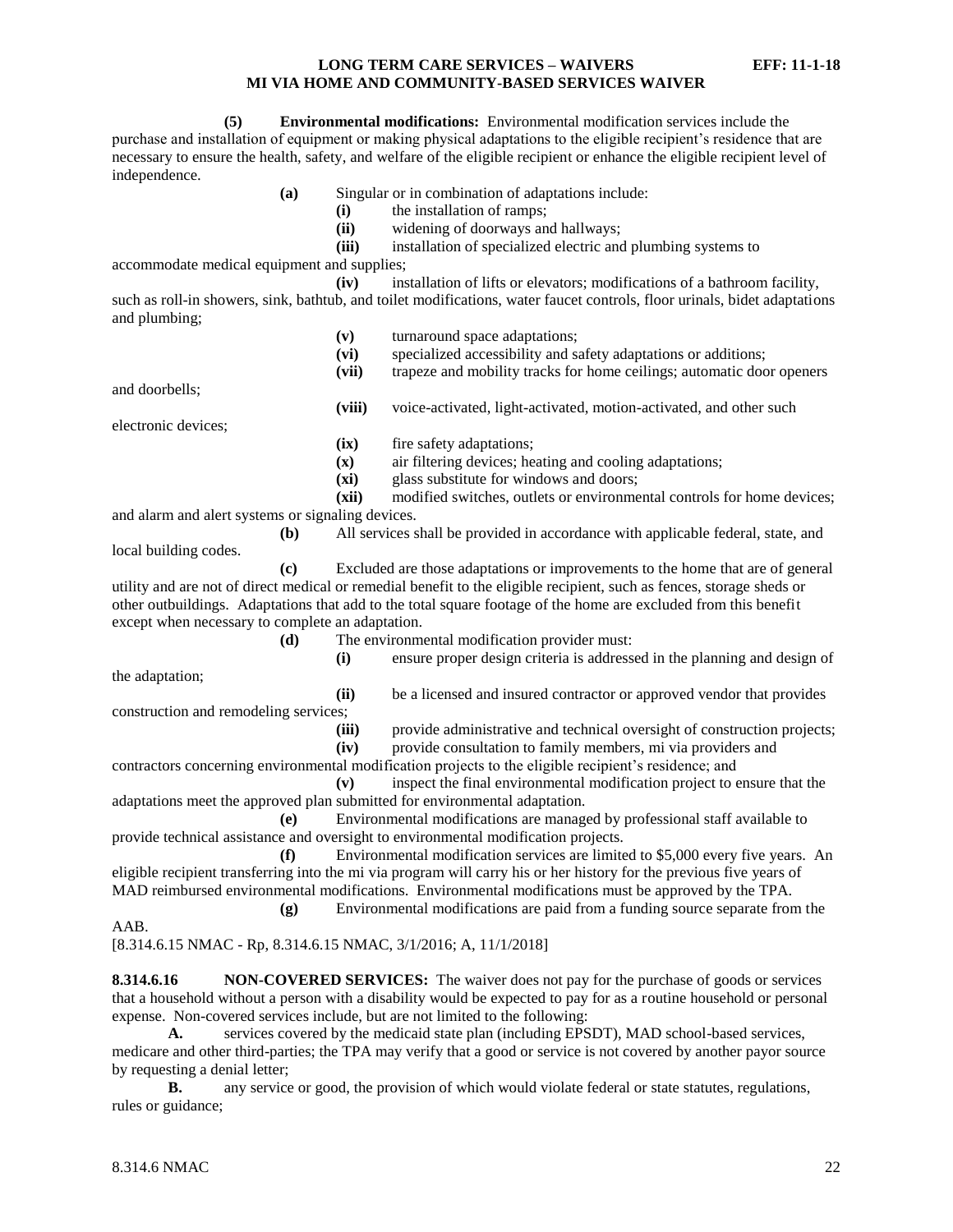**C.** formal academic degrees or certification-seeking education, educational services covered by IDEA or vocational training provided by the public education department (PED), division of vocational rehabilitation (DVR);

**D.** food and shelter expenses:

**(1)** including property-related costs, such as rental or purchase of real estate and furnishing, maintenance, utilities and utility deposits; and

**(2)** related administrative expenses; utilities include gas, electricity, propane, fire wood, wood pellets, water, sewer, and waste management;

**E.** experimental or investigational services, procedures or goods, as defined in 8.310.2 NMAC;<br>**F.** home schooling materials or related supplemental materials and activities:

home schooling materials or related supplemental materials and activities;

**G.** any goods or services that are considered recreational or diversional in nature as defined in Subparagraph (f) of Paragraph (4) of Subsection (H) of 8.314.6.15 NMAC including but not limited to tickets for movies, theatrical and musical performances, sporting events; zoos, or museums;

**H.** personal goods or items not related to the disability;

**I.** animals and costs of maintaining animals including the purchase of food, veterinary visits, grooming and boarding but with the exception of training and certification for service dogs;

**J.** gas cards and gift cards;

**K.** purchase of insurance, such as car, cell phone, health, life, burial, renters, home-owners, service warrantees or other such policies;

L. purchase of a vehicle, and long-term lease or rental of a vehicle;

**M.** purchase of recreational vehicles, such as motorcycles, campers, boats or other similar items;

**N.** firearms, ammunition or other weapons;

**O.** gambling, games of chance (such as bingo or lottery), alcohol, tobacco, or similar items;

**P.** vacation expenses, including airline tickets, cruise ship or other means of transport, guided tours, meals, hotel, lodging or similar recreational expenses; mileage or driver time reimbursement for vacation travel by automobile;

**Q.** purchase of usual and customary furniture and home furnishings, *unless* adapted to the eligible recipient's disability or use, or of specialized benefit to the eligible recipient's condition; requests for adapted or specialized furniture or furnishings must include a recommendation from the eligible recipient's health care provider and, when appropriate, a denial of payment from any other source;

**R.** regularly scheduled upkeep, maintenance and repairs of a home and addition of fences, storage sheds or other outbuildings, *except* upkeep and maintenance of modifications or alterations to a home which are an accommodation directly related to the eligible recipient's qualifying condition or disability;

**S.** regularly scheduled upkeep, maintenance and repairs of a vehicle, or tire purchase or replacement, *except* upkeep and maintenance of modifications or alterations to a vehicle or van, which is an accommodation directly related to the eligible recipient's qualifying condition or disability; requests must include documentation that the adapted vehicle is the eligible recipient's primary means of transportation;

**T.** clothing and accessories, except adaptive clothing or accessories based on the eligible recipient's disability or condition;

**U.** training expenses for paid employees;

**V.** conference or class fees may be covered for eligible recipients or unpaid caregivers, but costs associated with such conferences or class cannot be covered, including airfare, lodging or meals;

**W.** consumer electronics such as computers, including laptops or any electronic tablets, printers and fax machines, or other electronic equipment that does not meet the criteria specified in Subsection A of 8.314.6.15 NMAC; no more than one of each type of item may be purchased at one time; and consumer electronics may not be replaced more frequently than once every three years; an eligible recipient transferring into the mi via program will carry his or her history for the previous three years of MAD reimbursed consumer electronics;

**X.** cell phone services that include more than one cell phone line per eligible recipient; cell phone service, including cell phone service that includes data, is limited to the cost of one hundred dollars per month;

**Y.** dental services utilizing mi via individual budgetary allotments.

[8.314.6.16 NMAC - Rp, 8.314.6.16 NMAC, 3/1/2016; A, 11/1/2018]

# <span id="page-23-0"></span>**8.314.6.17 SERVICE AND SUPPORT PLAN (SSP) AND AUTHORIZED ANNUAL BUDGET(AAB):**

A SSP and an annual budget request are developed at least annually by the eligible recipient in collaboration with the eligible recipient's consultant and others that the eligible recipient invites to be part of the process. The consultant serves in a supporting role to the eligible recipient, assisting the eligible recipient to understand the mi via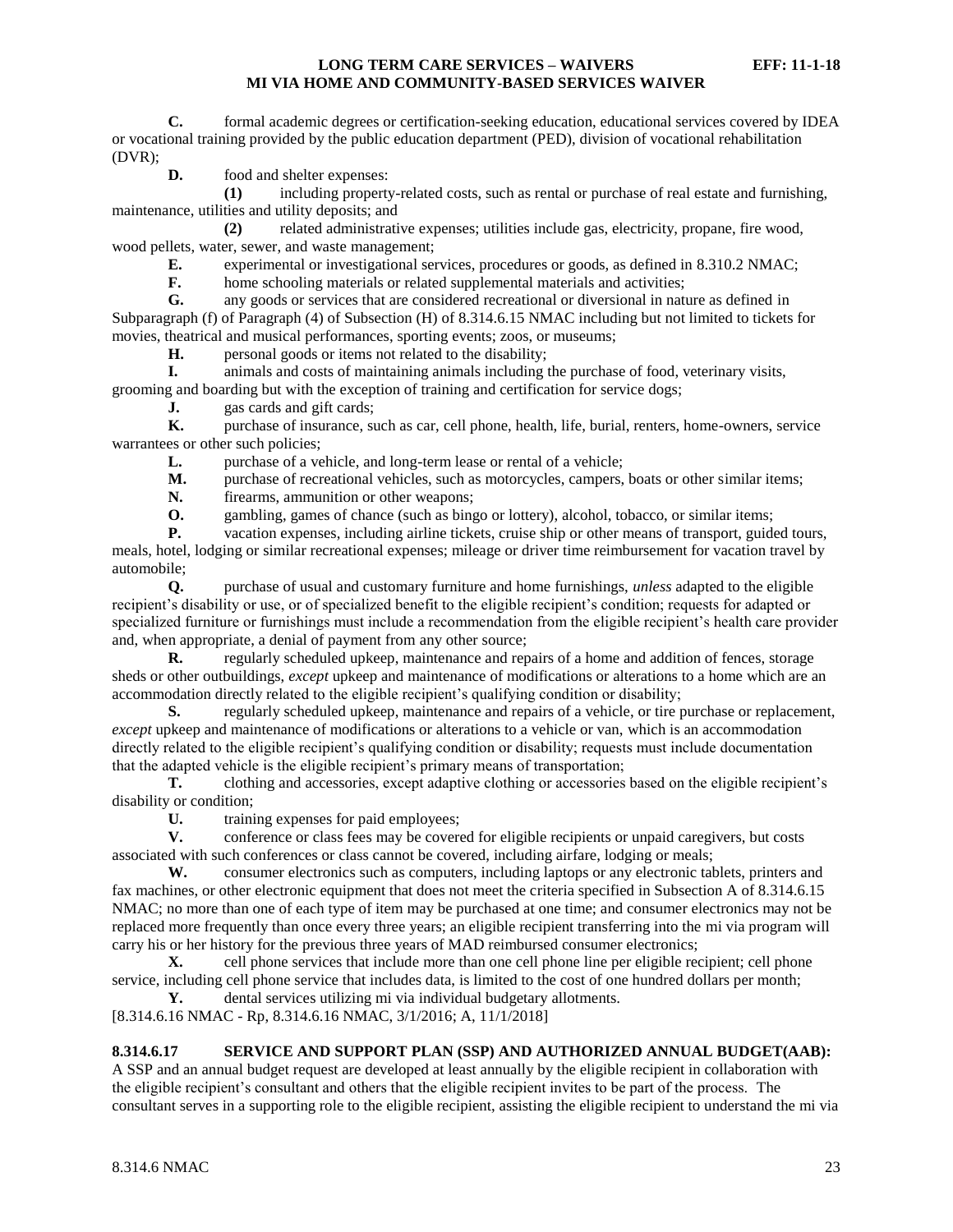program, and with developing and implementing the SSP and the AAB. The SSP and annual budget request are developed and implemented as specified in 8.314.6 NMAC and mi via service standards and submitted to the TPA for final approval. Upon final approval the annual budget request becomes an AAB.

**A. SSP development process:** For development of the participant-centered service plan, the planning meetings are scheduled at times and locations convenient to the eligible recipient. This process obtains information about eligible recipient strengths, capacities, preferences, desired outcomes and risk factors through the LOC assessment and the planning process that is undertaken between the consultant and eligible recipient to develop his or her SSP. If the eligible recipient chooses to purchase personal plan facilitation services, that assessment information would also be used in developing the SSP.

**(1) Assessments:**

**(a)** Assessment activities that occur prior to the SSP meeting assist in the development of an accurate and functional plan. The functional assessments conducted during the LOC determination process address the following needs of a person: medical, behavioral health, adaptive behavior skills, nutritional, functional, community/social and employment; LOC assessments are conducted in person and take place in the eligible recipient's home, or in a HSD approved location.

**(b)** Assessments occur on an annual basis or during significant changes in circumstance or at the time of the LOC determination. After the assessments are completed, the results are made available to the eligible recipient and his or her consultant for use in planning.

**(c)** The eligible recipient and the consultant will assure that the SSP addresses the information and concerns, if any, identified through the assessment process.

**(2) Pre-planning:**

**(a)** The consultant contacts the eligible recipient upon his or her choosing enrollment in the mi via program to provide information regarding this program, including the range and scope of choices and options, as well as the rights, risks, and responsibilities associated with self-direction.

**(b)** The consultant discusses areas of need to address on the eligible recipient's SSP. The consultant provides support during the annual re-determining process to assist with completing medical and financial eligibility in a timely manner.

**(c)** Personal plan facilitators are optional supports. To assist in pre-planning, the eligible recipient is also able to access an approved provider to develop a personal plan.

**(3) SSP components:** The SSP contains:

**(a)** the mi via services that are furnished to the eligible recipient, the projected amount, frequency and duration, and the type of provider who furnishes each service;

**(i)** the SSP must describe in detail how the services or goods relate to the eligible recipient's qualifying condition or disability;

**(ii)** the SSP must describe how the services and goods support the eligible recipient to remain in the community and reduce his or her risk of institutionalization; and

**(iii)** the SSP must specify the hours of services to be provided and payment

**(b)** other services needed by the mi via eligible recipient regardless of funding source, including state plan services;

**(c)** informal supports that complement mi via services in meeting the needs of the eligible recipient;

**(d)** methods for coordination with the medicaid state plan services and other public programs;

**(e)** methods for addressing the eligible recipient's health care needs when relevant; **(f)** quality assurance criteria to be used to determine if the services and goods meet

- the eligible recipient's needs as related to his or her qualifying condition or disability;
- **(g)** information, resources or training needed by the eligible recipient and service providers;

**(h)** methods to address the eligible recipient's health and safety, such as emergency

and back-up services; and

**(i)** the IBA.

#### **(4) Service and support plan meeting:**

**(a)** The eligible recipient receives an LOC assessment and local resource manual

prior to the SSP meeting.

arrangements;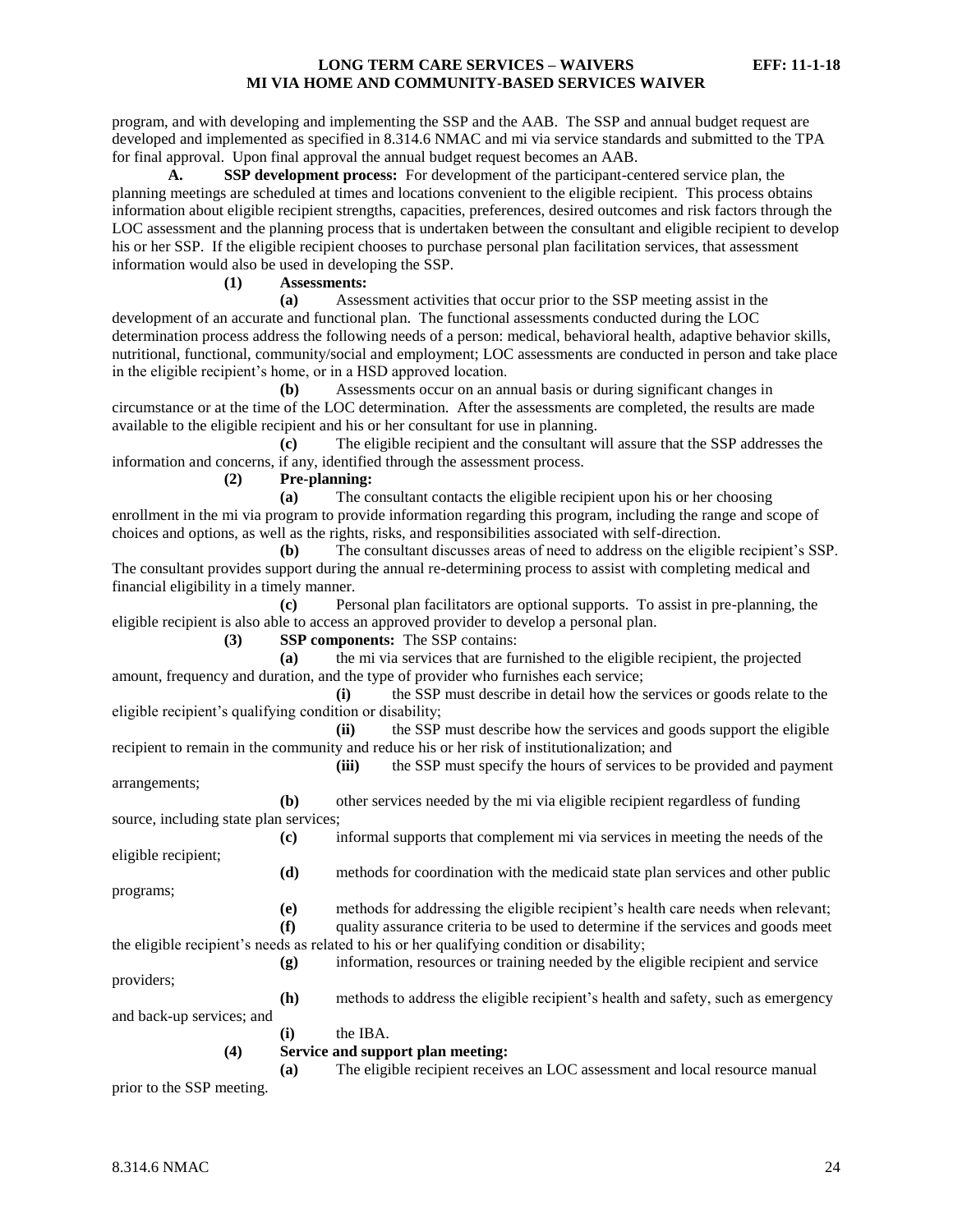**(b)** The eligible recipient may begin planning and drafting the SSP utilizing those tools prior to the SSP meeting. **(c)** During the SSP meeting, the consultant assists the eligible recipient to ensure

that the SSP addresses the eligible recipient's goals, health, safety and risks. The eligible recipient and his or her consultant will assure that the SSP addresses the information and concerns identified through the assessment process. The SSP must address the eligible recipient's health and safety needs before addressing other issues. The consultant ensures that:

**(i)** the planning process addresses the eligible recipient's needs and goals in the following areas: health and wellness and accommodations or supports needed at home and in the community; **(ii)** services selected address the eligible recipient's needs as identified

during the assessment process; needs not addressed in the SSP will be addressed outside the mi via program; **(iii)** the outcome of the assessment process for assuring health and safety is

considered in the plan;

**(iv)** services do not duplicate or supplant those available to the eligible recipient through the medicaid state plan or other programs;

**(v)** services are not duplicated in more than one service code;

**(vi)** job descriptions are complete for each provider and employee in the plan; a job description will include frequency, intensity and expected outcomes for the service;

**(vii)** the quality assurance section of the SSP is complete and specifies the roles of the eligible recipient, consultant and any others listed in this section;

**(viii)** the responsibilities are assigned for implementing the plan;

**(ix)** the emergency and back-up plans are complete; and

**(x)** the SSP is submitted to the TPA after the SSP meeting, in compliance with mi via rules and service standards. **B. Individual budgetary allotment (IBA):** Each eligible recipient's annual IBA is determined by

MAD or its designee as follows.

**(1)** Budgetary allotments are based on calculations developed by MAD for each mi via population group, utilizing historical traditional waiver care plan authorized budgets within the population, minus the case management costs, and minus a ten percent discount.

**(2)** The determination of each eligible recipient's sub-group is based on a comprehensive assessment. The eligible recipient then receives the IBA available to that category of need, according to the eligible recipient's age.

**(3)** An eligible recipient has the authority to expend the IBA through an AAB that is to be expended on a monthly basis and in accordance with the mi via rules and program service standards.

**(a)** The state and CMS approves a range of rates, as applicable, for mi via services wherein each recipient or EOR can self-direct and establish his or her own rate with a particular provider of a service. The current rate schedule is available on the HSD and DOH websites. Mi via recipients, or EORs, are required to negotiate and determine the rate for their employees and services within the range of rates established by the state. Justification for paying more than the established rates must be submitted, in writing, to the TPA for consideration. The established rate may not be exceeded in order to pay for additional services the employee or provider may provide which are outside the scope of the specific service for which the employee or provider is approved; nor can a rate exception be approved for credentials that exceed those required to provide the service unless the credentials specifically meet criteria below. To exceed the established range of rates the following criteria must be met:

**(i)** behavioral conditions: the recipient's behaviors are of a severity that pose considerable risk to the eligible recipient, caregivers or the community; and require a frequency and intensity of assistance to ensure the eligible recipient's health and safety in the home or the community or supervision or consultation requiring specialized or unique behavioral supports; these services cannot be accessed through other services; or

**(ii)** medical conditions: the recipient has ongoing need for intense medical supports including oxygen monitoring, diabetic monitoring, skin breakdown, J and G tube feedings, ostomy and urology care, catheter insertion, digital extractions, suctioning, nebulizer treatments, routine order treatments in the prevention of infections, and responsive awareness to severe allergic reactions; or

**(iii)** specialized supports: in order to support the recipient's inclusion in the community the recipient requires specialized support that can enhance communicative or functional skills such as american sign language or programming of adaptive communication devices; or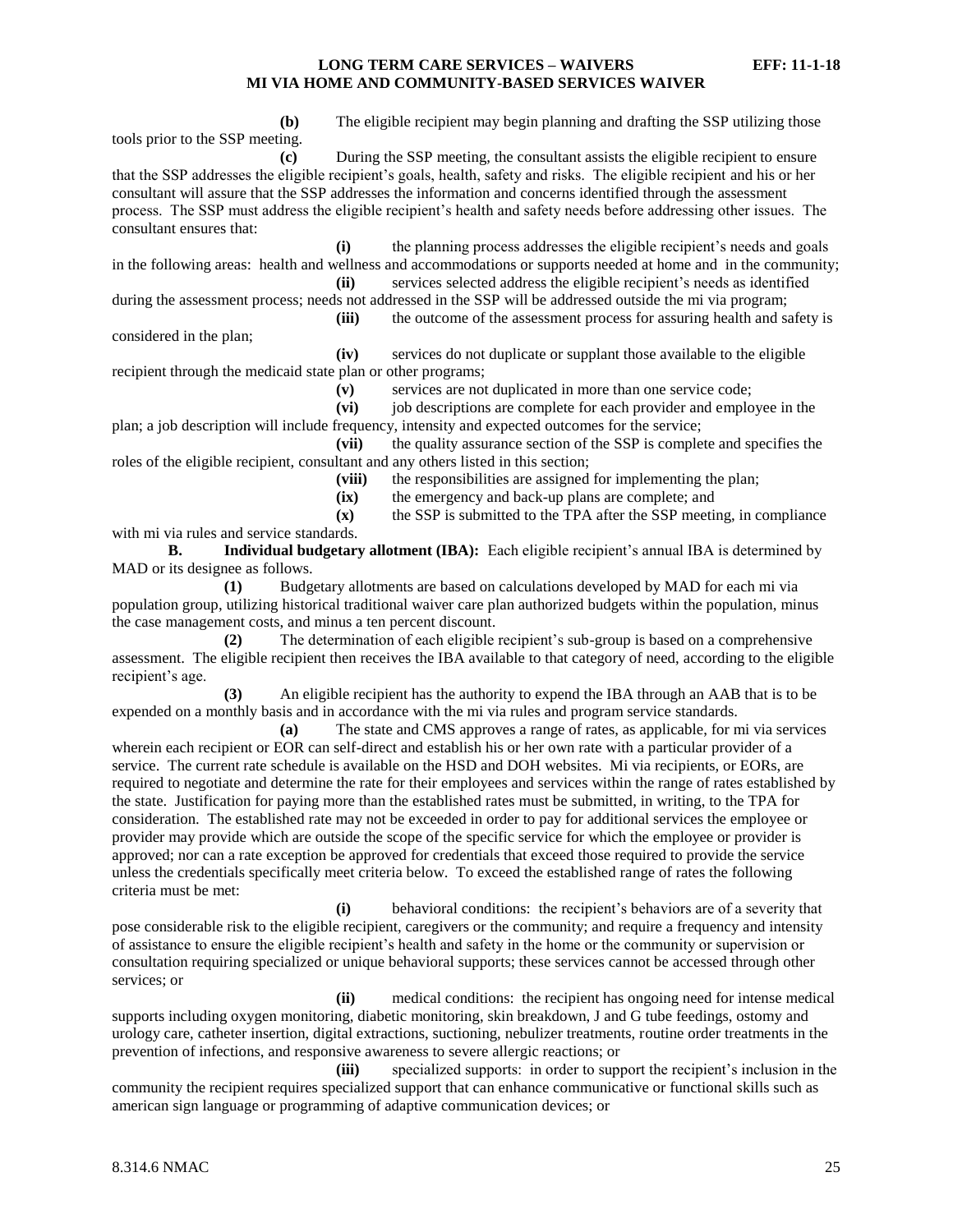**(iv)** location: the recipient lives in a geographic location, within New Mexico, with limited providers. The recipient, or guardian, has researched multiple providers and has been unable to identify another provider in the geographic location available to provide the service within the range of rates. The service goal must specify the recipient's need for this service and contact with available local provider within six months of the date of request including reason why alternate providers are not available.

**(b)** The AAB shall contain goods and services necessary for health and safety (i.e., direct care services and medically related goods) which will be given priority over goods and services that are nonmedical or not directly related to health and safety. This prioritization applies to the IBA, AAB, and any subsequent modifications.

**C. SSP review criteria:** Services and related goods identified in the eligible recipient's requested SSP may be considered for approval if the following requirements are met:

**(1)** the services or goods must be responsive to the eligible recipient's qualifying condition or disability and must address the eligible recipient's clinical, functional, medical or habilitative needs; and

- **(2)** the services or goods must accommodate the eligible recipient in managing his or her household; or
	- **(3)** the services or goods must facilitate activities of daily living; or

**(4)** the services or goods must promote the eligible recipient's personal health and safety;

and

**(5)** the services or goods must afford the eligible recipient an accommodation for greater independence; and

**(6)** the services or goods must support the eligible recipient to remain in the community and reduce his/her risk for institutionalization; and

**(7)** the services or goods must be documented in the SSP and advance the desired outcomes in the eligible recipient's SSP; and

**(8)** the SSP contains the quality assurance criteria to be used to determine if the service or goods meet the eligible recipient's need as related to the qualifying condition or disability; and

**(9)** the services or goods must decrease the need for other MAD services; and

**(10)** the eligible recipient receiving the services or goods does not have the funds to purchase the services or goods; or

**(11)** the services or goods are not available through another source; the eligible recipient must submit documentation that the services or goods are not available through another source, such as the medicaid state plan or medicare; and

**(12)** the service or good is not prohibited by federal regulations, NMAC rules, billing instructions, standards, and manuals; and

**(13)** each service or good must be listed as an individual line item whenever possible; however, when a service or a good are 'bundled' the SSP must document why bundling is necessary and appropriate.

**D. Budget review criteria:** The eligible recipient's proposed annual budget request may be considered for approval, if all of the following requirements are met:

**(1)** the proposed annual budget request is within the eligible recipient's IBA; and

**(2)** the proposed rate for each service is within the mi via range of rates for that chosen service; and

**(3)** the proposed cost for each good is reasonable, appropriate and reflects the lowest available cost for that chosen good; and

**(4)** the estimated cost of the service or good is specifically documented in the eligible recipient's budget worksheets; and

**(5)** no employee exceeds 40 hours paid work in a consecutive seven-day work week.

#### **E. Modification of the SSP:**

**(1)** The SSP may be modified based upon a change in the eligible recipient's needs or circumstances, such as a change in the eligible recipient's health status or condition or a change in the eligible recipient's support system, such as the death or disabling condition of a family member or other individual who was providing services.

**(2)** If the modification is to provide new or additional services than originally included in the SSP, these services must not be able to be acquired through other programs or sources. The eligible recipient must document the fact that the services are not available through another source.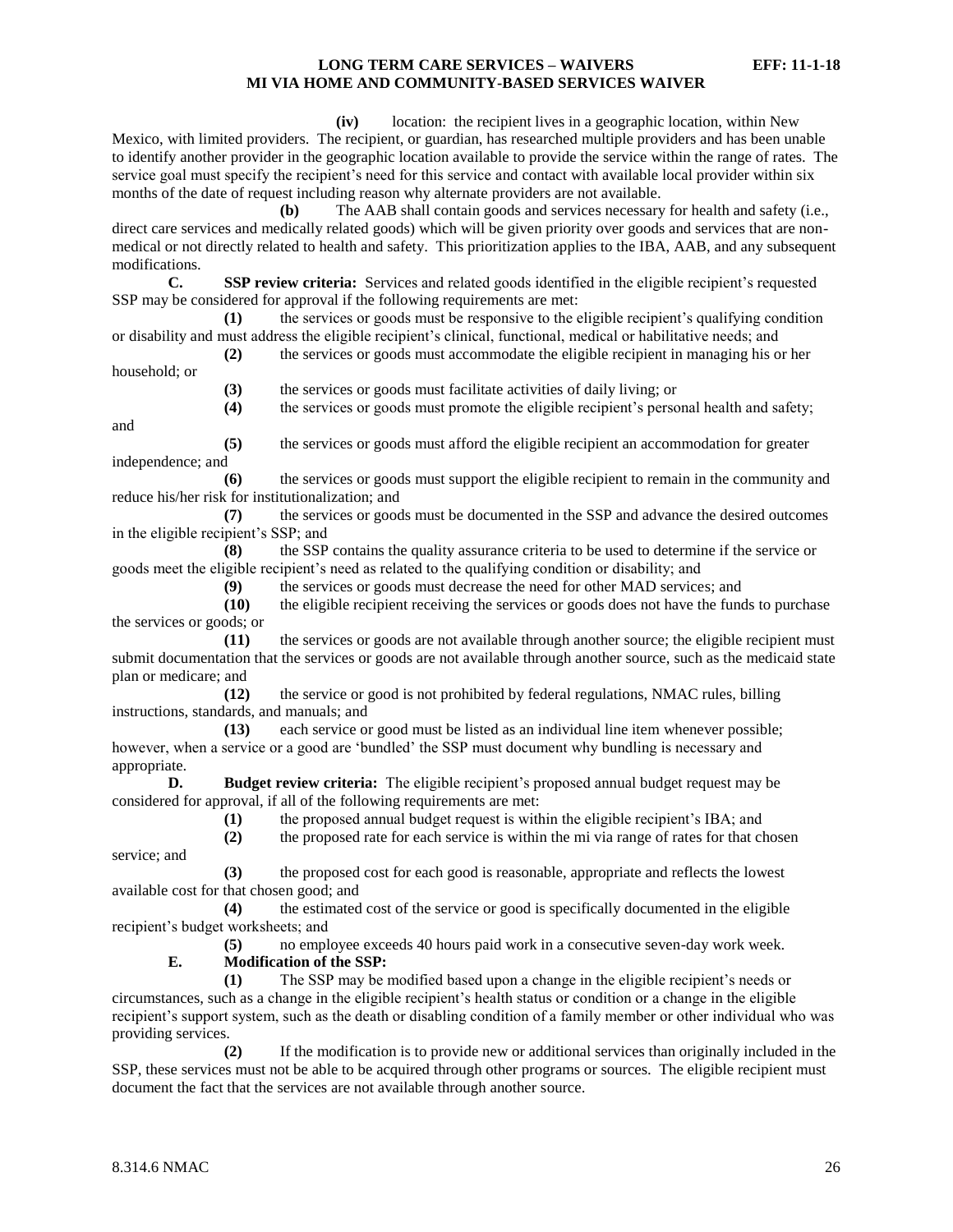**(3)** The eligible recipient must provide written documentation of the change in needs or circumstances as specified in the mi via service standards. The eligible recipient submits the documentation to the consultant. The consultant initiates the process to modify the SSP by forwarding the request for modification to the TPA for review.

**(4)** The SSP must be modified before there is any change in the AAB.

**(5)** The SSP may be modified once the original SSP has been submitted and approved. Only one SSP revision may be submitted at a time, e.g., a SSP revision may not be submitted if an initial SSP request or prior SSP revision request is under initial review by the TPA. This requirement also applies to any re-consideration of the same revision request. Other than for critical health and safety reasons, neither the SSP nor the AAB may be modified within 60 calendar days of expiration of the current SSP.

**F. Modifications to the eligible recipient's annual budget:** Revisions to the AAB may occur within the SSP year, and the eligible recipient is responsible for assuring that all expenditures are in compliance with the most current AAB in effect. The SSP must be amended first to reflect a change in the eligible recipient's needs or circumstances before any revisions to the AAB can be requested.

**(1)** Budget revisions involve requests to add new goods or services to a budget or to reallocate funds from any line item to another approved line item. Budget revisions must be submitted to the TPA for review and approval. Other than for critical health and safety reasons for the eligible recipient, budget revisions may not be submitted to the TPA for review within the last 60 calendar days of the budget year.

**(2)** The amount of the AAB cannot exceed the eligible recipient's annual IBA. The rare exception would be the eligible recipient whose assessed or documented needs, based on his or her qualifying condition, cannot be met within the annual IBA, in which case the eligible recipient would initiate a request for an adjustment through his or her consultant.

**(3)** Mi via budgets are developed by service. A recipient may request an increase to his or her budget above his or her annual IBA, or AAB, as applicable if services necessary for health and safety cannot be met within the IBA, or AAB. Prioritization, as described in Subparagraph (b) of Paragraph (3) of Subsection B of 8.314.6.17 NMAC applies. Requests for additional funding are built in the annual budget and are specific to the service that is being requested. If the eligible recipient requests an increase in his or her budget above his or her annual IBA, or AAB, as applicable, the eligible recipient must show at least one of the following four circumstances related to the specific service for which an increase to the additional funding is being requested:

**(a)** chronic physical condition: the eligible recipient has one or more chronic physical conditions, which are identified during the initial or reevaluation of the LOC, that result in a prolonged dependency on medical services or care, for which daily intervention is medically necessary; and the eligible recipient's needs cannot be met within the assigned IBA or other current resources, including natural supports, medicaid state plan services, medicare or other sources; the eligible recipient must submit a written, dated, and signed evaluation or letter from a medical doctor (MD), doctor of osteopathy (DO), a certified nurse practitioner (CNP) or a physician assistant (PA) that documents the chronic physical condition in the eligible recipient's health status relevant to the criteria; the evaluation or letter must have been completed after the last LOC assessment or less than one year from the date the request is submitted, whichever is most recent; the chronic physical conditions are characterized by at least one of the following:

**(i)** a life-threatening condition with frequent or constant periods of acute exacerbation that places the eligible recipient at risk for institutionalization; that could result in the eligible recipient's inability to remember to self-administer medications accurately even with the use of assistive technology devices; or that requires a frequency and intensity of assistance, supervision, or consultation to ensure the eligible recipient's health and safety in the home or in the community; or which, in the absence of such skilled intervention, assistance, medical supervision or consultation, would require hospitalization or admission to a NF or ICF-IID;

**(ii)** the need for administration of specialized medications, enteral feeding or treatments that are ordered by a medical doctor, doctor of osteopathy, certified nurse practitioner or physician's assistant; which require frequent and ongoing management or monitoring or oversight of medical technology;

**(b) change in physical status:** the eligible recipient has experienced a deterioration or permanent change in his or her health status such that the eligible recipient's needs for services and supports can no longer be met within the IBA, current AAB or other current resources, including natural supports, medicaid state plan services, medicare or other sources; the eligible recipient must submit a written, dated, and signed evaluation or letter from a MD, OD, CNP, or PA that documents the change in the eligible recipient's health status relevant to the criteria; the evaluation or letter must have been completed after the last LOC assessment or less than one year from the date the request is submitted, whichever is most recent; the eligible recipient may submit additional supportive documentation by others involved in the eligible recipient's care, such as a current individual service plan (ISP) if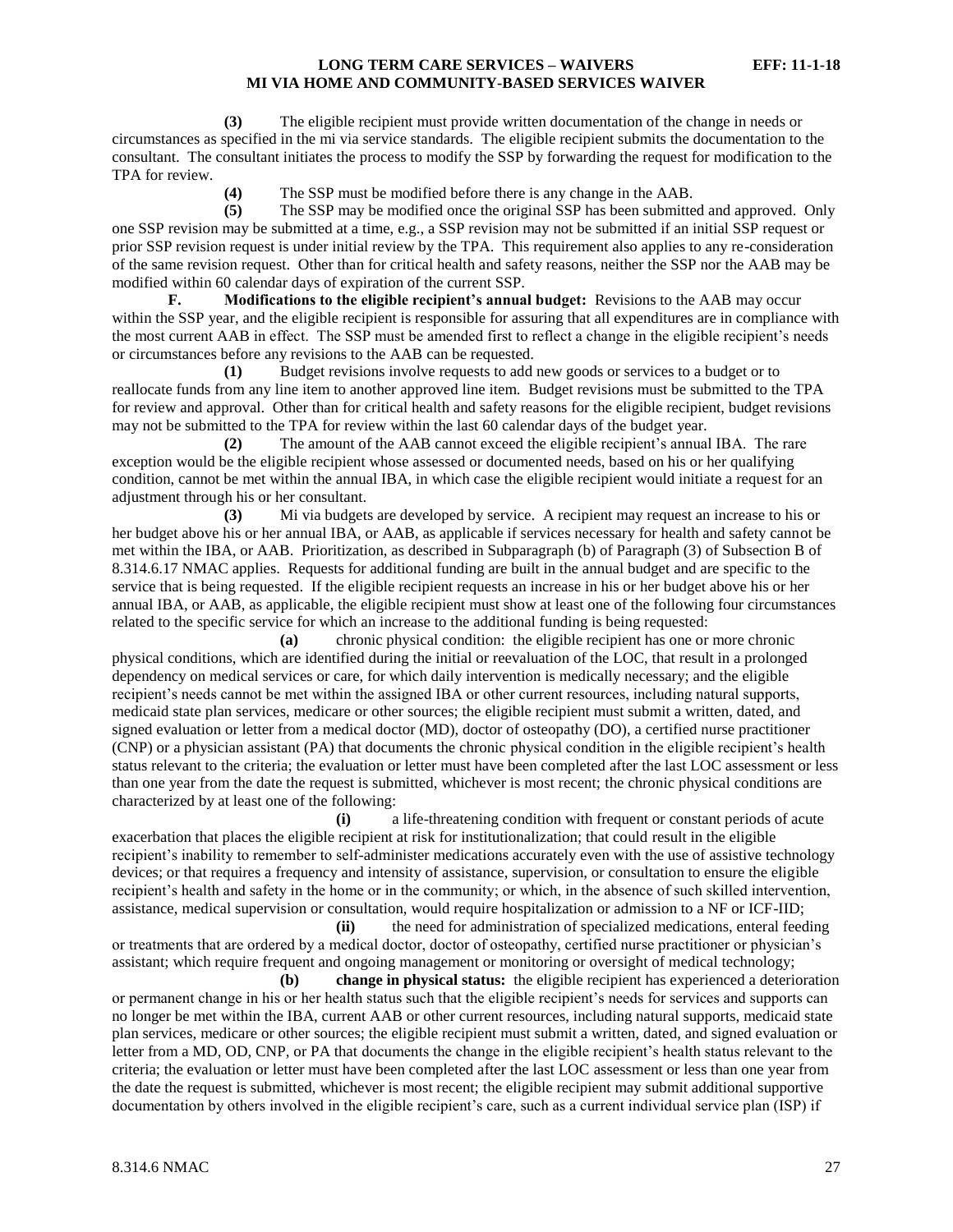the eligible recipient is transferring from another waiver, a recent evaluation from a specialist or therapist, a recent discharge plan, relevant medical records or other documentation or recent statements from family members, friends or other support individuals; types of physical health status changes that may necessitate an increase in the IBA or current AAB are as follows:

**(i)** the eligible recipient now requires the administration of medications via intravenous or injections on a daily or weekly basis;

aspiration of saliva, foods or liquids;

**(ii)** the eligible recipient has experienced recent onset or increase in **(iii)** the eligible recipient now requires external feedings, e.g. naso-gastric,

percutaneous endoscopic gastrostomy, gastric-tube or jejunostomy-tube;

**(iv)** the eligible recipient is newly dependent on a ventilator;

**(v)** the eligible recipient now requires suctioning every two hours, or more

frequently, as needed;

**(vi)** the eligible recipient now has seizure activity that requires continuous monitoring for injury and aspiration, despite anti-convulsant therapy; or

**(vii)** the eligible recipient now requires increased assistance with activities of daily living as a result of a deterioration or permanent changes in his or her physical health status;

**(c) chronic or intermittent behavioral conditions or cognitive difficulties:** the eligible recipient has chronic or intermittent behavioral conditions or cognitive difficulties, which are identified during the initial or reevaluation LOC assessment, or the eligible recipient has experienced a change in his or her behavioral health status, for which the eligible recipient requires additional services, supports, assistance, or supervision to address the behaviors or cognitive difficulties in order to keep the eligible recipient safe; these behaviors or cognitive difficulties are so severe and intense that they result in considerable risk to the eligible recipient, caregivers or the community; and require a frequency and intensity of assistance, supervision or consultation to ensure the eligible recipient's health and safety in the home or the community; in addition, these behaviors are likely to lead to incarceration or admission to a hospital, nursing facility or ICF-IID; require intensive intervention or medication management by a doctor or behavioral health practitioner or care practitioner which cannot be effectively addressed within the IBA, current AAB or other resources, including natural supports, the medicaid state plan services, medicare or other sources;

**(i)** examples of chronic or intermittent behaviors or cognitive difficulties are such that the eligible recipient injures him or herself frequently or seriously; has uncontrolled physical aggression toward others; disrupts most activities to the extent that his or her SSP cannot be implemented or routine activities of daily living cannot be carried out; withdraws personally from contact with most others; or leaves or wanders away from the home, work or service delivery environment in a way that puts him or herself or others at risk;

**(ii)** the eligible recipient must submit a written, dated, and signed evaluation or letter from a licensed MD, doctor of osteopathy (DO), CNP, physician assistant (PA), psychiatrist, or RLD licensed psychologist that documents the change in the eligible recipient's behavioral health status relevant to the criteria; the evaluation or letter must have been completed after the last LOC assessment or less than one year from the date the request is submitted, whichever is most recent; the eligible recipient may submit additional supportive documentation including a current ISP if the eligible recipient is transferring from another waiver, a positive behavioral support plan or assessment, recent notes, a summary or letter from a behavioral health practitioner or professional with expertise in intellectual or developmental disabilities, recent discharge plan, recent recommendations from a rehabilitation facility, any other relevant documentation or recent statements from family members, friends or other support individuals involved with the eligible recipient.

**(d) change in natural supports:** the eligible recipient has experienced a loss, as a result of situations such as death, illness, or disabling condition, of his or her natural supports, such as family members or other community resources that were providing direct care or services, whether paid or not. This absence of natural supports or other resources is expected to continue throughout the period for which supplemental funds are requested. The type, intensity or amount of care or services previously provided by natural supports or other resources cannot be acquired within the IBA and are not available through the medicaid state plan services, medicare, other programs or sources in order for the eligible recipient to live in a home and community-based setting.

**(4)** The eligible recipient is responsible for tracking all budget expenditures and assuring that all expenditures are within the AAB. The eligible recipient must not exceed the AAB within any SSP year. The eligible recipient's failure to properly allocate the expenditures within the SSP year resulting in the depletion of the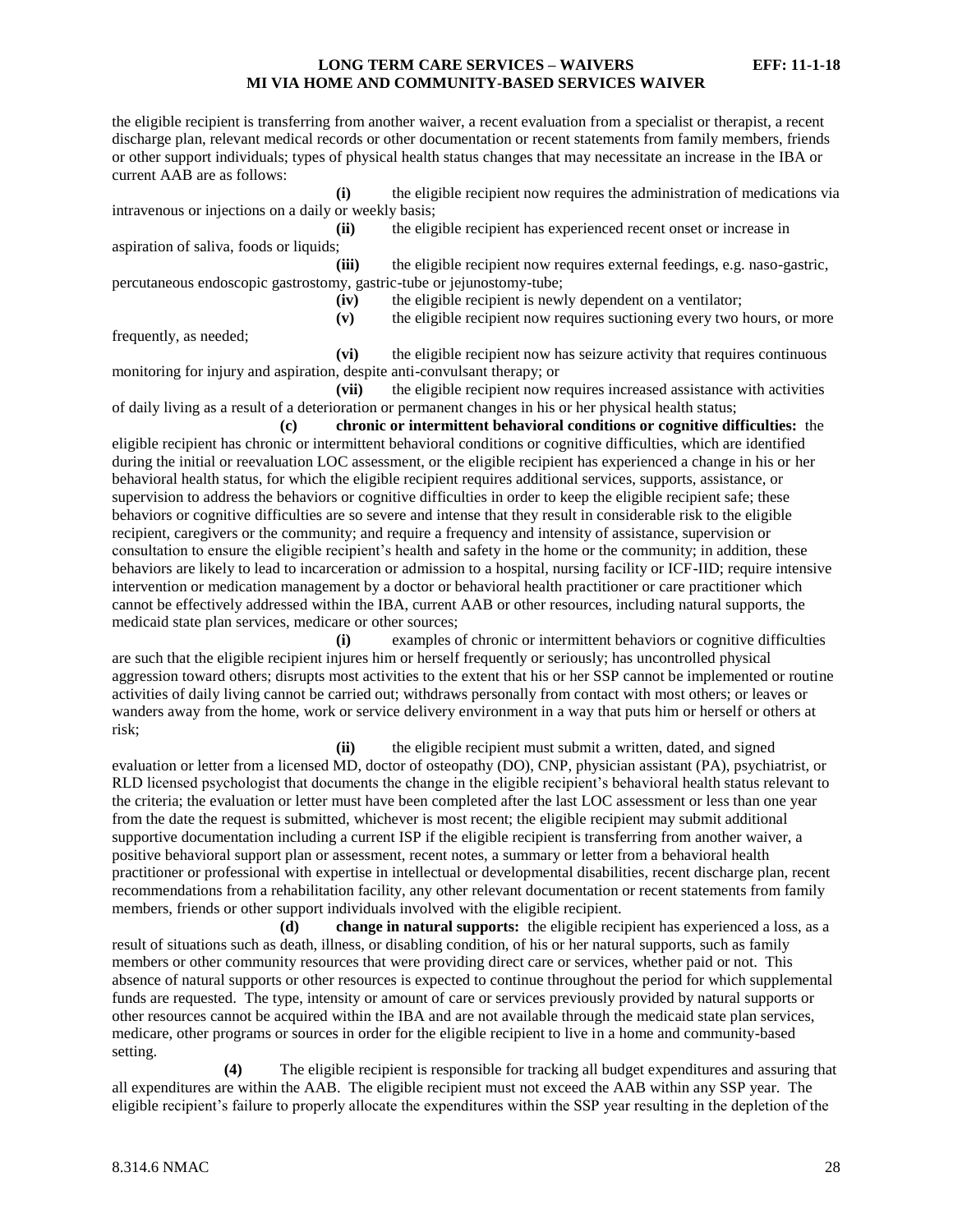AAB, due to mismanagement of or failure to track the funds, prior to the calendared expiration date does not substantiate a claim for a budget increase (i.e., if all of the AAB is expended within the first three months of the SSP year, it is not justification for an increase in the annual budget for that SSP year). Amendments to the AAB may occur within the SSP year and the eligible recipient is responsible for assuring that all expenditures are in compliance with the most current AAB in effect. Amendments to the AAB must be preceded by an amendment to the SSP.

**(5)** The AAB may be revised once the original annual budget request has been submitted and approved. Only one annual budget revision request may be submitted at a time, e.g., an annual budget revision request may not be submitted if a prior annual budget revision request is under initial review by the TPA. The same requirement also applies to any reconsideration of the same revision request.

**G. SSP and annual budget supports:** As specified in 8.314.6 NMAC and its service standards, the eligible recipient is assisted by his or her consultant in development and implementation of the SSP and AAB. The FMA assists the eligible recipient with implementation of the AAB.

**H. Submission for approval:** The TPA must approve the SSP and associated annual budget request (resulting in an AAB). The TPA must approve certain changes in the SSP and annual budget request, as specified in 8.314.6 NMAC and mi via service standards and in accordance with 8.302.5 NMAC*.*

**(1)** At any point during the SSP and associated annual budget utilization review process, the TPA may request additional documentation from the eligible recipient. This request must be in writing and submitted to both the eligible recipient and the consultant provider. The eligible recipient has seven working days from the date of the initial request to respond with additional documentation. The TPA will issue a second request for information on the seventh day if information was not received and issue a final request for information 14 working days after the initial request. The eligible recipient has a total of 21 working days to respond with additional documentation. Failure by the eligible recipient to submit the requested information may subject the SSP and annual budget request to denial.

**(2)** Services cannot begin and goods may not be purchased before the start date of the approved SSP and AAB or approved revised SSP and revised AAB.

**(3)** Any revisions requested for other than critical health or safety reasons within 60 calendar days of expiration of the SSP and AAB are subject to denial for that reason. [8.314.6.17 NMAC - Rp, 8.314.6.17 NMAC, 3/1/2016; A, 11/1/2018]

<span id="page-29-0"></span>**8.314.6.18 PRIOR AUTHORIZATION AND UTILIZATION REVIEW:** All MAD services, including services covered under the mi via program, are subject to utilization review for medical necessity and program requirements. Reviews by MAD or its designees may be performed before services are furnished, after services are furnished, before payment is made, or after payment is made in accordance with 8.310.2 NMAC.

**A. Prior authorization:** Services, supports, and goods specified in the SSP and AAB require prior authorization from HSD/MAD or its designee. The SSP must specify the type, amount and duration of services. Services for which prior authorization was obtained remain subject to utilization review at any point in the payment process.

**B. Eligibility determination:** To be eligible for mi via program services, eligible recipients must require the LOC of services provided in an ICF-IID. Prior authorization of services does not guarantee that applicants or eligible recipients are eligible for MAP or mi via services.

**C. Reconsideration:** If there is a disagreement with a prior authorization denial or other review decision, the consultant provider on behalf of the eligible recipient, can request reconsideration from the TPA that performed the initial review and issued the initial decision. Reconsideration must be requested within 30-calendar days of the date on the denial notice, must be in writing and provide additional documentation or clarifying information regarding the eligible recipient's request for the denied services or goods.

**D. Denial of payment:** If a service, support, or good is not covered under the mi via program, the claim for payment may be denied by MAD or its designee. If it is determined that a service is not covered before the claim is paid, the claim is denied. If this determination is made after payment, the payment amount is subject to recoupment or repayment.

[8.314.6.18 NMAC - Rp, 8.314.6.18 NMAC, 3/1/2016]

#### <span id="page-29-1"></span>**8.314.6.19 REIMBURSEMENT:**

**A.** Mi via eligible recipients must follow all billing instructions provided by the FMA to ensure payment of service providers, employees, and vendors.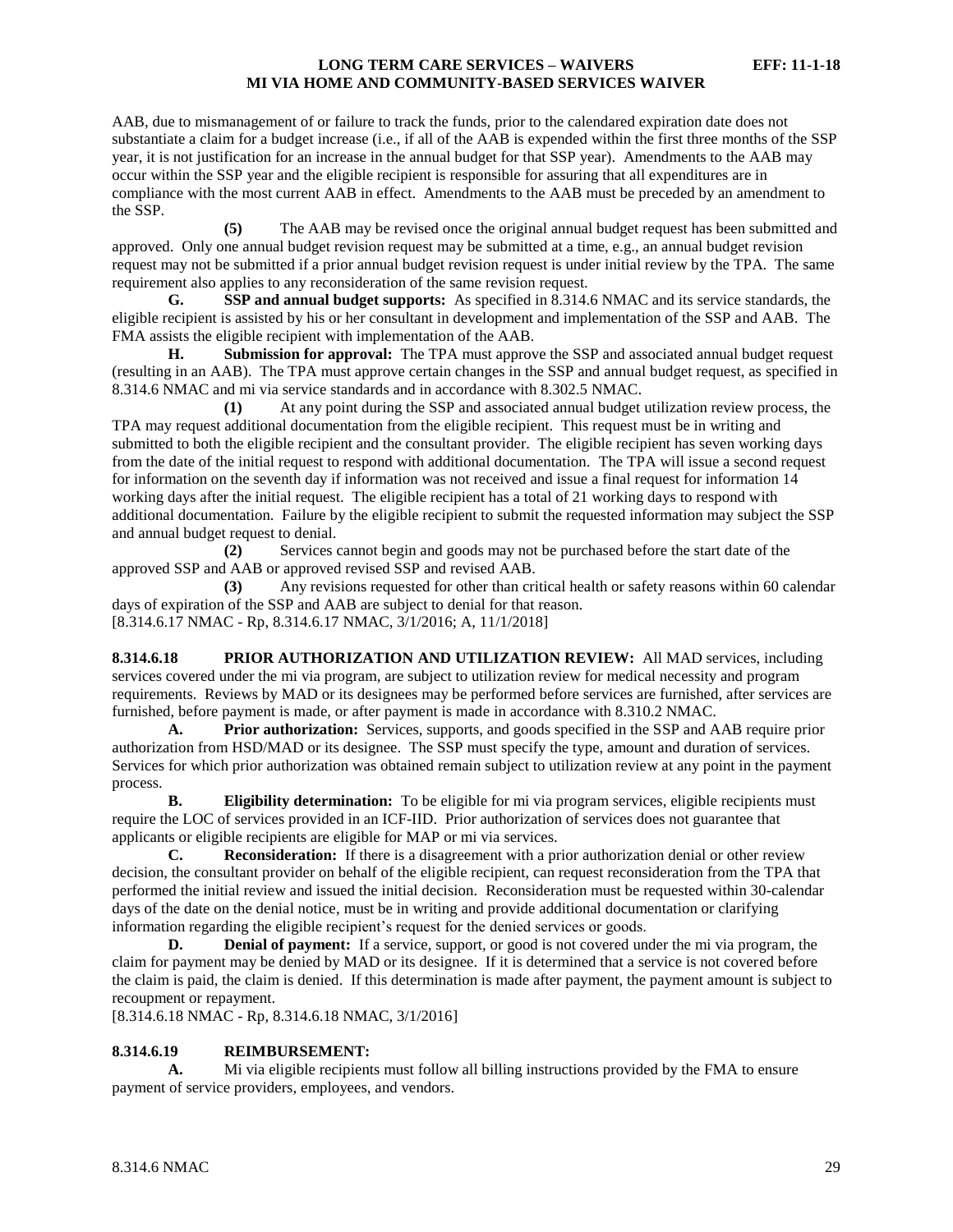**B.** Claims must be billed to the FMA per the billing instructions. Reimbursement to a service provider and a vendor in the mi via program is made, as follows:

**(1)** mi via service provider and vendor must enroll with the FMA;

**(2)** the eligible recipient receives instructions and documentation forms necessary for a service provider's and a vendor's claims processing;

**(3)** an eligible recipient must submit claims for payment of his or her mi via service provider and vendor to the FMA for processing; claims must be filed per the billing instructions provided by the FMA;

**(4)** the eligible recipient and his or her mi via service provider and vendor must follow all FMA billing instructions; and

**(5)** reimbursement of a mi via service provider and vendor is made at a predetermined reimbursement rate negotiated by the eligible recipient with the mi via service provider or vendor, approved by the TPA contractor, and documented in the SSP and in the mi via provider or vendor agreement; at no time can the total expenditure for services exceed the eligible recipient's AAB.

**C.** The FMA must submit claims that have been paid by the FMA on behalf of eligible recipient to the MAD fiscal contractor for processing.

**D.** Reimbursement may not be made directly to the eligible recipient, either to reimburse him or her for expenses incurred or to enable the eligible recipient to pay a service provider directly. [8.314.6.19 NMAC - Rp, 8.314.6.19 NMAC, 3/1/2016]

# <span id="page-30-0"></span>**8.314.6.20 RIGHT TO A HSD ADMINISTRATIVE HEARING:**

**A.** MAD must grant an opportunity for a HSD administrative hearing as described in 8.314.6.20 NMAC in the following circumstances and pursuant to 42 CFR Section 431.220(a)(1) and (2), Section 27-3-3 NMSA 1978 and 8.352.2 NMAC:

|                     | (1) | when an applicant has been determined not to meet the LOC requirement for mi via            |
|---------------------|-----|---------------------------------------------------------------------------------------------|
| program services;   |     |                                                                                             |
|                     | (2) | when an applicant has not been given the choice of HCBS as an alternative to                |
| institutional care; |     |                                                                                             |
|                     | (3) | when an applicant is denied the services of his or her choice or the provider of his or her |
| choice;             |     |                                                                                             |
|                     | (4) | when an eligible recipient's services are denied, suspended, reduced or terminated;         |
|                     | (5) | when an eligible recipient has been involuntarily terminated from the program;              |
|                     | 66) | when an eligible recipient's request for a budget adjustment has been denied; and           |

**(6)** when an eligible recipient's request for a budget adjustment has been denied; and **(7)** when any other adverse action is taken by MAD against the eligible recipient, see 8.352.2

#### NMAC.

**B.** DOH and its counsel, if necessary, shall participate in any relevant HSD administrative hearing involving an eligible recipient. HSD's office of general counsel may elect to participate in the administrative hearing. See 8.352.2 NMAC for a complete description, instructions, and hearing process of a HSD administrative hearing for an eligible recipient.

[8.314.6.20 NMAC - Rp, 8.314.6.20 NMAC, 3/1/2016]

#### <span id="page-30-1"></span>**8.314.6.21 CONTINUATION OF BENEFITS PURSUANT TO TIMELY APPEAL:**

**A.** Continuation of benefits may be provided to an eligible recipient who requests a HSD administrative hearing within the timeframe defined in 3.352.2 NMAC. The notice will include information on the right to continue the eligible recipient's benefits and on his or her responsibility for repayment if the HSD administrative final hearing decision is not in the eligible recipient's favor. See 8.352.2 NMAC for a complete description of the continuation of benefits process of a HSD administrative hearing for an eligible recipient.

**B.** The continuation of a benefit is only available to an eligible recipient that is currently receiving the appealed benefit. The continuation of the benefit will be the same as the eligible recipient's current allocation, budget or LOC. The continuation budget may not be revised until the conclusion of the HSD administrative hearing process unless one of the criteria to modify the budget in 8.314.6.17 NMAC is met. See 8.352.2 NMAC for a complete description, instructions and process of a HSD administrative hearing and continuation of benefits process of a MAP eligible recipient.

[8.314.6.21 NMAC - Rp, 8.314.6.21 NMAC, 3/1/2016]

<span id="page-30-2"></span>**8.314.6.22 GRIEVANCE/COMPLAINT SYSTEM:** An eligible recipient has the opportunity to register a grievance or complaint concerning the mi via program. An eligible recipient may register complaints with DOH via